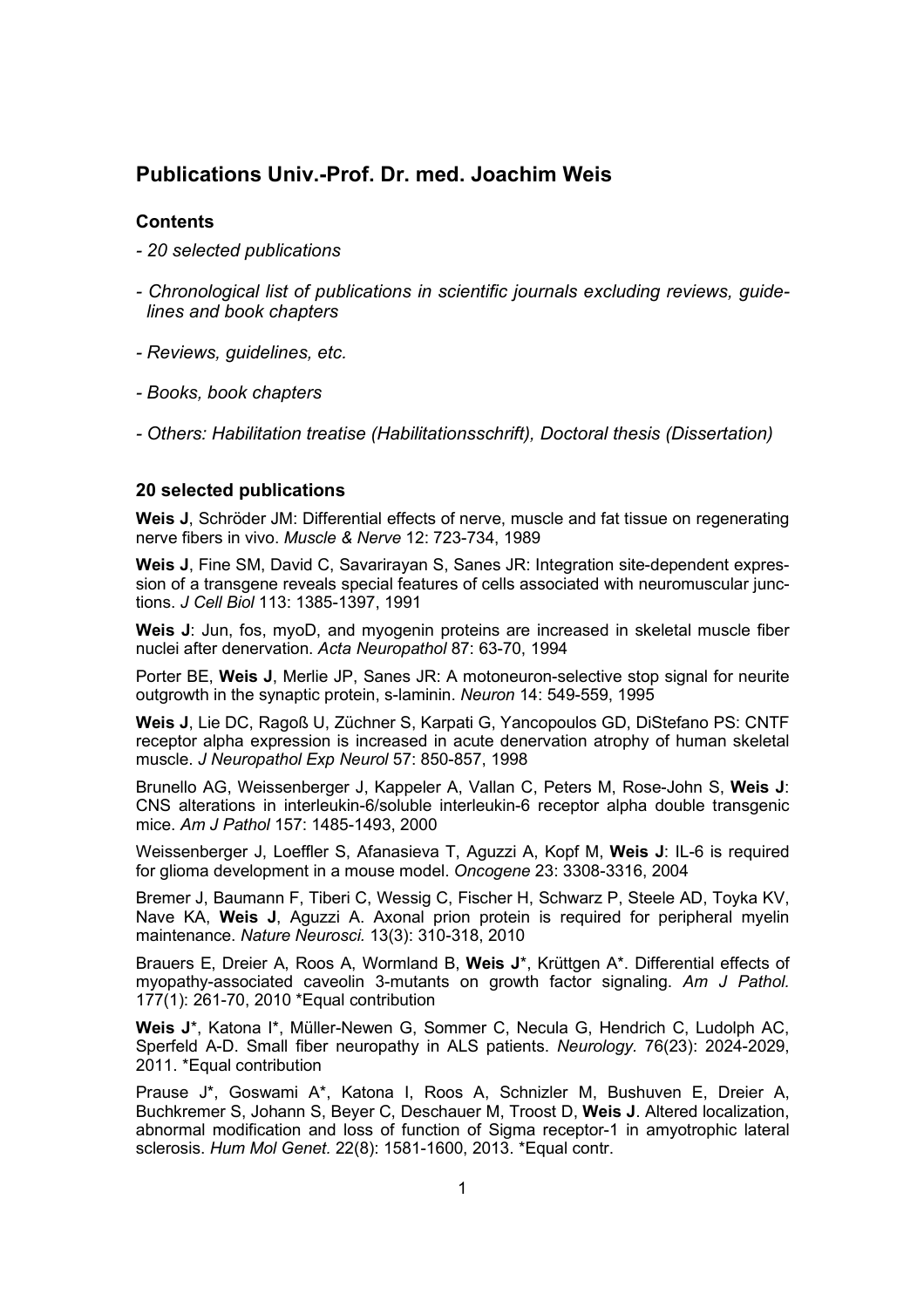Roos A, Buchkremer S, Kollipara L, Labisch T, Gatz C, Zitzelsberger M, Brauers E, Nolte K, Schröder JM, Kirschner J, Jesse CM, Goebel HH, Goswami A, Zimmermann R, Zahedi RP, Senderek J, **Weis J**. Myopathy in Marinesco-Sjögren syndrome links endoplasmic reticulum chaperone dysfunction to nuclear envelope pathology. *Acta Neuropathol*. 127(5): 761-777, 2014

Filézac de L'Etang A, Maharjan N, Cordeiro Braña M, Ruegsegger C, Rehmann R, Goswami A, Roos A, Troost D, Schneider BL, **Weis J**, Saxena S. Marinesco-Sjögren syndrome protein SIL1 regulates motor neuron subtype-selective ER stress in ALS. *Nature Neurosci.* 18(2): 227-238, 2015

Khaminets A, Heinrich T, Mari M, Grumati P, Huebner AK, Akutsu M, Liebmann L, Stolz A, Nietzsche S, Koch N, Mauthe M, Katona I, Qualmann B, **Weis J**, Reggiori F, Kurth I, Hübner CA, Dikic I. Regulation of endoplasmic reticulum turnover by selective autophagy. *Nature.* 522 (7556): 354-358, 2015

Goswami A, Jesse C, Chandrasekar A, Bushuven E, Vollrath J, Dreser A, Katona I, Beyer C, Johann S, Feller A, Grond M, Wagner S, Nikolin S, Troost D, **Weis J**. Accumulation of STIM1 is associated with the degenerative muscle fibre phenotype in ALS and other neurogenic atrophies. *Neuropathol Appl Neurobiol*. 41(3): 304-18, 2015

Jesse CM, Bushuven E, Tripathi P, Chandrasekar A, Simon CM, Drepper C, Yamoah A, Dreser A, Katona I, Johann S, Beyer C, Wagner S, Grond M, Nikolin S, Anink J, Troost D, Sendtner M, Goswami A, **Weis J**. ALS-associated endoplasmic reticulum proteins in denervated skeletal muscle: Implications for motor neuron disease pathology. *Brain Pathol*. 27(6):781-794, 2017

Dreser A, Vollrath JT, Sechi A, Johann S, Roos A, Yamoah A, Katona I, Boholega S, Wiemuth D, Tian Y, Schmidt A, Vervoorts-Weber J, Dohmen M, Beyer C, Anink J, Aronica E, Troost D, **Weis J**\*, Goswami A\*. The ALS-linked E102Q mutation in Sigma receptor-1 leads to ER stress-mediated defects in protein homeostasis and dysregulation of RNA binding proteins. *Cell Death Differ.* 10:1655-1671, 2017. \*Equal contribution

Bouhy D, Juneja M, Katona I, Holmgren A, Asselbergh B, De Winter V, Hochepied T, Goossens S, Haigh JJ, Libert C, Ceuterick-de Groote C, Irobi J, **Weis J**, Timmerman V. A knock-in/knock-out mouse model of HSPB8-associated distal hereditary motor neuropathy and myopathy reveals toxic gain-of-function of mutant Hspb8. *Acta Neuropathol.* 135(1): 131-148, 2018

Mair D, Biskup S, Kress W, Abicht A, Brück W, Zechel S, Knop KC, Koenig FB, Tey S, Nikolin S, Eggermann K, Kurth I, Ferbert A, **Weis J**. Differential diagnosis of vacuolar myopathies in the NGS era. *Brain Pathol.* 30(5): 877-896, 2020

Tripathi P, Guo H, Dreser A, Yamoah A, Sechi A, Jesse C, Katona I, Doukas P, Nikolin S, Ernst S, Aronica E, Troost D, Glass H, Hermann A, Steinbusch H, Feller A, Bergmann M, Jaarsma D\*, **Weis J**\* , Goswami A\*. Pathomechanisms of ALS8: Altered autophagy and defective RNA binding protein (RBP) homeostasis due to the VAPB-P56S mutation. *Cell Death Dis.* 2021 12(5): 466, 2021. \*equal contribution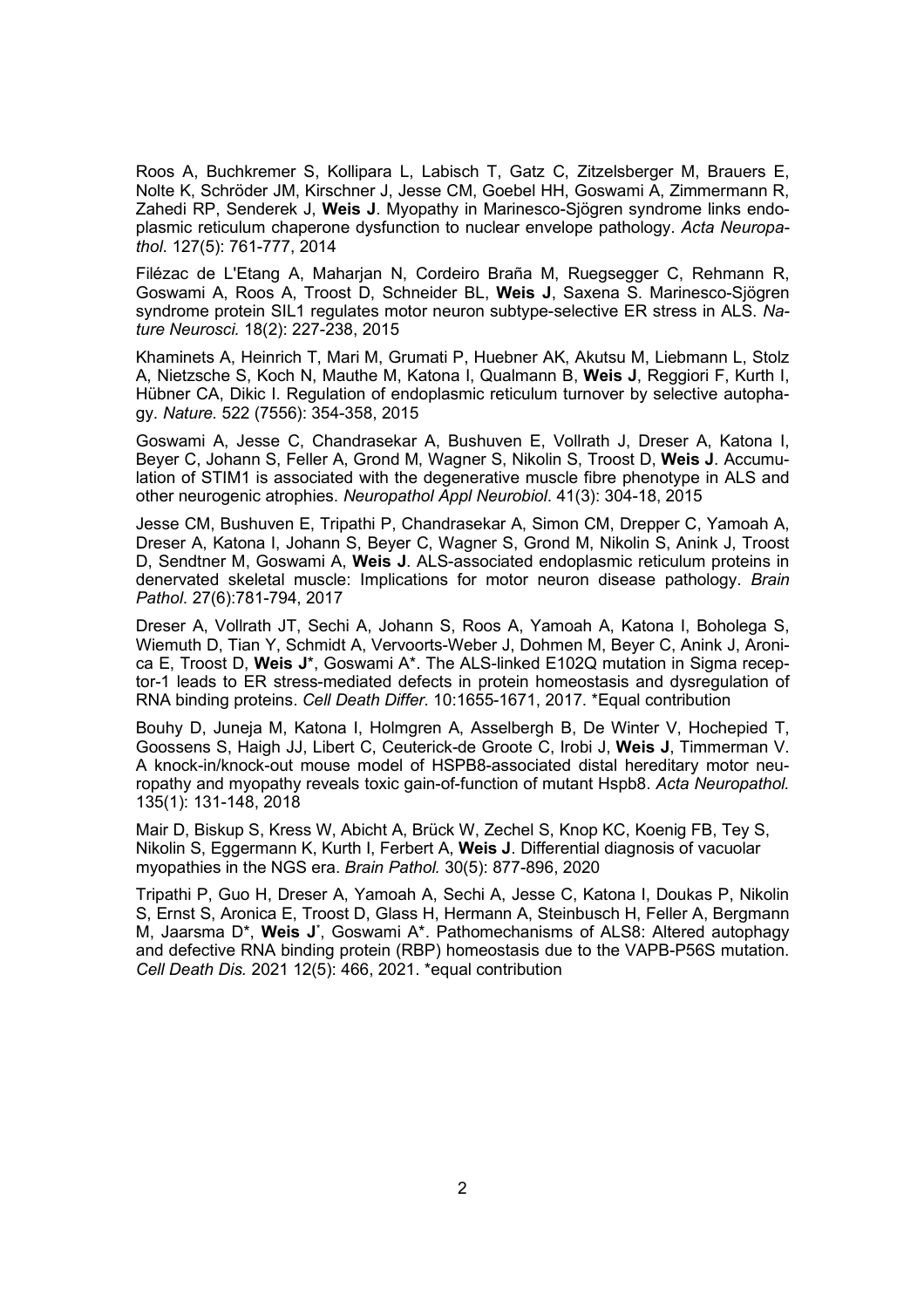### **Chronological list of publications in scientific journals excluding reviews, guidelines and comments**

#### **Publications 2021**

356. Della Marina A, Arlt A, Schara-Schmidt U, Depienne C, Gangfuß A, Kölbel H,Sickmann A, Freier E, Kohlschmidt N, Hentschel A, **Weis J**, Czech A, Grüneboom A, Roos A. Phenotypical and Myopathological Consequences of Compound Heterozygous Missense and Nonsense Variants in SLC18A3. *Cells*. 10(12):3481, 2021

355. Hummel C, Leylamian O, Pösch A, **Weis J**, Aronica E, Beyer C, Johann S. Expression and cell type-specific localization of inflammasome sensors in the spinal cord of SOD1(G93A) mice and sALS patients. *Neuroscience.* 463: 288-302, 2021

354. Peters S, Kuespert S, Wirkert E, Heydn R, Jurek B, Johannesen S, Hsam O, Korte S, Ludwig FT, Mecklenburg L, Mrowetz H, Altendorfer B, Poupardin R, Petri S, Thal DR, Hermann A, Weishaupt JH, **Weis J**, Aksoylu IS, Lewandowski SA, Aigner L, Bruun TH, Bogdahn U. Reconditioning the Neurogenic Niche of Adult Non-human Primates by Antisense Oligonucleotide-Mediated Attenuation of TGFβ Signaling. *Neurotherapeutics.* 18(3):1963-1979, 2021

353. Andereggen L, Mariani L, Beck J, Andres RH, Gralla J, Luedi MM, **Weis J**, Christ E. Lateral one-third gland resection in Cushing patients with failed adenoma identification leads to low remission rates: long-term observations from a small, single-center cohort. *Acta Neurochir (Wien).* 47(6):840-855, 2021, 2021

352. Kohlschmidt N, Elbracht M, Czech A, Häusler M, Phan V, Töpf A, Huang KT, Bartok A, Eggermann K, Zippel S, Eggermann T, Freier E, Groß C, Lochmüller H, Horvath R, Hajnóczky G, **Weis J**, Roos A. Molecular pathophysiology of human MICU1-deficiency. *Neuropathol Appl Neurobiol.* 47(6):840-855, 2021

351 Freischmidt A, Goswami A, Limm K, Zimyanin VL, Demestre M, Glaß H, Holzmann K, Helferich AM, Brockmann SJ, Tripathi P, Yamoah A, Poser I, Oefner PJ, Böckers TM, Aronica E, Ludolph AC, Andersen PM, Hermann A, **Weis J**, Reinders J, Danzer KM, Weishaupt JH. A serum microRNA sequence reveals fragile X protein pathology in amyotrophic lateral sclerosis. *Brain.* 144(4):1214-1229, 2021

350. Franzka P, Henze H, Jung MJ, Schüler SC, Mittag S, Biskup K, Liebmann L, Kentache T, Morales J, Martínez B, Katona I, Herrmann T, Huebner AK, Hennings JC, Groth S, Gresing LJ, Horstkorte R, Marquardt T, **Weis J**, Kaether C, Mutchinick OM, Ori A, Huber O, Blanchard V, von Maltzahn J, Hübner CA. GMPPA defects cause a neuromuscular disorder with α-dystroglycan hyperglycosylation. *J Clin Invest.* 131(9):e139076, 2021

349. Tripathi P, Guo H, Dreser A, Yamoah A, Sechi A, Jesse C, Katona I, Doukas P, Nikolin S, Ernst S, Aronica E, Troost D, Glass H, Hermann A, Steinbusch H, Feller A, Bergmann M, Jaarsma D\*, **Weis J**\* , Goswami A\*. Pathomechanisms of ALS8: Altered autophagy and defective RNA binding protein (RBP) homeostasis due to the VAPB-P56S mutation. *Cell Death Dis.* 2(5):466, 2021. \*equal contribution

348. Deschauer M, Hengel H, Rupprich K, Kreiß M, Schlotter-Weigel B, Grimmel M, Admard J, Schneider I, Alhaddad B, Gazou A, Sturm M, Vorgerd M, Balousha G, Balousha O, Falna M, Kirschke JS, Kornblum C, Jordan B, Kraya T, Strom TM, **Weis J**,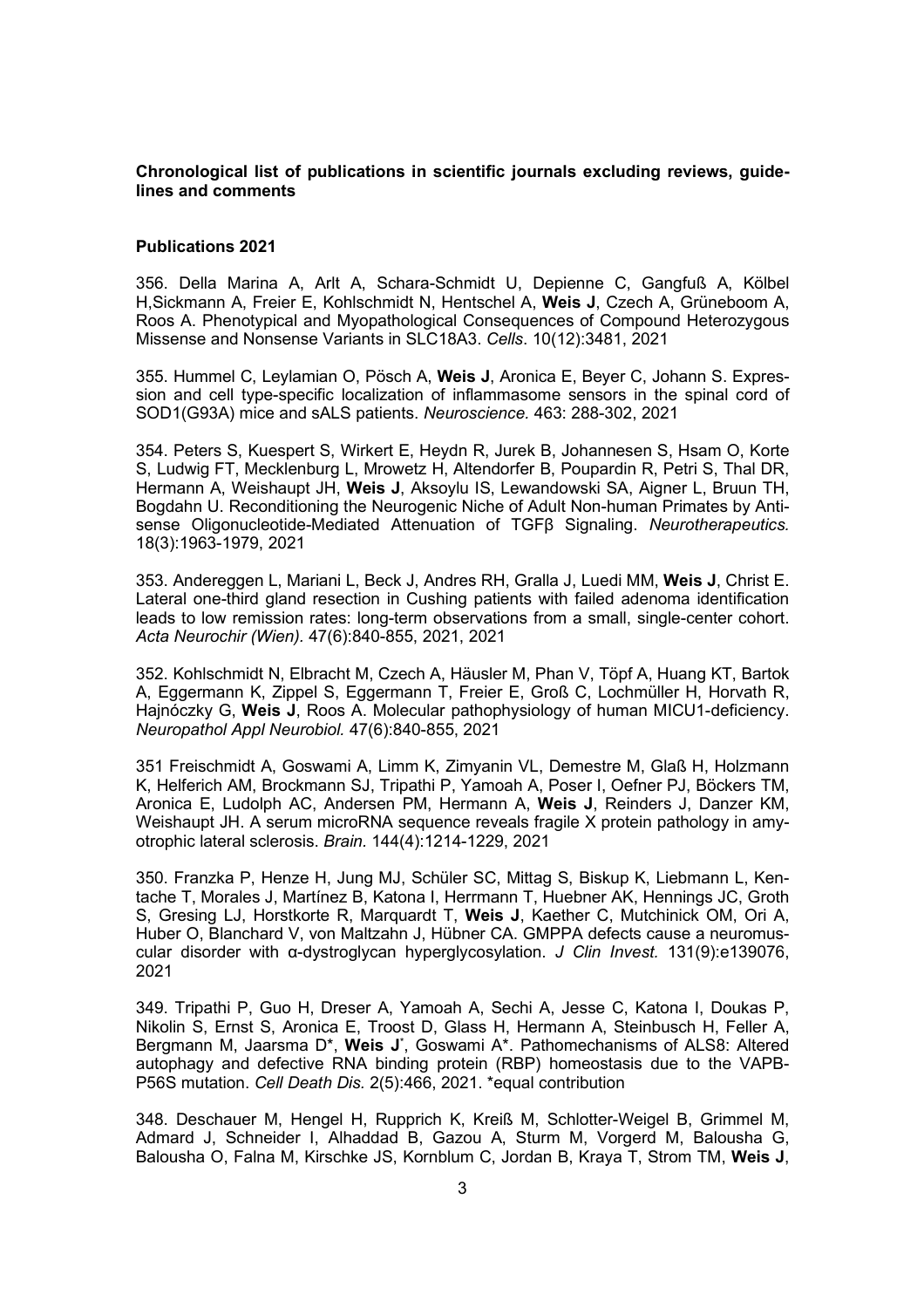Schöls L, Schara U, Zierz S, Riess O, Meitinger T, Haack TB. Bi-allelic truncating mutations in VWA1 cause neuromyopathy. *Brain* 144(2):574-583, 2021

347. Lausberg E, Gießelmann S, Dewulf JP, Wiame E, Holz A, Salvarinova R, Van Karnebeek C, Klemm P, Ohl K, Mull M, Braunschweig T, **Weis J**, Sommer C, Demuth S, Haase C, Debray F-G, Libioulle C, Choukair D, Oommen PT, Borkhardt A, Surowy H, Wieczorek D, Meyer R, Eggermann T, Begemann M, Van Schaftingen E, Häusler M, Tenbrock K, van den Heuvel L, Elbracht M, Kurth, Kraft F. A human multisystem disorder with autoinflammation, leukoencephalopathy and hepatopathy is caused by mutations in C2orf69. *J Clin Invest.* 131(12):e143078*,* 2021

346. Krasselt M, Schober R, **Weis J**, Baum P, Baerwald CGO, Seifert O. A Primary Myopathy Complicating Long-lasting Polymyalgia Rheumatica. *J Clin Rheumatol.* 27(1): e28-e29, 2021

### **Publications 2020**

345. Kölbel H, Roos A, van der Ven PFM, Evangelista T, Nolte K, Johnson K, Töpf A, Wilson M, Kress W, Sickmann A, Straub V, Kollipara L, **Weis J**, Fürst DO, Schara U. First clinical and myopathological description of a myofibrillar myopathy with congenital onset and homozygous mutation in FLNC. *Hum Mutat.* 41(9): 1600-1614, 2020

344. Rabenstein M, **Weis J**, Abicht A, Fink GR, Lehmann HC, Wunderlich G. [Multiple acyl-CoA dehydrogenase deficiency/glutaric aciduria type 2: difficult diagnosis, easy to treat]. *Nervenarzt.* 91(4): 349-352, 2020

343. Mair D, Biskup S, Kress W, Abicht A, Brück W, Zechel S, Knop KC, Koenig FB, Tey S, Nikolin S, Eggermann K, Kurth I, Ferbert A, **Weis J**. Differential diagnosis of vacuolar myopathies in the NGS era. *Brain Pathol.* 30(5): 877-896, 2020

342. Mathis S, Vallat JM, **Weis J**. When botany inspired pathology of the peripheral nervous system. *Neurology.* 95(12): 532-536, 2020

341. Hedberg-Oldfors C, Meyer R, Nolte K, Abdul Rahim Y, Lindberg C, Karason K, Thuestad IJ, Visuttijai K, Geijer M, Begemann M, Kraft F, Lausberg E, Hitpass L, Götzl R, Luna EJ, Lochmüller H, Koschmieder S, Gramlich M, Gess B, Elbracht M, **Weis J**, Kurth I, Oldfors A, Knopp C. Loss of supervillin causes myopathy with myofibrillar disorganization and autophagic vacuoles. *Brain.* 143(8): 2406-2420, 2020

340. Yamoah A, Tripathi P, Sechi A, Köhler C, Guo H, Chandrasekar A, Nolte KW, Wruck CJ, Katona I, Anink J, Troost D, Aronica E, Steinbusch H, **Weis J\***, Goswami A\*. Aggregates of RNA Binding Proteins and ER Chaperones Linked to Exosomes in Granulovacuolar Degeneration of the Alzheimer's Disease Brain. *J Alzheimers Dis.* 75(1): 139- 156, 2020. \*equal contribution

339. Yilmazer-Hanke D, Mayer T, Müller HP, Neugebauer H, Abaei A, Scheuerle A, **Weis J**, Forsberg KME, Althaus K, Meier J, Ludolph AC, Del Tredici K, Braak H, Kassubek J, Rasche V. Histological correlates of postmortem ultra-high-resolution singlesection MRI in cortical cerebral microinfarcts. *Acta Neuropathol Commun.* 8(1): 33, 2020

338. Altinova H, Hammes S, Palm M, Achenbach P, Gerardo-Nava J, Deumens R, Führmann T, van Neerven SGA, Hermans E, **Weis J**, Brook G. Dense fibroadhesive scar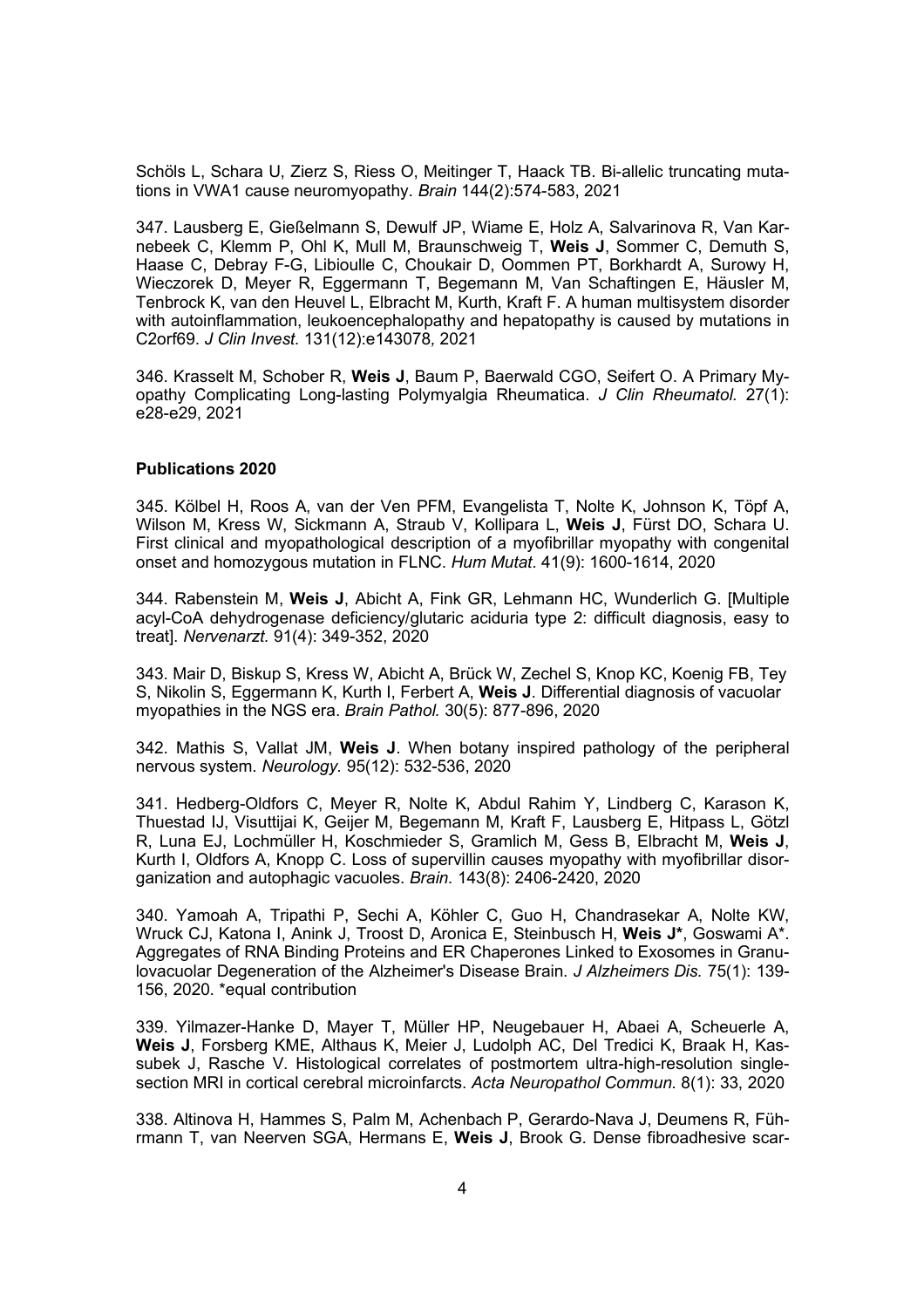ring and poor blood vessel-maturation hamper the integration of implanted collagen scaffolds in an experimental model of spinal cord injury. *Biomed Mater.* 15(1): 015012, 2020

337. Farschtschi SC, Kluwe L, Schön G, Friedrich RE, Matschke J, Glatzel M, **Weis J**, Hagel C, Mautner VF. Distinctive low epidermal nerve fiber density in schwannomatosis patients provides a major parameter for diagnosis and differential diagnosis. *Brain Pathol.* 30(2): 386-391, 2020

336. Kulessa M, Weyer-Menkhoff I, Viergutz L, Kornblum C, Claeys KG, Schneider I, Plöckinger U, Young P, Boentert M, Vielhaber S, Mawrin C, Bergmann M, **Weis J**, Ziagaki A, Stenzel W, Deschauer M, Nolte D, Hahn A, Schoser B, Schänzer A. An integrative correlation of myopathology, phenotype, and genotype in late onset Pompe disease. *Neuropathol Appl Neurobiol* 46(4): 359-374, 2020

335. Altinova H, Hammes S, Palm M, Achenbach P, Gerardo-Nava J, Deumens R, Führmann T, van Neerven SGA, Hermans E, **Weis J**, Brook G. Dense fibroadhesive scarring and poor blood vessel-maturation hamper the integration of implanted collagen scaffolds in an experimental model of spinal cord injury. *Biomed Mater.* 13;15(1):015012, 2020

### **2019**

334. Dafsari HS, Kocaturk NM, Daimagüler HS, Brunn A, Dötsch J, **Weis J**, Deckert M, Cirak S. Bi-allelic mutations in uncoordinated mutant number-45 myosin chaperone B are a cause for congenital myopathy. *Acta Neuropathol Commun.* 7(1): 211, 2019

333. Rudnik-Schöneborn S, Huemer M, **Weis J**, Sauer E, Meng G. Early onset facioscapulohumeral muscular dystrophy - Long-term follow-up of a patient with total facial diplegia. *Neuromuscul Disord.* 29(12): 973-976, 2019

332. Stengel H, Vural A, Brunder AM, Heinius A, Appeltshauser L, Fiebig B, Giese F, Dresel C, Papagianni A, Birklein F, **Weis J**, Huchtemann T, Schmidt C, Körtvelyessy, Villmann C, Meinl E, Sommer C, Leypoldt F, Doppler K. Anti-pan-neurofascin IgG3 as a marker of fulminant autoimmune neuropathy. *Neurol Neuroimmunol Neuroinflamm*. 6(5). pii: e603, 2019

331. Romeike BFM, Becker K, Großkreutz J, Schulz S, **Weis J**, Cirak S. A family with limb girdle muscular dystrophy type 1B and multiple exostoses. *Clin Neuropathol.* 38(5):225-232, 2019

330. Gatz C, Hathazi D, Münchberg U, Buchkremer S, Labisch T, Munro B, Horvath R, Töpf A, **Weis J**, Roos A. Identification of Cellular Pathogenicity Markers for SIL1 Mutations Linked to Marinesco-Sjögren Syndrome. *Front Neurol.* 10: 562, 2019

329. Joseph S, Vingill S, Jahn O, Fledrich R, Werner HB, Katona I, Möbius W, Mitkovski M, Huang Y, **Weis J**, Sereda MW, Schulz JB, Nave KA, Stegmüller J. Myelinating gliaspecific deletion of Fbxo7 in mice triggers axonal degeneration in the central nervous system together with peripheral neuropathy. *J Neurosci.* 39(28): 5606-5626, 2019

328. Ross JA, Levy Y, Ripolone M, Kolb JS, Turmaine M, Holt M, Lindqvist J, Claeys KG, **Weis J**, Monforte M, Tasca G, Moggio M, Figeac N, Zammit PS, Jungbluth H,Fiorillo C, Vissing J, Witting N, Granzier H, Zanoteli E, Hardeman EC, Wallgren-Pettersson C,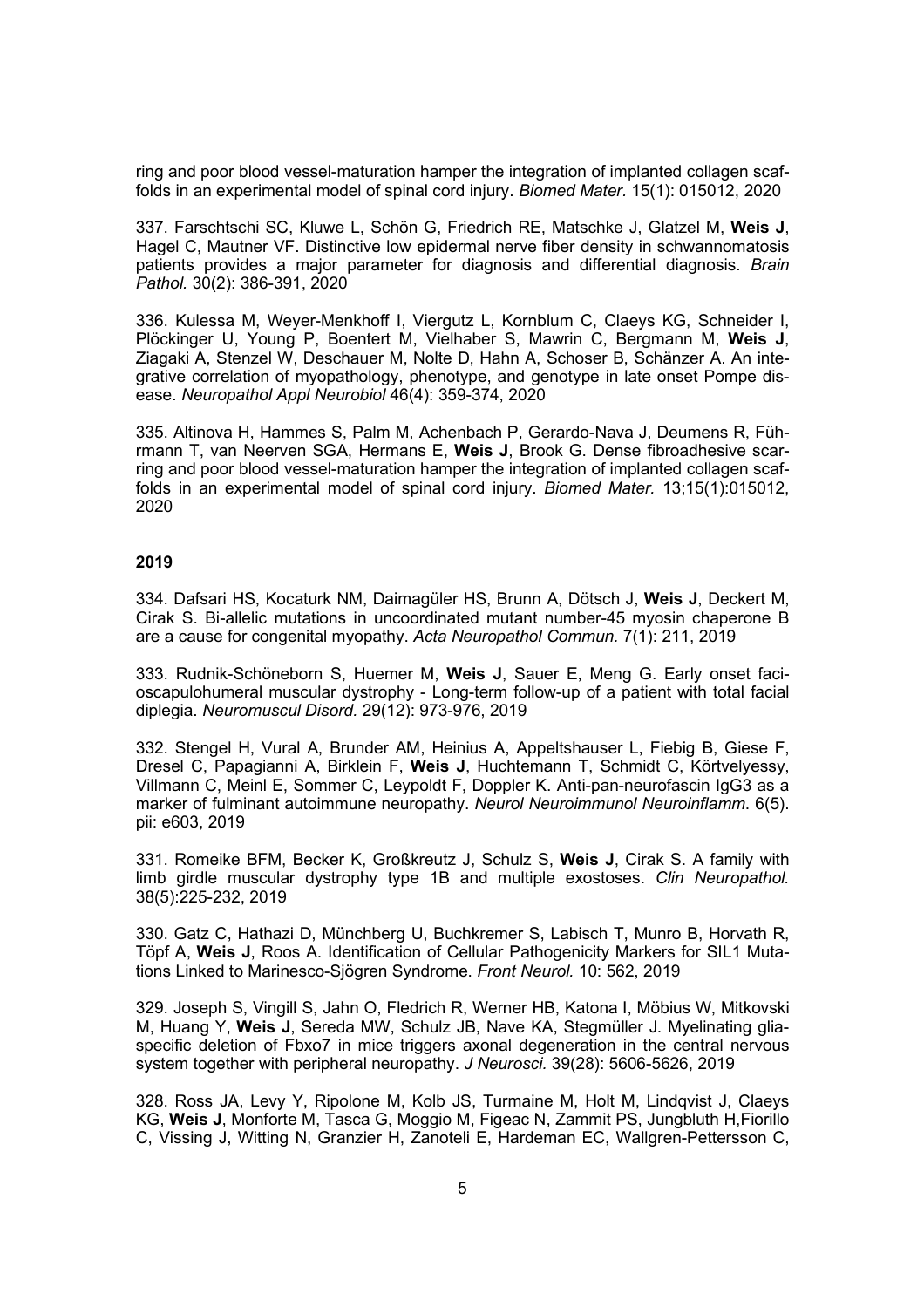Ochala J. Impairments in contractility and cytoskeletal organisation cause nuclear defects in nemaline myopathy. *Acta Neuropathol.* 138(3): 477-495, 2019

327. Fischbach F, Nedelcu J, Leopold P, Zhan J, Clarner T, Nellessen L, Beißel C, van Heuvel Y, Goswami A, **Weis J**, Denecke B, Schmitz C, Hochstrasser T, Nyamoya S, Victor M, Beyer C, Kipp M. Cuprizone-induced graded oligodendrocyte vulnerability is regulated by the transcription factor DNA damage-inducible transcript 3. *Glia.* 67(2): 263- 276, 2019

326. Marrone L, Drexler HCA, Wang J, Tripathi P, Distler T, Heisterkamp P, Anderson EN, Kour S, Moraiti A, Maharana S, Bhatnagar R, Belgard TG, Tripathy V, Kalmbach N, Hosseinzadeh Z, Crippa V, Abo-Rady M, Wegner F, Poletti A, Troost D, Aronica E, Busskamp V, **Weis J**, Pandey UB, Hyman AA, Alberti S, Goswami A, Sterneckert J. FUS pathology in ALS is linked to alterations in multiple ALS-associated proteins and rescued by drugs stimulating autophagy. *Acta Neuropathol.* 138(1): 67-84, 2019

325. Altinova H\*, Hammes S\*, Palm M, Gerardo-Nava J, Achenbach P, Deumens R, Hermans E, Führmann T, Boecker A, van Neerven S, Bozkurt A, **Weis J**, Brook GA. Fibroadhesive scarring of grafted collagen scaffolds interferes with implant–host neural tissue integration and bridging in experimental spinal cord injury. *Regenerative Biomaterials* 6(2): 75-87, 2019, \*Equal contribution

324. Karsai G, Kraft F, Haag N, Korenke GC, Hänisch B, Othman A, Suriyanarayanan S, Steiner R, Knopp C, Mull M, Bergmann M, Schröder JM, **Weis J**, Elbracht M, Begemann M, Hornemann T, Kurth I. DEGS1-associated aberrant sphingolipid metabolism impairs nervous system function in humans. *J Clin Invest.* 129(3): 1229-1239, 2019

323. Kölbel H, Abicht A, Schwartz O, Katona I, Paulus W, Neuen-Jacob E, **Weis J**, Schara U. Characteristic clinical and ultrastructural findings in nesprinopathies. *Eur J Paediatr Neurol.* 23(2): 254-261, 2019

322. Phan V, Cox D, Cipriani S, Spendiff S, Buchkremer S, O'Connor E, Horvath R, Goebel HH, Hathazi D, Lochmüller H, Straka T, Rudolf R, **Weis J**, Roos A. SIL1 deficiency causes degenerative changes of peripheral nerves and neuromuscular junctions in fish, mice and human. *Neurobiol Dis.* 124: 218-229, 2019

# **2018**

321. De Paepe B, Zschüntzsch J, Šokčević T, **Weis J**, Schmidt J, De Bleecker JL. Induction of Osmolyte Pathways in Skeletal Muscle Inflammation: Novel Biomarkers for Myositis. *Front Neurol.* 9: 846, 2018

320. Fischbach F, Nedelcu J, Leopold P, Zhan J, Clarner T, Nellessen L, Beißel C, van Heuvel Y, Goswami A, **Weis J**, Denecke B, Schmitz C, Hochstrasser T, Nyamoya S, Victor M, Beyer C, Kipp M. Cuprizone-induced graded oligodendrocyte vulnerability is regulated by the transcription factor DNA damage-inducible transcript 3. *Glia.* 2018 Dec 3. [Epub ahead of print]

319. Forsberg KME, Zhang Y, Reiners J, Ander M, Niedermayer A, Fang L, Neugebauer H, Kassubek J, Katona I, **Weis J**, Ludolph AC, Del Tredici K, Braak H, Yilmazer-Hanke D. Endothelial damage, vascular bagging and remodeling of the microvascular bed in human microangiopathy with deep white matter lesions. *Acta Neuropathol Commun.* 6(1): 128, 2018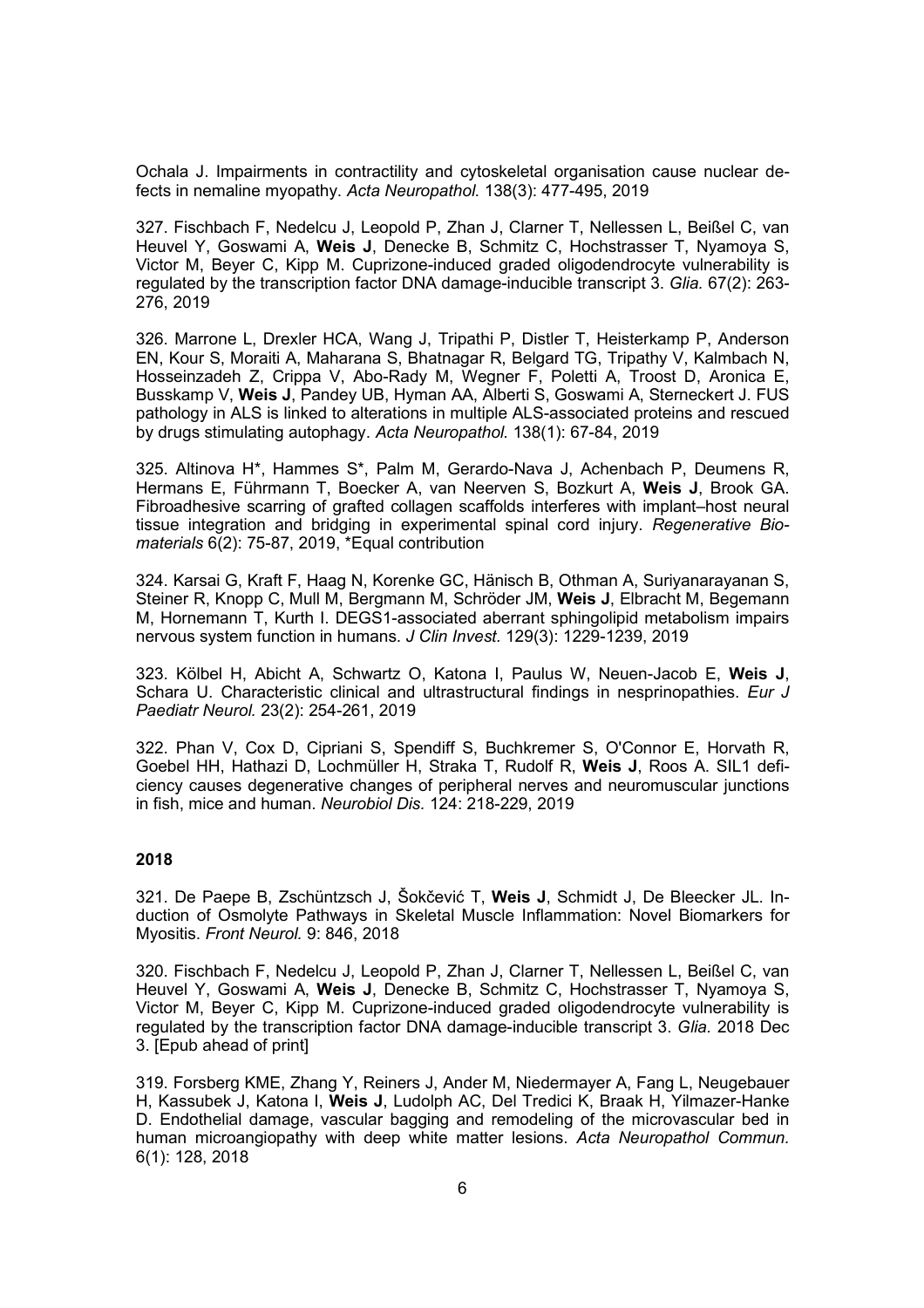318. Herbelet S, De Vlieghere E, Gonçalves A, De Paepe B, Schmidt K, Nys E, Weynants L, **Weis J**, Van Peer G, Vandesompele J, Schmidt J, De Wever O, De Bleecker JL. Localization and Expression of Nuclear Factor of Activated T-Cells 5 in Myoblasts Exposed to Pro-inflammatory Cytokines or Hyperosmolar Stress and in Biopsies from Myositis Patients. *Front Physiol*. 9: 126, 2018

317. Vill K, Müller-Felber W, Gläser D, Kuhn M, Teusch V, Schreiber H, **Weis J**, Klepper J, Schirmacher A, Blaschek A, Wiessner M, Strom TM, Dräger B, Hofmeister-Kiltz K, Tacke M, Gerstl L, Young P, Horvath R, Senderek J. SACS variants are a relevant cause of autosomal recessive hereditary motor and sensory neuropathy. *Hum Genet.* 137(11-12): 911-919, 2018

316. Heinen MC, Babler A, **Weis J**, Elsas J, Nolte K, Kipp M, Jahnen-Dechent W, Häusler M. Fetuin-A protein distribution in mature inflamed and ischemic brain tissue. *PLoS One.* 13(11): e0206597, 2018

315. Quade A, **Weis J**, Kurth I, Rolke R, Bienert M, Schrading S, Rohrmann D, Yüksel Z, Häusler M. Microangiopathy and mild mixed neuromyopathic alterations in a patient with homozygous PIEZO-2 mutation. *Neuromuscul Disord.* 28(12):1006-1011, 2018

314. Vettermann FJ, Felsberg J, Reifenberger G, Hasselblatt M, Forbrig R, Berding G, la Fougère C, Galldiks N, Schittenhelm J, **Weis J**, Albert NL, Schüller U. Characterization of Diffuse Gliomas With Histone H3-G34 Mutation by MRI and Dynamic 18F-FET PET. *Clin Nucl Med.* 43(12): 895-898, 2018

313. Kork F, Jankowski J, Goswami A, **Weis J**, Brook G, Yamoah A, Anink J, Aronica E, Fritz S, Huck C, Schipke C, Peters O, Tepel M, Noels H, Jankowski V. Golgin A4 in CSF and granulovacuolar degenerations of Alzheimer patients. *Neurology.* 91(19): e1799 e1808, 2018

312. González Coraspe JA, **Weis J**, Anderson ME, Münchberg U, Lorenz K, Buchkremer S, Carr S, Zahedi RP, Brauers E, Michels H, Sunada Y, Lochmüller H, Campbell KP, Freier E, Hathazi D, Roos A. Biochemical and pathological changes result from mutated Caveolin-3 in muscle. *Skelet Muscle.* 8(1): 28, 2018

311. Arndt P, Leistner ND, Neuss S, Kaltbeitzel D, Brook GA, Grosse J. Artificial urine and FBS supplemented media in cytocompatibility assays for PLGA-PEG-based intravesical devices using the urothelium cell line UROtsa. *J Biomed Mater Res B Appl Biomater.* 106(6): 2140-2147, 2018

310. Laššuthová P, Vill K, Erdem-Ozdamar S, Schröder JM, Topaloglu H, Horvath R, Müller-Felber W, Bansagi B, Schlotter-Weigel B, Gläser D, Neupauerová J, Sedláčková L, Staněk D, Mazanec R, **Weis J**, Seeman P, Senderek J. Novel SBF2 mutations and clinical spectrum of Charcot-Marie-Tooth neuropathy type 4B2. *Clin Genet.* 94(5): 467- 472, 2018

309. Boecker AH, Bozkurt A, Kim BS, Altinova H, Tank J, Deumens R, Tolba R, **Weis J**, Brook GA, Pallua N, van Neerven SGA. Cell-enrichment with olfactory ensheathing cells has limited local extra beneficial effects on nerve regeneration supported by the nerve guide Perimaix. *J Tissue Eng Regen Med.* 12(11): 2125-2137, 2018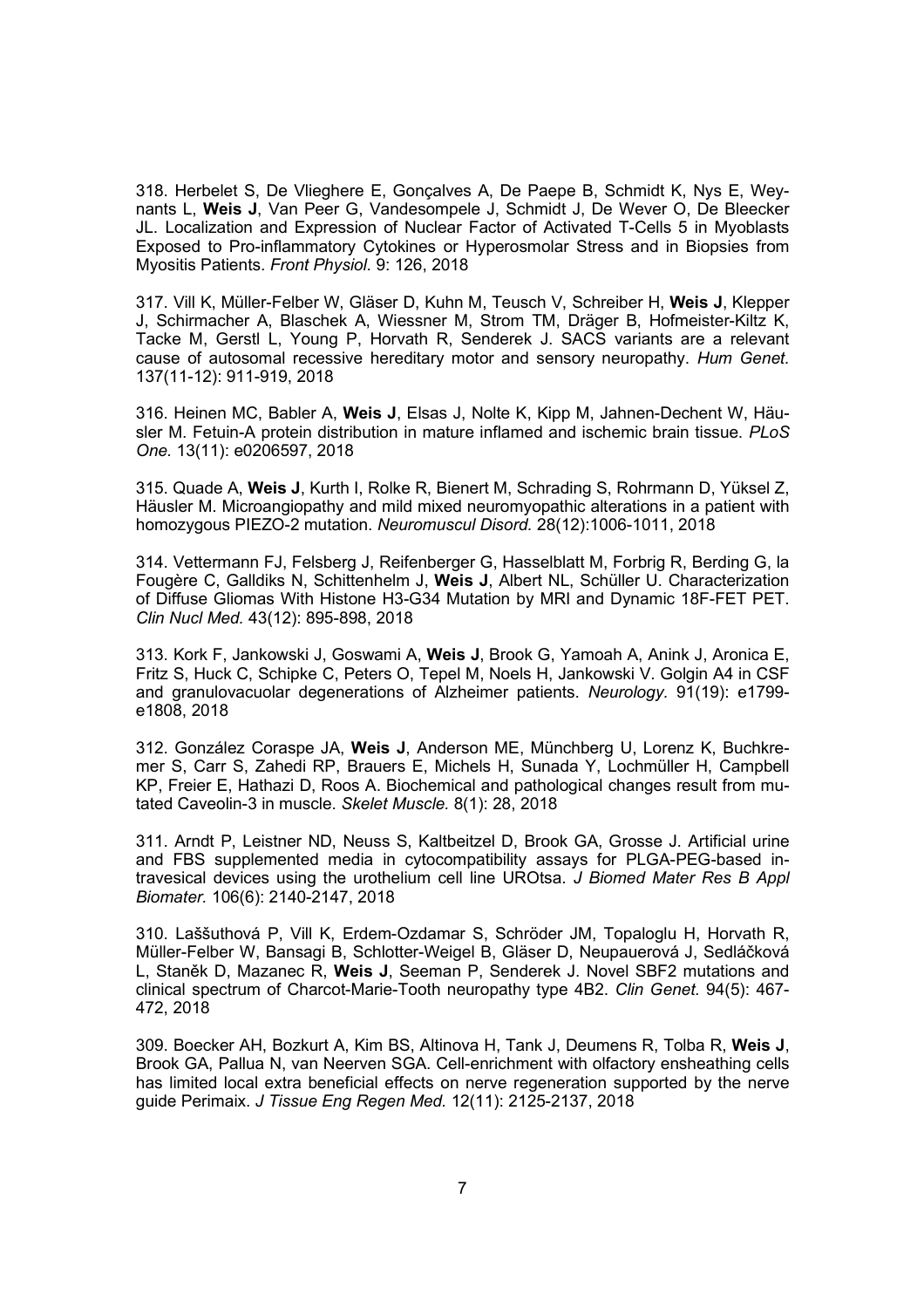308. Wunderlich G, Brunn A, Daimagüler HS, Bozoglu T, Fink GR, Lehmann HC, **Weis J**, Cirak S. Long term history of a congenital core-rod myopathy with compound heterozygous mutations in the Nebulin gene. *Acta Myol.* 37(2): 121-127, 2018

307. Fledrich R, Abdelaal T, Rasch L, Bansal V, Schütza V, Brügger B, Lüchtenborg C, Prukop T, Stenzel J, Rahman RU, Hermes D, Ewers D, Möbius W, Ruhwedel T, Katona I, **Weis J**, Klein D, Martini R, Brück W, Müller WC, Bonn S, Bechmann I, Nave KA, Stassart RM, Sereda MW. Targeting myelin lipid metabolism as a potential therapeutic strategy in a model of CMT1A neuropathy. *Nat Commun.* 9(1): 3025, 2018

306. Lohmann P, Piroth MD, Sellhaus B, **Weis J**, Geisler S, Oros-Peusquens AM, Mohlberg H, Amunts K, Shah NJ, Galldiks N, Langen KJ. Correlation of Dynamic O-(2- [18F]Fluoroethyl)-L-Tyrosine Positron Emission Tomography, Conventional Magnetic Resonance Imaging, and Whole-Brain Histopathology in a Pretreated Glioblastoma: A Postmortem Study. *World Neurosurg.* 119: e653-e660, 2018

305. Issop Y, Hathazi D, Khan MM, Rudolf R, **Weis J**, Spendiff S, Slater CR, Roos A, Lochmüller H. GFPT1 deficiency in muscle leads to myasthenia and myopathy in mice. *Hum Mol Genet.* 27(18): 3218-3232, 2018

304. Nikoubashman O, Heringer S, Feher K, Brockmann MA, Sellhaus B, Dreser A, Kurtenbach K, Pjontek R, Jockenhövel S, **Weis J**, Kießling F, Gries T, Wiesmann M. Development of a Polymer-Based Biodegradable Neurovascular Stent Prototype: A Preliminary In Vitro and In Vivo Study. *Macromol Biosci.* 18(7): e1700292, 2018

303. Yuan X, Klein D, Kerscher S, West BL, **Weis J**, Katona I, Martini R. Macrophage depletion ameliorates peripheral neuropathy in aging mice. *J Neurosci.* 38(19): 4610- 4620, 2018

302. Dusanic M, Dekomien G, Lücke T, Vorgerd M, **Weis J**, Epplen JT, Köhler C, Hoffjan S. Novel Nonsense Mutation in SLC39A13 Initially Presenting as Myopathy: Case Report and Review of the Literature. *Mol Syndromol.* 9(2): 100-109, 2018

301. Müller K, Brenner D, Weydt P, Meyer T, Grehl T, Petri S, Grosskreutz J, Schuster J, Volk AE, Borck G, Kubisch C, Klopstock T, Zeller D, Jablonka S, Sendtner M, Klebe S, Knehr A, Günther K, **Weis J**, Claeys KG, Schrank B, Sperfeld AD, Hübers A, Otto M, Dorst J, Meitinger T, Strom TM, Andersen PM, Ludolph AC, Weishaupt JH; German ALS network MND-NET. Comprehensive analysis of the mutation spectrum in 301 German ALS families. *J Neurol Neurosurg Psychiatry*. 89: 817-821, 2018

300. Lehmann S, Esch E, Hartmann P, **Goswami A**, Nikolin S, **Weis J**, Beyer C, Johann S. Expression profile of pattern recognition receptors in skeletal muscle of SOD1((G93A)) amyotrophic lateral sclerosis (ALS) mice and sporadic ALS patients. *Neuropathol Appl Neurobiol*. 37: 121-127, 2018

299. Radke J, Koll R, Preuße C, Pehl D, Todorova K, Schönemann C, Allenbach Y, Aronica E, de Visser M, Heppner FL, **Weis J**, Doostkam S, Maisonobe T, Benveniste O, Goebel HH, Stenzel W. Architectural B-cell organization in skeletal muscle identifies subtypes of dermatomyositis. *Neurol Neuroimmunol Neuroinflamm.* 5(3): e451, 2018

298. Naumann M, Pal A, Goswami A, Lojewski X, Japtok J, Vehlow A, Naujock M, Günther R, Jin M, Stanslowski N, Reinhardt P, Sterneckert J, Frickenhaus M, Pan-Montojo F, Storkebaum E, Poser I, Freischmidt A, Weishaupt J, Holzmann K, Troost D, Ludolph A, Boeckers TM, Liebau S, Petri S, Cordes N, Hyman A, Wegner F, Grill S, **Weis J**, Storch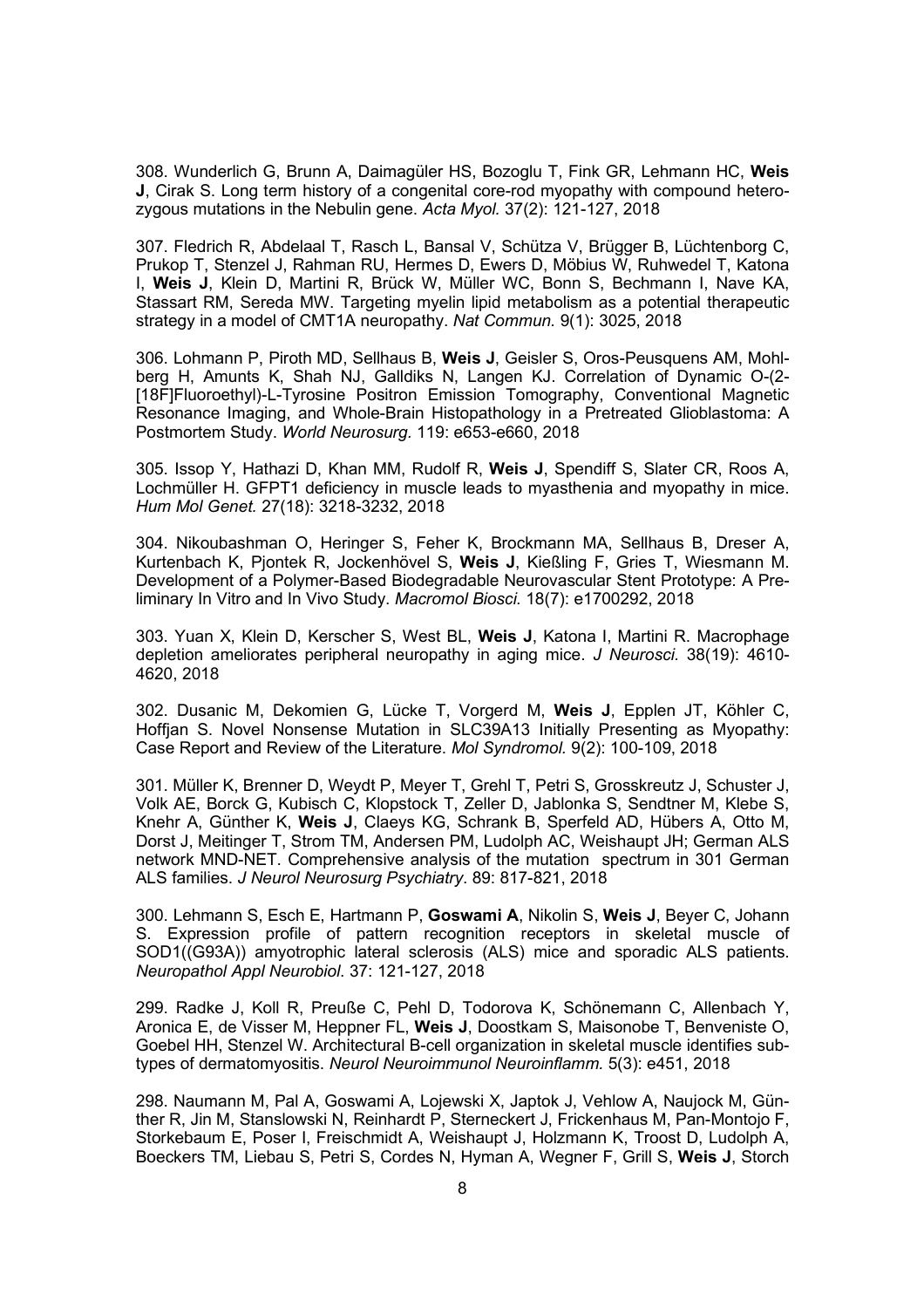A, Hermann A. Impaired DNA damage response signaling by FUS-NLS mutations leads to neurodegeneration and aggregation formation. *Nature Commun*. 2018; 9: 335.

297. Brenner D, Yilmaz R, Müller K, Grehl T, Petri S, Meyer T, Grosskreutz J, Weydt P, Ruf W, Neuwirth C, Weber M, Pinto S, Claeys KG, Schrank B, Jordan B, Knehr A, Günther K, Hübers A, Zeller D; German ALS network MND-NET , Kubisch C, Jablonka S, Sendtner M, Klopstock T, de Carvalho M, Sperfeld A, Borck G, Volk AE, Dorst J, **Weis J**, Otto M, Schuster J, Del Tredici K, Braak H, Danzer KM, Freischmidt A, Meitinger T, Strom TM, Ludolph AC, Andersen PM, Weishaupt JH. Hot-spot KIF5A mutations cause familial ALS. *Brain.* 141: 688-697, 2018

296. Bouhy D, Juneja M, Katona I, Holmgren A, Asselbergh B, De Winter V, Hochepied T, Goossens S, Haigh JJ, Libert C, Ceuterick-de Groote C, Irobi J, **Weis J**, Timmerman V. A knock-in/knock-out mouse model of HSPB8-associated distal hereditary motor neuropathy and myopathy reveals toxic gain-of-function of mutant Hspb8. *Acta Neuropathol.* 135(1): 131-148, 2018

295. Breuer T, Bleilevens C, Rossaint R, Marx G, Gehrenkemper J, Dierksen H, Delpierre A, **Weis J**, Gayan-Ramirez G, Bruells CS. Dexmedetomidine Impairs Diaphragm Function and Increases Oxidative Stress but Does Not Aggravate Diaphragmatic Atrophy in Mechanically Ventilated Rats. *Anesthesiology.* 128(4):784-795, 2018

294. Labisch T, Buchkremer S, Phan V, Kollipara L, Gatz C, Lentz C, Nolte K, Vervoorts-Weber J, González Coraspe JA, Sickmann A, Carr S, Zahedi RP, **Weis J**, Roos A. Tracking effects of SIL1 increase: taking a closer look beyond the consequences of elevated expression level. *Mol Neurobiol.* 2018; 55(3): 2524-2546

293. Quade A, Wiesmann M, **Weis J**, Kurth I, Jalaie H, Rohrbach M, Häusler M. Stroke in Ehlers-Danlos Syndrome Kyphoscoliotic Type: Dissection or Vasculitis? *Pediatr Neurol.* 28(12):1006-1011, 2018

# **2017**

292. Wang H, Salter CG, Refai O, Hardy H, Barwick KES, Akpulat U, Kvarnung M, Chioza BA, Harlalka G, Taylan F, Sejersen T, Wright J, Zimmerman HH, Karakaya M, Stüve B, **Weis J**, Schara U, Russell MA, Abdul-Rahman OA, Chilton J, Blakely RD, Baple EL, Cirak S, Crosby AH. Choline transporter mutations in severe congenital myasthenic syndrome disrupt transporter localization. *Brain*. 2017;140(11):2838-2850.

291. Bozkurt A, Claeys KG, Schrading S, Rödler JV, Altinova H, Schulz JB, **Weis J**, Pallua N, van Neerven SGA. Clinical and biometrical 12-month follow-up in patients after reconstruction of the sural nerve biopsy defect by the collagen-based nerve guide Neuromaix. *Eur J Med Res.* 22(1): 34, 2017

290. Dreser A, Vollrath JT, Sechi A, Johann S, Roos A, Yamoah A, Katona I, Boholega S, Wiemuth D, Tian Y, Schmidt A, Vervoorts-Weber J, Dohmen M, Beyer C, Anink J, Aronica E, Troost D, **Weis J**\*, Goswami A\*. The ALS-linked E102Q mutation in Sigma receptor-1 leads to ER stress-mediated defects in protein homeostasis and dysregulation of RNA binding proteins. *Cell Death Differ.* 10 24(10):1655-1671, 2017. \*equal contribution

289. Cordts I, Bodart N, Hartmann K, Karagiorgou K, Tzartos JS, Mei L, Reimann J, Van Damme P, Rivner MH, Vigneron A, **Weis J**, Schulz JB, Tzartos SJ, Claeys KG. Screen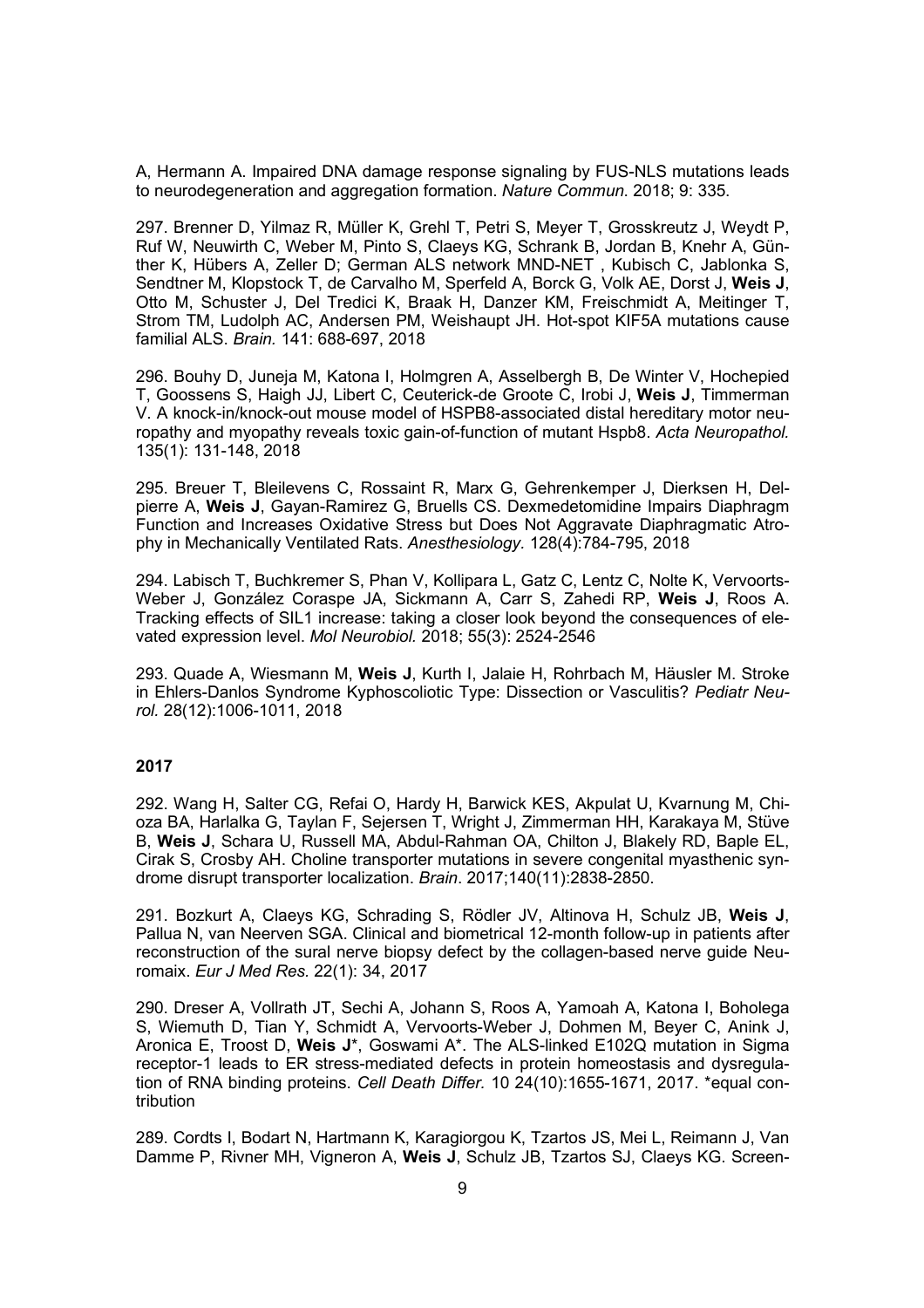ing for lipoprotein receptor-related protein 4-, agrin-, and titin-antibodies and exploring the autoimmune spectrum in myasthenia gravis. *J Neurol.* 264(6): 1193-1203, 2017

288. Schnitzler LJ, Schreckenbach T, Nadaj-Pakleza A, Stenzel W, Rushing EJ, Van Damme P, Ferbert A, Petri S, Hartmann C, Bornemann A, Meisel A, Petersen JA, Tousseyn T, Thal DR, Reimann J, De Jonghe P, Martin JJ, Van den Bergh PY, Schulz JB, **Weis J**, Claeys KG. Sporadic late-onset nemaline myopathy: clinico-pathological characteristics and review of 76 cases. *Orphanet J Rare Dis.* 12(1): 86. doi: 10.1186/s13023- 017-0640-2, 2017

287. Fragoulis A, Siegl S, Fendt M, Jansen S, Soppa U, Brandenburg LO, Pufe T, **Weis J**, Wruck CJ. Oral administration of methysticin improves cognitive deficits in a mouse model of Alzheimer's disease. *Redox Biol.* 12: 843-853, 2017

286. Kollipara L, Buchkremer S, Coraspe JAG, Hathazi D, Senderek J, **Weis J**, Zahedi RP, Roos A. In-depth phenotyping of lymphoblastoid cells suggests selective cellular vulnerability in Marinesco-Sjögren syndrome. *Oncotarget.* 28;8(40):68493-68516, 2017

285. Reimann J, Kohlschmidt N, Tolksdorf K, **Weis J**, Kuchelmeister K, Roos A. Muscle pathology as a diagnostic clue to allgrove syndrome. *J Neuropathol Exp Neurol.* 76(5): 337-341, 2017

284. Hube L, Dohrn MF, Karsai G, Hirshman S, Van Damme P, Schulz JB, **Weis J**, Hornemann T, Claeys KG. Metabolic syndrome, neurotoxic 1-deoxysphingolipids and nervous tissue inflammation in chronic idiopathic axonal polyneuropathy (CIAP). *PLoS One.* 12(1): e0170583, 2017

283. Brauers E, Roos A, Kollipara L, Zahedi RP, Beckmann A, Mohanadas N, Bauer H, Häusler M, Thoma S, Kress W, Senderek J, **Weis J**. The Caveolin-3 G56S sequence variant of unknown significance: Muscle biopsy findings and functional cell biological analysis. *Proteomics Clin Appl.* 11(1-2) doi: 10.1002/prca.201600007, 2017

282. Jesse CM, Bushuven E, Tripathi P, Chandrasekar A, Simon CM, Drepper C, Yamoah A, Dreser A, Katona I, Johann S, Beyer C, Wagner S, Grond M, Nikolin S, Anink J, Troost D, Sendtner M, Goswami A, **Weis J**. ALS-associated endoplasmic reticulum proteins in denervated skeletal muscle: Implications for motor neuron disease pathology. *Brain Pathol.* 27(6): 781-794, 2017

# **2016**

281. Buchkremer S, González Coraspe JA, **Weis J**, Roos A. Sil1-Mutant Mice Elucidate Chaperone Function in Neurological Disorders. *J Neuromuscul Dis.* 3(2): 169-181, 2016

280. Bouhy D, Geuens T, De Winter V, Almeida-Souza L, Katona I, **Weis J**, Hochepied T, Goossens S, Haigh JJ, Janssens S, Timmerman V. Characterization of new transgenic mouse models for two Charcot-Marie-Tooth-causing HspB1 mutations using the Rosa26 locus. *J Neuromuscul Dis.* 3(2): 183-200, 2016

279. Altinova H, Möllers S, Deumens R, Gerardo-Nava J, Führmann T, van Neerven SG, Bozkurt A, Mueller CA, Hoff HJ, Heschel I, **Weis J**, Brook GA. Functional Recovery Not Correlated with Axon Regeneration through Olfactory Ensheathing Cell-Seeded Scaffolds in a Model of Acute Spinal Cord Injury. *Tissue Eng Regen Med.* 13(5): 585-600, 2016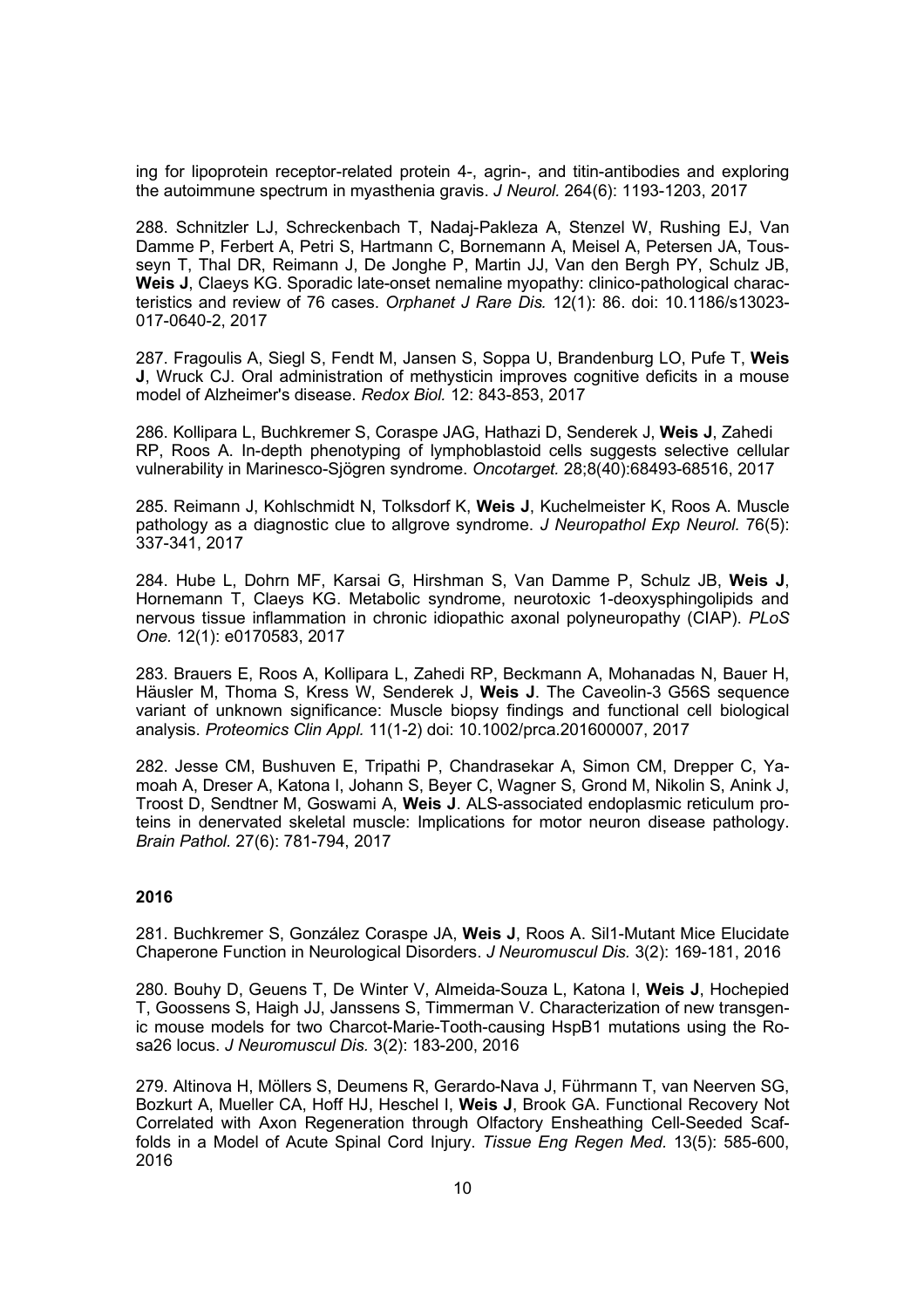278. Cordts I, Funk F, Schulz JB, **Weis J**, Claeys KG. Tubular aggregates in autoimmune Lambert-Eaton myasthenic syndrome. *Neuromuscul Disord.* 26(12): 880-884, 2016

277. van Neerven SG, Haastert-Talini K, Boecker A, Schriever T, Dabhi C, Claeys K, Deumens R, Brook GA, **Weis J**, Pallua N, Bozkurt A. Two-component collagen nerve guides support axonal regeneration in the rat peripheral nerve injury model. *J Tissue Eng Regen Med.* 2016 Dec 16. doi: 10.1002/term.2248. [Epub]

276. Unger A, Dekomien G, Güttsches A, Dreps T, Kley R, Tegenthoff M, Ferbert A, **Weis J**, Heyer C, Linke WA, Martinez-Carrera L, Storbeck M, Wirth B, Hoffjan S, Vorgerd M. Expanding the phenotype of BICD2 mutations toward skeletal muscle involvement. *Neurology.* 87(21): 2235-2243, 2016

275. Breuer T, Hatam N, Grabiger B, Marx G, Behnke BJ, **Weis J**, Kopp R, Gayan-Ramirez G, Zoremba N, Bruells CS. Kinetics of ventilation-induced changes in diaphragmatic metabolism by bilateral phrenic pacing in a piglet model. *Sci Rep.* 6: 35725, 2016

274. Bruells CS, Breuer T, Maes K, Bergs I, Bleilevens C, Marx G, **Weis J**, Gayan-Ramirez G, Rossaint R. Influence of weaning methods on the diaphragm after mechanical ventilation in a rat model. *BMC Pulm Med.* 16(1): 127, 2016

273. Joshi AR, Holtmann L, Bobylev I, Schneider C, Ritter C, **Weis J**, Lehmann HC. Loss of Schwann cell plasticity in chronic inflammatory demyelinating polyneuropathy (CIDP). *J Neuroinflammation.* 13(1): 255, 2016

272. Ferbert A, Zibat A, Rautenstrauß B, Kress W, Hügens-Penzel M, **Weis J**, Shah Y, Roth C. Laing distal myopathy with a novel mutation in exon 34 of the MYH7 gene. *Neuromuscul Disord.* 26(9): 598-603, 2016

271. Roos A, Kollipara L, Buchkremer S, Labisch T, Brauers E, Gatz C, Lentz C, Gerardo-Nava J, **Weis J**, Zahedi RP. Cellular Signature of SIL1 Depletion: Disease Pathogenesis due to Alterations in Protein Composition Beyond the ER Machinery. *Mol Neurobiol.* 53(8): 5527-41, 2016

270. Wolf HH, Kornhuber ME, **Weis J**, Posa A. Dysautonomic polyneuropathy as a variant of chronic inflammatory "demyelinating" polyneuropathy? *Clin Auton Res.* 26(4): 303- 5; 2016

269. De Paepe B, Martin JJ, Herbelet S, Jimenez-Mallebrera C, Iglesias E, Jou C, **Weis J**, De Bleecker JL. Activation of osmolyte pathways in inflammatory myopathy and Duchenne muscular dystrophy points to osmoregulation as a contributing pathogenic mechanism. *Lab Invest.* 96(8): 872-84, 2016

268. Schrempf W, Katona I, Dogan I, Felbert VV, Wienecke M, Heller J, Maier A, Hermann A, Linse K, Brandt MD, Reichmann H, Schulz JB, Schiefer J, Oertel WH, Storch A, **Weis J**, Reetz K. Reduced intraepidermal nerve fiber density in patients with REM sleep behavior disorder. *Parkinsonism Relat Disord.* 29: 10-6, 2016

267. Werheid F, Azzedine H, Zwerenz E, Bozkurt A, Moeller MJ, Lin L, Mull M, Häusler M, Schulz JB, **Weis J**, Claeys KG. Underestimated associated features in CMT neuropathies: clinical indicators for the causative gene? *Brain Behav.* 6(4): e00451, 2016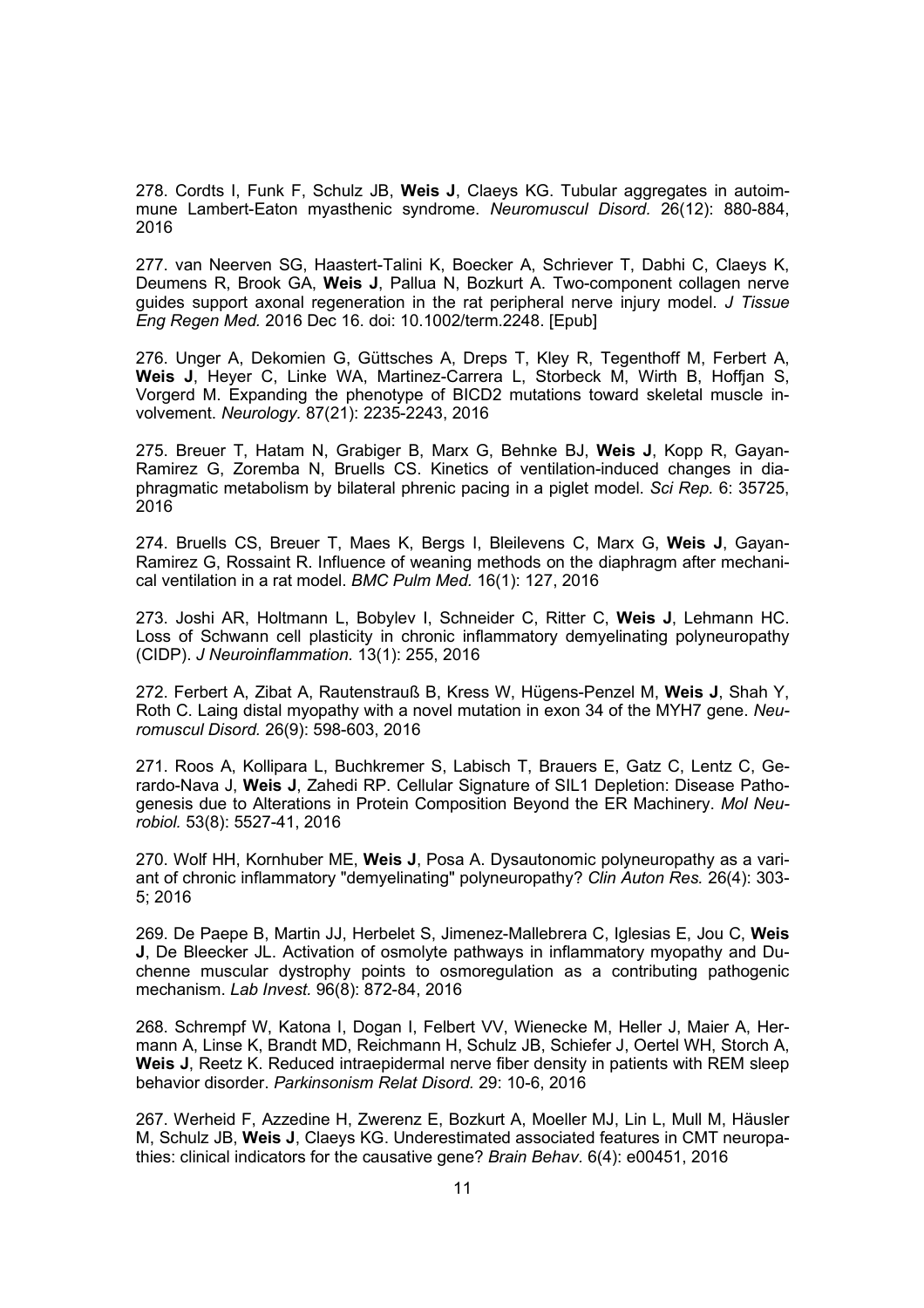266. Kollipara L, Buchkremer S, **Weis J**, Brauers E, Hoss M, Rütten S, Caviedes P, Zahedi RP, Roos A. Proteome Profiling and Ultrastructural Characterization of the Human RCMH Cell Line: Myoblastic Properties and Suitability for Myopathological Studies. *J Proteome Res.* 15(3): 945-55, 2016

265. Braczynski AK, Harter PN, Zeiner PS, Drott U, Tews DS, Preusse C, Penski C, Dunst M, **Weis J**, Stenzel W, Mittelbronn M. C5b-9 deposits on endomysial capillaries in non-dermatomyositis cases. *Neuromuscul Disord.* 26(4-5): 283-91, 2016

264. Claeys KG, Abicht A, Häusler M, Kleinle S, Wiesmann M, Schulz JB, Horvath R, **Weis J**. Novel genetic and neuropathological insights in NARP. *Muscle Nerve.* 54(2): 328-333, 2016

263. Rudnik-Schöneborn S, Deden F, Eggermann K, Eggermann T, Wieczorek D, Sellhaus B, Yamoah A, Goswami A, Claeys KG, **Weis J**, Zerres K. Autosomal dominant spinal muscular atrophy with lower extremity predominance: A recognizable phenotype of BICD2 mutations. *Muscle Nerve.* 54(3): 496-500, 2016

262. Altmann J, Büchner B, Nadaj-Pakleza A, Schäfer J, Jackson S, Lehmann D, Deschauer M, Kopajtich R, Lautenschläger R, Kuhn KA, Karle K, Schöls L, Schulz JB, **Weis J**, Prokisch H, Kornblum C, Claeys KG, Klopstock T. Expanded phenotypic spectrum of the m.8344A>G "MERRF" mutation: data from the German mitoNET registry. *J Neurol.* 263(5): 961-72, 2016

261. Ruegsegger C, Maharjan N, Goswami A, de L'Etang AF, **Weis J**, Troost D, Heller M, Gut H, Saxena S. Aberrant association of misfolded SOD1 with Na(+)/K(+)ATPaseα3 impairs its activity and contributes to motor neuron vulnerability in ALS. *Acta Neuropathol.* 131(3): 427-51, 2016

260. Boecker AH, van Neerven SG, Scheffel J, Tank J, Altinova H, Seidensticker K, Deumens R, Tolba R, **Weis J**, Brook GA, Pallua N, Bozkurt A. Pre-differentiation of mesenchymal stromal cells in combination with a microstructured nerve guide supports peripheral nerve regeneration in the rat sciatic nerve model. *Eur J Neurosci.* 43(3): 404-16, 2016

259. Hodde D, Gerardo-Nava J, Wöhlk V, Weinandy S, Jockenhövel S, Kriebel A, Altinova H, Steinbusch HW, Möller M, **Weis J**, Mey J, Brook GA. Characterisation of cellsubstrate interactions between Schwann cells and three-dimensional fibrin hydrogels containing orientated nanofibre topographical cues. *Eur J Neurosci.* 43(3): 376-87, 2016

258. Tauber SC, Staszewski O, Prinz M, **Weis J**, Nolte K, Bunkowski S, Brück W, Nau R. HIV encephalopathy: glial activation and hippocampal neuronal apoptosis, but limited neural repair. *HIV Med.* 17(2): 143-51, 2016

257. Röhrich M, Koelsche C, Schrimpf D, Capper D, Sahm F, Kratz A, Reuss J, Hovestadt V, Jones DT, Bewerunge-Hudler M, Becker A, **Weis J**, Mawrin C, Mittelbronn M, Perry A, Mautner VF, Mechtersheimer G, Hartmann C, Okuducu AF, Arp M, Seiz-Rosenhagen M, Hänggi D, Heim S, Paulus W, Schittenhelm J, Ahmadi R, Herold-Mende C, Unterberg A, Pfister SM, von Deimling A, Reuss DE. Methylation-based classification of benign and malignant peripheral nerve sheath tumors. *Acta Neuropathol.* 131(6): 877- 87, 2016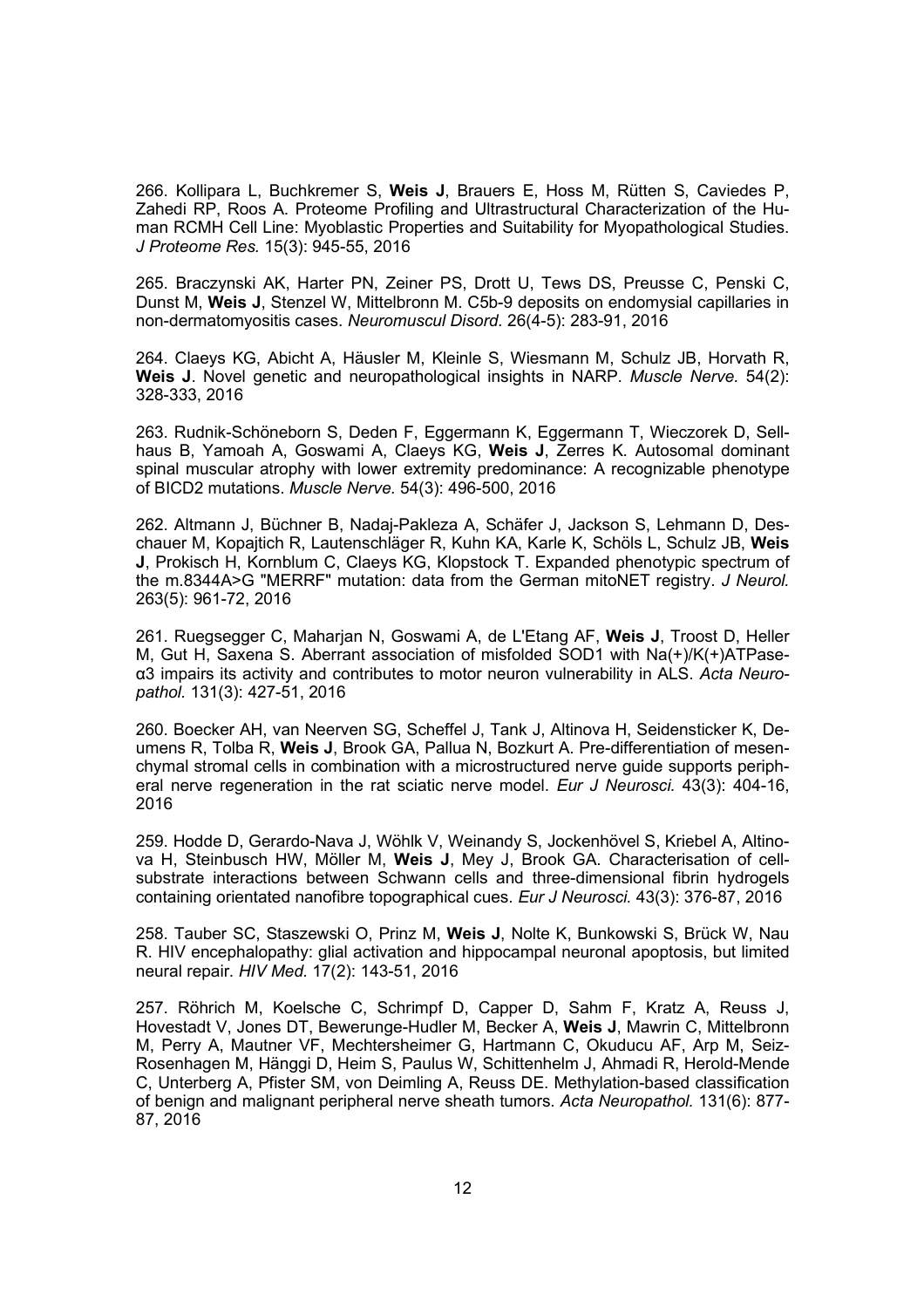256. Bozkurt A, Boecker A, Tank J, Altinova H, Deumens R, Dabhi C, Tolba R, **Weis J**, Brook GA, Pallua N, van Neerven SG. Efficient bridging of 20 mm rat sciatic nerve lesions with a longitudinally micro-structured collagen scaffold. *Biomaterials.* 75: 112-22, 2016

#### **2015**

255. Khaminets A, Heinrich T, Mari M, Grumati P, Huebner AK, Akutsu M, Liebmann L, Stolz A, Nietzsche S, Koch N, Mauthe M, Katona I, Qualmann B, **Weis J**, Reggiori F, Kurth I, Hübner CA, Dikic I. Regulation of endoplasmic reticulum turnover by selective autophagy. *Nature.* 522 (7556): 354-8, 2015

254. Leipold E, Hanson-Kahn A, Frick M, Gong P, Bernstein JA, Voigt M, Katona I, Oliver Goral R, Altmüller J, Nürnberg P, **Weis J**, Hübner CA, Heinemann SH, Kurth I. Coldaggravated pain in humans caused by a hyperactive NaV1.9 channel mutant. *Nature Commun.* 6: 10049, 2015

253. Brücken A, Derwall M, Bleilevens C, Stoppe C, Götzenich A, Gaisa NT, **Weis J**, Nolte KW, Rossaint R, Ichinose F, Fries M. Brief inhalation of nitric oxide increases resuscitation success and improves 7-day-survival after cardiac arrest in rats: a randomized controlled animal study. *Crit Care.* 19: 408, 2015

252. Derwall M, Ebeling A, Nolte KW, **Weis J**, Rossaint R, Ichinose F, Nix C, Fries M, Brücken A. Inhaled nitric oxide improves transpulmonary blood flow and clinical outcomes after prolonged cardiac arrest: a large animal study. *Crit Care.* 19: 328, 2015

251. Maier A, Mannartz V, Wasmuth H, Trautwein C, Neumann UP, **Weis J**, Grosse J, Fuest M, Hilz MJ, Schulz JB, Haubrich C. GAD Antibodies as Key Link Between Chronic Intestinal Pseudoobstruction, Autonomic Neuropathy, and Limb Stiffness in a Nondiabetic Patient: A CARE-Compliant Case Report and Review of the Literature. *Medicine (Baltimore).* 94(31): e1265, 2015

250. Johann S, Heitzer M, Kanagaratnam M, Goswami A, Rizo T, **Weis J**, Troost D, Beyer C. NLRP3 inflammasome is expressed by astrocytes in the SOD1 mouse model of ALS and in human sporadic ALS patients. *Glia.* 63(12): 2260-73, 2015

249. Kronenbuerger M, Nolte KW, Coenen VA, Burgunder JM, Krauss JK, **Weis J**. Brain alterations with deep brain stimulation: New insight from a neuropathological case series. *Mov Disord.* 30(8): 1125-30, 2015

248. Chen YC, Auer-Grumbach M, Matsukawa S, Zitzelsberger M, Themistocleous AC, Strom TM, Samara C, Moore AW, Cho LT, Young GT, Weiss C, Schabhüttl M, Stucka R, Schmid AB, Parman Y, Graul-Neumann L, Heinritz W, Passarge E, Watson RM, Hertz JM, Moog U, Baumgartner M, Valente EM, Pereira D, Restrepo CM, Katona I, Dusl M, Stendel C, Wieland T, Stafford F, Reimann F, von Au K, Finke C, Willems PJ, Nahorski MS, Shaikh SS, Carvalho OP, Nicholas AK, Karbani G, McAleer MA, Cilio MR, McHugh JC, Murphy SM, Irvine AD, Jensen UB, Windhager R, **Weis J**, Bergmann C, Rautenstrauss B, Baets J, De Jonghe P, Reilly MM, Kropatsch R, Kurth I, Chrast R, Michiue T, Bennett DL, Woods CG, Senderek J. Transcriptional regulator PRDM12 is essential for human pain perception. *Nature Genet.* 47(7): 803-8, 2015

247. Baets J, Duan X, Wu Y, Smith G, Seeley WW, Mademan I, McGrath NM, Beadell NC, Khoury J, Botuyan MV, Mer G, Worrell GA, Hojo K, DeLeon J, Laura M, Liu YT,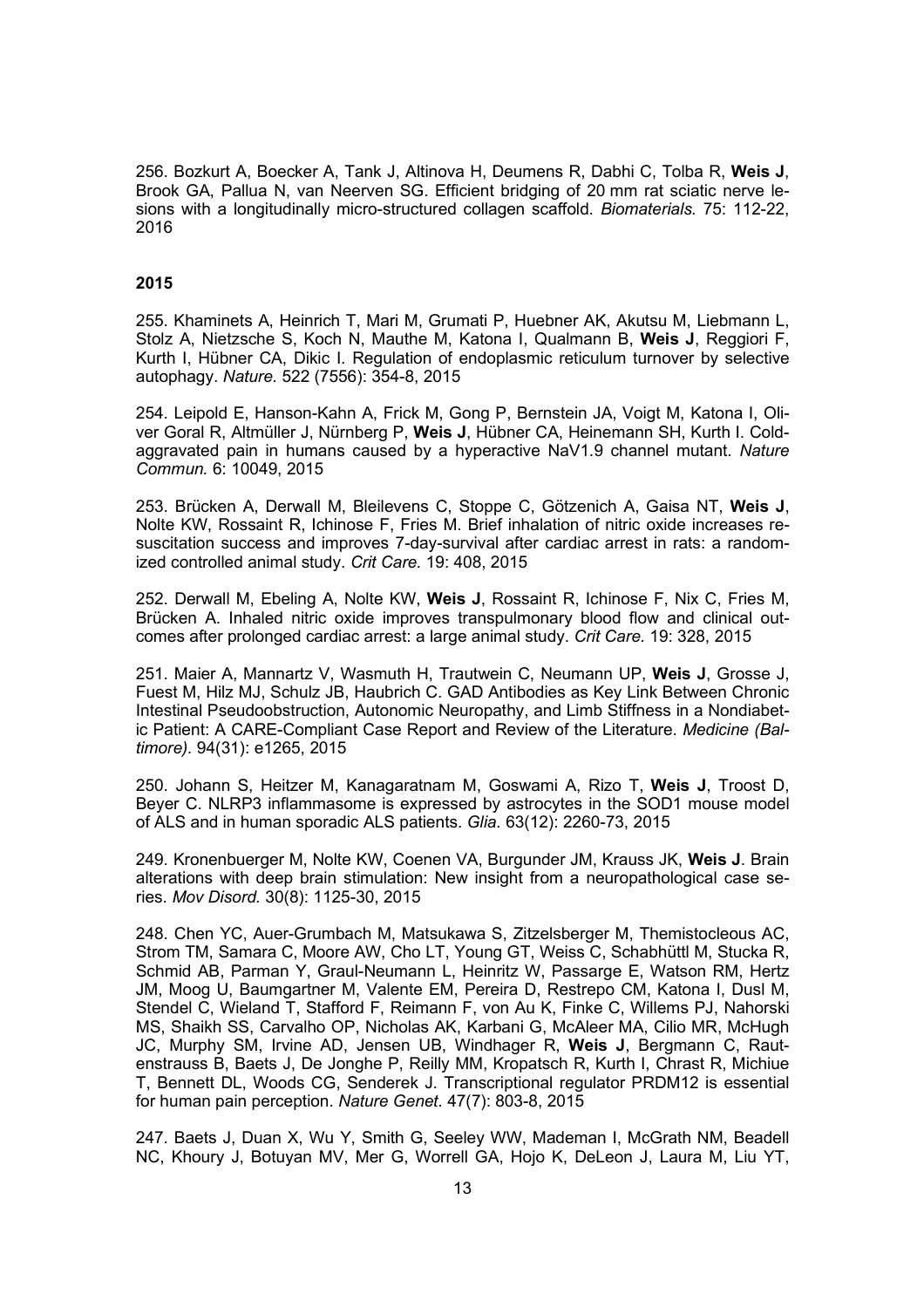Senderek J, **Weis J**, Van den Bergh P, Merrill SL, Reilly MM, Houlden H, Grossman M, Scherer SS, De Jonghe P, Dyck PJ, Klein CJ. Defects of mutant DNMT1 are linked to a spectrum of neurological disorders. *Brain.* 138: 845-61, 2015

246. Brücken A, Kurnaz P, Bleilevens C, Derwall M, **Weis J**, Nolte K, Rossaint R, Fries M. Delayed Argon Administration Provides Robust Protection Against Cardiac Arrest-Induced Neurological Damage. *Neurocrit Care.* 22(1): 112-20, 2015

245. Roos A, **Weis J**, Korinthenberg R, Fehrenbach H, Häusler M, Züchner S, Mache C, Hubmann H, Auer-Grumbach M, Senderek J. Inverted formin 2-related Charcot-Marie-Tooth disease: extension of the mutational spectrum and pathological findings in Schwann cells and axons. *J Peripher Nerv Syst.* 20(1): 52-9, 2015

244. Stenzel W, Preuße C, Allenbach Y, Pehl D, Junckerstorff R, Heppner FL, Nolte K, Aronica E, Kana V, Rushing E, Schneider U, Claeys KG, Benveniste O\*, **Weis J**\*, Goebel HH\*. Nuclear actin aggregation is a hallmark of anti-synthetase syndrome-induced dysimmune myopathy. *Neurology.* 84(13): 1346-54, 2015 \*Equal contribution

243. Dohrn MF, Othman A, Hirshman SK, Bode H, Alecu I, Fähndrich E, Karges W, **Weis J**, Schulz JB, Hornemann T, Claeys KG. Elevation of plasma 1-deoxysphingolipids in type 2 diabetes mellitus: a susceptibility to neuropathy? *Eur J Neurol.* 22(5): 806-e55, 2015

242. Filézac de L'Etang A, Maharjan N, Cordeiro Braña M, Ruegsegger C, Rehmann R, Goswami A, Roos A, Troost D, Schneider BL, **Weis J**, Saxena S. Marinesco-Sjögren syndrome protein SIL1 regulates motor neuron subtype-selective ER stress in ALS. *Nature Neurosci.* 18(2): 227-38, 2015

241. Goswami A, Jesse C, Chandrasekar A, Bushuven E, Vollrath J, Dreser A, Katona I, Beyer C, Johann S, Feller A, Grond M, Wagner S, Nikolin S, Troost D, **Weis J**. Accumulation of STIM1 is associated with the degenerative muscle fibre phenotype in ALS and other neurogenic atrophies. *Neuropathol Appl Neurobiol.* 41(3): 304-18, 2015

# **2014**

240. Gerardo-Nava J, Hodde D, Katona I, Bozkurt A, Grehl T, Steinbusch HWM, **Weis J**, Brook GA. The growth and regeneration of axons: an in vitro model for studying interactions in 3D *Folia Neuropathologica* 52: 307-8, 2014

239. Schelleckes M, Lenders M, Guske K, Schmitz B, Tanislav C, Ständer S, Metze D, Katona I, **Weis J**, Brand SM, Duning T, Brand E. Cryptogenic stroke and small fiber neuropathy of unknown etiology in patients with alpha-galactosidase A -10T genotype. *Orphanet J Rare Dis.* 9(1): 178, 2014

238. Böhm J, Biancalana V, Malfatti E, Dondaine N, Koch C, Vasli N, Kress W, Strittmatter M, Taratuto AL, Gonorazky H, Laforêt P, Maisonobe T, Olivé M, Gonzalez-Mera L, Fardeau M, Carrière N, Clavelou P, Eymard B, Bitoun M, Rendu J, Fauré J, **Weis J**, Mandel JL, Romero NB, Laporte J. Adult-onset autosomal dominant centronuclear myopathy due to BIN1 mutations. *Brain.* 137(Pt 12): 3160-70, 2014

237. Semmler AL, Sacconi S, Bach J, Liebe C, Bürmann J, Kley RA, Ferbert A, Anderheiden R, Van den Bergh P, Martin JJ, De Jonghe P, Neuen-Jacob E, Müller O, Deschauer M, Bergmann M, Schröder J, Vorgerd M, Schulz JB, **Weis J**, Kress W,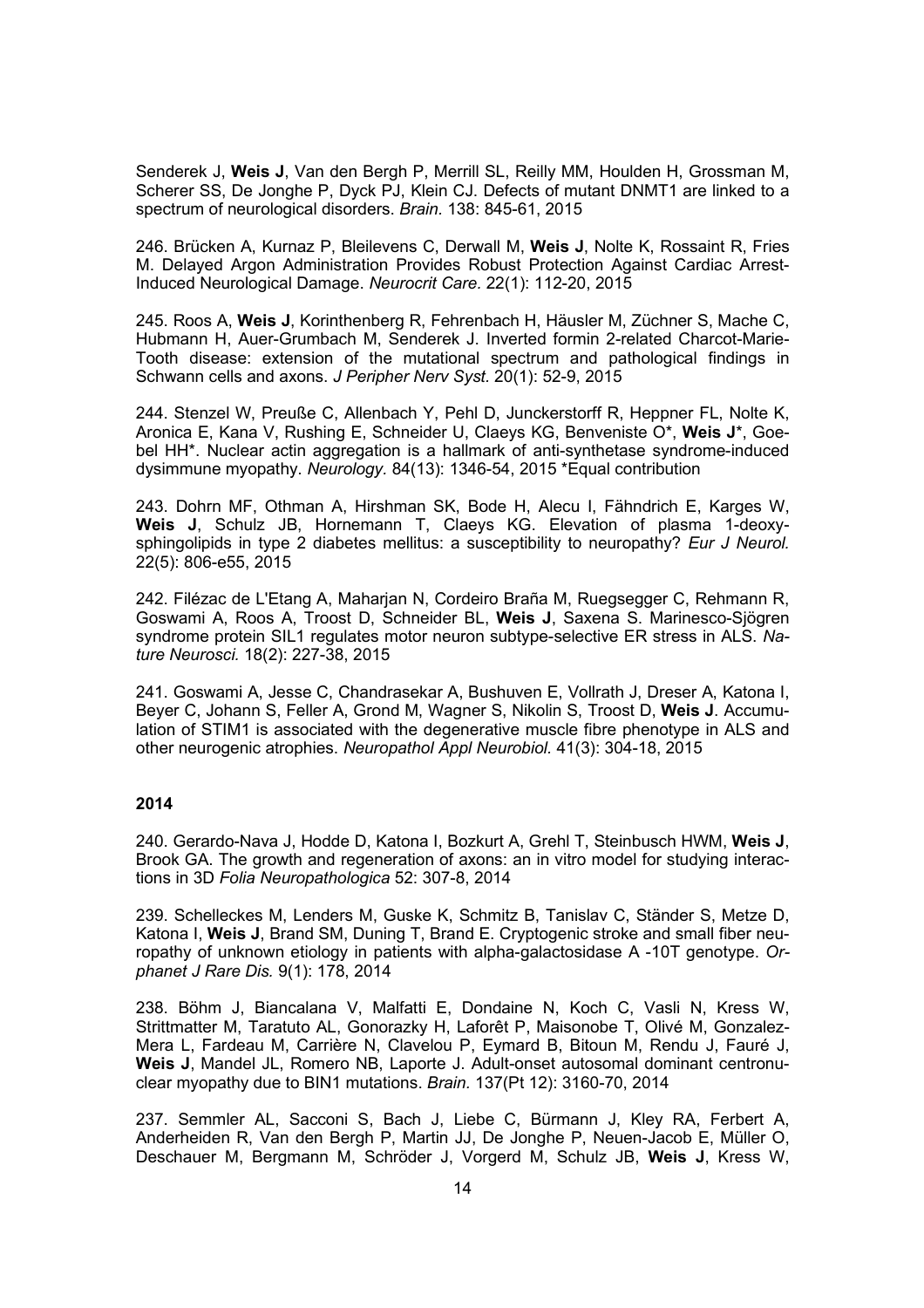Claeys KG. Unusual multisystemic involvement and a novel BAG3 mutation revealed by NGS screening in a large cohort of myofibrillar myopathies. *Orphanet J Rare Dis.* 9(1): 121, 2014

236. Altinova H, Möllers S, Führmann T, Deumens R, Bozkurt A, Heschel I, Damink LH, Schügner F, **Weis J**, Brook GA. Functional improvement following implantation of a microstructured, type-I collagen scaffold into experimental injuries of the adult rat spinal cord. *Brain Res.* 1585: 37-50, 2014

235. Müller TJ, Kraya T, Stoltenburg-Didinger G, Hanisch F, Kornhuber M, Stoevesandt D, Senderek J, **Weis J**, Baum P, Deschauer M, Zierz S. Phenotype of Matrin 3 related distal myopathy in 16 German patients. *Ann Neurol.* 76(5): 669-80, 2014

234. Vollrath JT, Sechi A, Dreser A, Katona I, Wiemuth D, Vervoorts J, Dohmen M, Chandrasekar A, Prause J, Brauers E, Jesse CM, **Weis J\***, Goswami A\*. Loss of function of the ALS protein SigR1 leads to ER pathology associated with defective autophagy and lipid raft disturbances. *Cell Death Dis.* 5: e1290, 2014. \*Equal contribution

233. Bozkurt A, van Neerven SG, Claeys KG, O'Dey DM, Sudhoff A, Brook GA, Sellhaus B, Schulz JB, **Weis J**, Pallua N. The proximal medial sural nerve biopsy model: a standardised and reproducible baseline clinical model for the translational evaluation of bioengineered nerve guides. *Biomed Res Int.* 2014:121452, 2014

232. Elbracht M, Senderek J, Schara U, Nolte K, Klopstock T, Roos A, Reimann J, Zerres K, **Weis J**, Rudnik-Schöneborn S. Clinical and morphological variability of the E396K mutation in the neurofilament light chain gene in patients with Charcot-Marie-Tooth disease type 2E. *Clin Neuropathol.* 33(5): 335-43, 2014

231. Roos A, Buchkremer S, Kollipara L, Labisch T, Gatz C, Zitzelsberger M, Brauers E, Nolte K, Schröder JM, Kirschner J, Jesse CM, Goebel HH, Goswami A, Zimmermann R, Zahedi RP, Senderek J, **Weis J**. Myopathy in Marinesco-Sjögren syndrome links endoplasmic reticulum chaperone dysfunction to nuclear envelope pathology. *Acta Neuropathol*. 127(5): 761-77, 2014

230. Del Bigio MR, Hainfellner JA, McLean CA, Powell SZ, Sikorska B, Takahashi H, **Weis J**, Xuereb JH. Neuropathology training worldwide - evolution and comparisons. *Brain Pathol*. 24(3): 285-98, 2014

229. Weinandy A, Piroth MD, Goswami A, Nolte K, Sellhaus B, Gerardo-Nava J, Eble M, Weinandy S, Cornelissen C, Clusmann H, Lüscher B, **Weis J**. Cetuximab induces eme1 mediated DNA repair: a novel mechanism for cetuximab resistance. *Neoplasia.* 16(3): 207-20, 2014

228. Brücken A, Kurnaz P, Bleilevens C, Derwall M, **Weis J**, Nolte K, Rossaint R, Fries M. Dose dependent neuroprotection of the noble gas argon after cardiac arrest in rats is not mediated by K(ATP)-Channel opening. *Resuscitation.* 85(6): 826-32, 2014

227. Haensch CA, Tosch M, Katona I, **Weis J**, Isenmann S. Small-fiber neuropathy with cardiac denervation in postural tachycardia syndrome. *Muscle Nerve.* 50(6): 956-61, 2014

226. Gerardo-Nava J, Hodde D, Katona I, Bozkurt A, Grehl T, Steinbusch HW, **Weis J**, Brook GA. Spinal cord organotypic slice cultures for the study of regenerating motor axon interactions with 3D scaffolds. *Biomaterials.* 35(14): 4288-96, 2014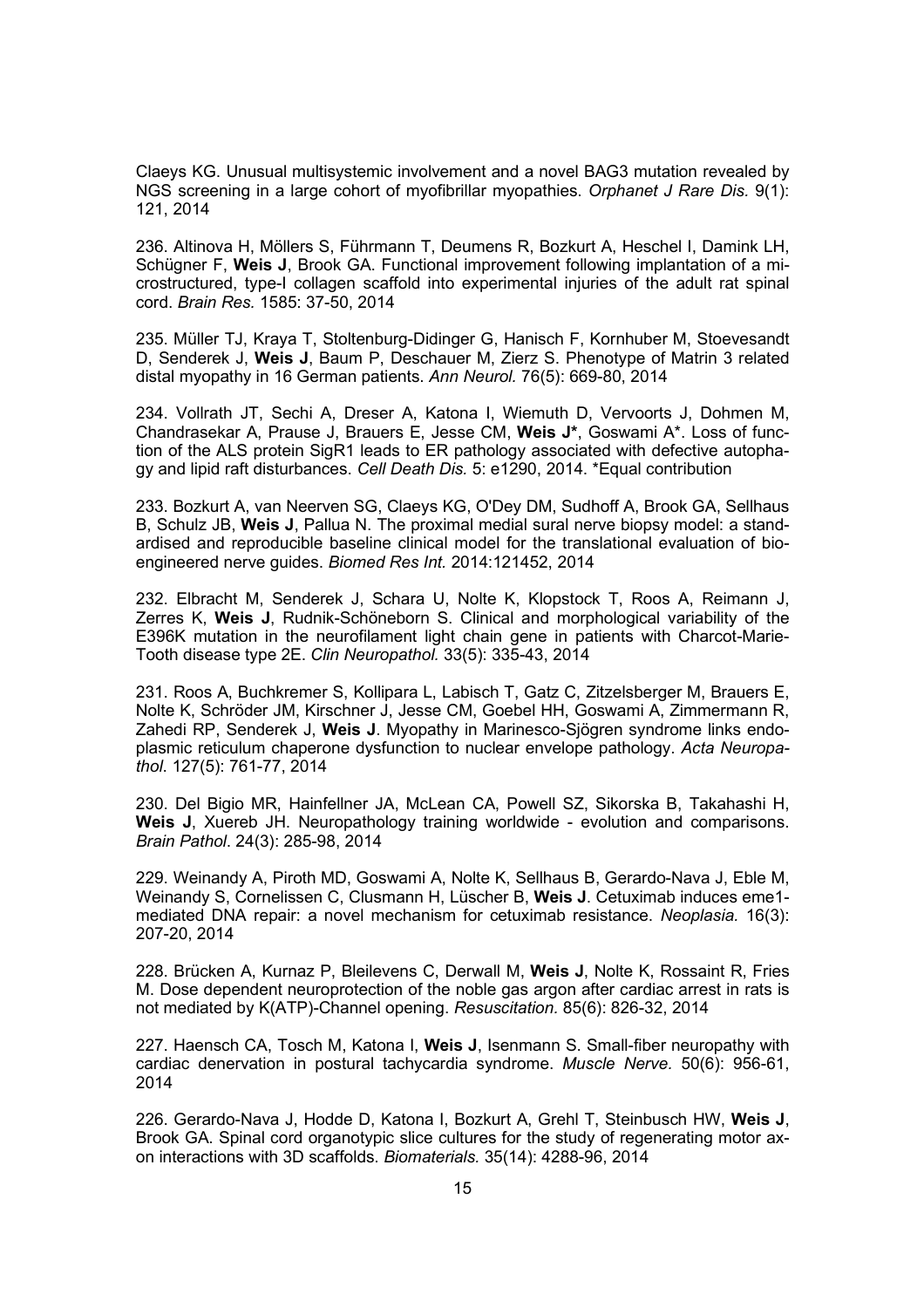225. Joshi PR, Hauburger A, Kley R, Claeys KG, Schneider I, Kress W, Stoltenburg G, **Weis J**, Vorgerd M, Deschauer M, Hanisch F. Mitochondrial abnormalities in myofibrillar myopathies. *Clin Neuropathol*. 33(2): 134-42, 2014

224. Schreckenbach T, Schröder JM, Voit T, Abicht A, Neuen-Jacob E, Roos A, Bulst S, Kuhl C, Schulz JB, **Weis J**, Claeys KG. Novel TPM3 mutation in a family with cap myopathy and review of the literature. *Neuromuscul Disord*. 24(2): 117-24, 2014

223. Katona I, **Weis J**, Hanisch F. Glycogenosome accumulation of the arrector pili muscle in Pompe disease. *Orphanet J Rare Dis.* 9(1): 17, 2014

222. Bruells CS, Bergs I, Rossaint R, Du J, Bleilevens C, Goetzenich A, **Weis J**, Wiggs MP, Powers SK, Hein M. Recovery of Diaphragm Function following Mechanical Ventilation in a Rodent Model. *PLoS One.* 9(1): e87460, 2014

221. Linz U, Ulus B, Neuloh G, Clusmann H, Oertel M, Nolte K, **Weis J**, Heussen N, Gilsbach JM. Can in-vitro chemoresponse assays help find new treatment regimens for malignant gliomas? *Anticancer Drugs.* 25(4): 375-84, 2014

220. Joshi PR, Gläser D, Dreßel C, Kress W, **Weis J**, Deschauer M. Anoctamin 5 muscular dystrophy associated with a silent p.Leu115Leu mutation resulting in exon skipping. *Neuromuscul Disord*. 24(1): 43-7, 2014

219. Poretti A, Häusler M, von Moers A, Baumgartner B, Zerres K, Klein A, Aiello C,Moro F, Zanni G, Santorelli FM, Huisman TA, **Weis J**, Valente EM, Bertini E, Boltshauser E. Ataxia, Intellectual Disability, and Ocular Apraxia with Cerebellar Cysts: A New Disease? *Cerebellum.* 13(1): 79-88, 2014

218. Wild F, Tuettenberg J, Grau A, **Weis J**, Krauss JK. Ligamentum flavum hematomas of the cervical and thoracic spine. *Clin Neurol Neurosurg*. 116: 24-7, 2014

217. Bruells CS, Maes K, Rossaint R, Thomas D, Cielen N, Bergs I, Bleilevens C, **Weis J**, Gayan-Ramirez G. Sedation Using Propofol Induces Similar Diaphragm Dysfunction and Atrophy during Spontaneous Breathing and Mechanical Ventilation in Rats. *Anesthesiology*. 120(3):665-72, 2014

216. Tauber SC, Harms K, Falkenburger B, **Weis J**, Sellhaus B, Nau R, Schulz JB, Reich A. Modulation of Hippocampal Neuroplasticity by Fas/CD95 Regulatory Protein 2 (Faim2) in the Course of Bacterial Meningitis. *J Neuropathol Exp Neurol*. 73(1): 2-13, 2014

# **2013**

215. Schreckenbach T, Henn W, Kress W, Roos A, Maschke M, Feiden W, Dillmann U, Schulz JB, **Weis J**, Claeys KG. Novel FHL1 mutation in a family with reducing body myopathy. *Muscle Nerve*. 47(1): 127-34, 2013

214. Prause J\*, Goswami A\*, Katona I, Roos A, Schnizler M, Bushuven E, Dreier A, Buchkremer S, Johann S, Beyer C, Deschauer M, Troost D, **Weis J**. Altered localization, abnormal modification and loss of function of Sigma receptor-1 in amyotrophic lateral sclerosis. *Hum Mol Genet.* 22(8): 1581-600, 2013. \*Equal contribution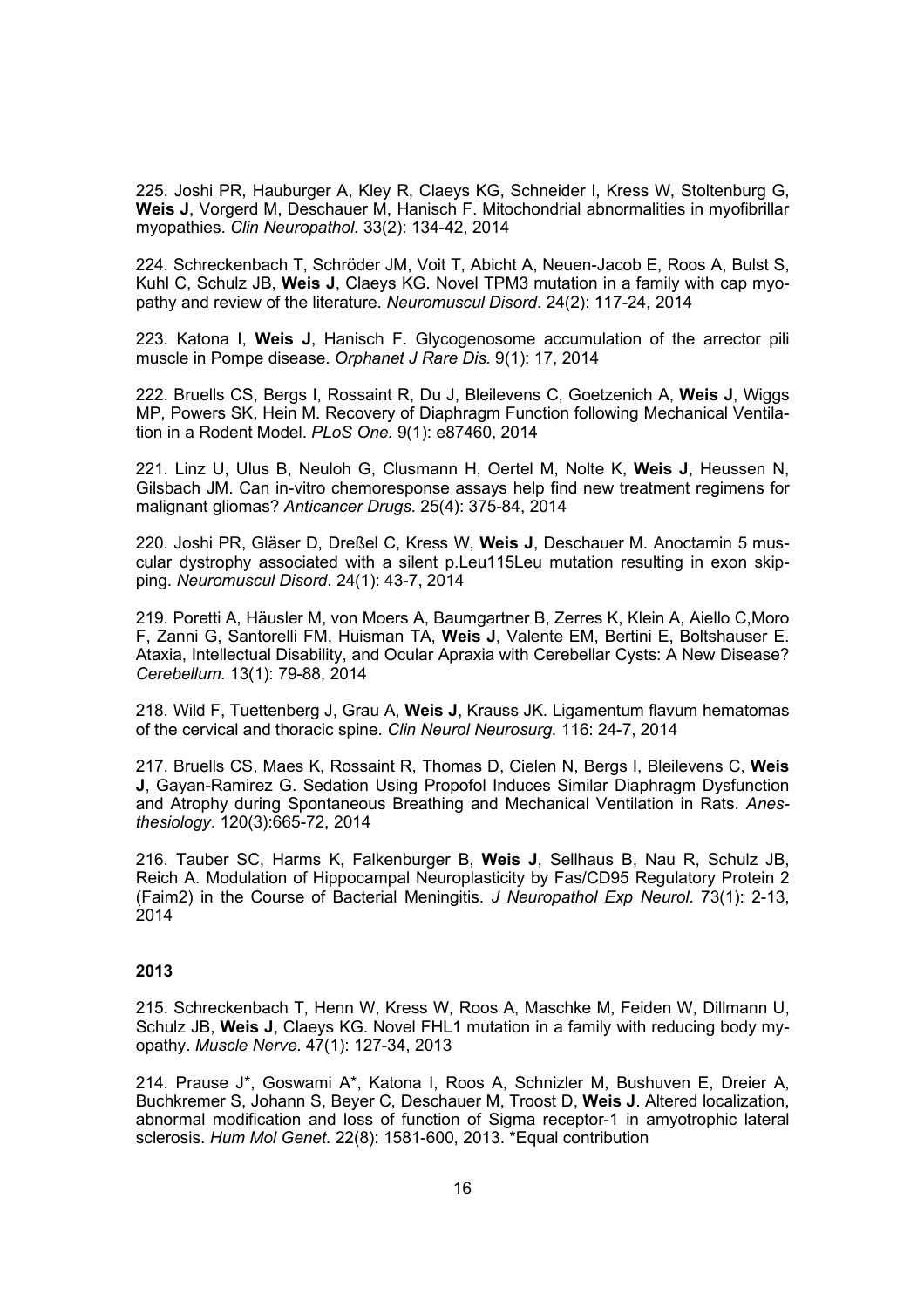213. Nolte KW, Trepels-Kottek S, Honnef D, **Weis J**, Bien CG, van Baalen A, Ritter K, Czermin B, Rudnik-Schöneborn S, Wagner N, Häusler M. Early muscle and brain ultrastructural changes in polymerase gamma 1-related encephalomyopathy. *Neuropathology.* 33(1): 59-67, 2013

212. Brücken A, Cizen A, Fera C, Meinhardt A, **Weis J**, Nolte K, Rossaint R, Pufe T, Marx G, Fries M. Argon reduces neurohistopathological damage and preserves functional recovery after cardiac arrest in rats. *Br J Anaesth.* 110 Suppl 1: i106-i112, 2013

211. Schulz A, Baader SL, Niwa-Kawakita M, Jung MJ, Bauer R, Garcia C, Zoch A, Schacke S, Hagel C, Mautner VF, Hanemann CO, Dun XP, Parkinson DB, **Weis J**, Schröder JM, Gutmann DH, Giovannini M, Morrison H. Merlin isoform 2 in neurofibromatosis type 2–associated polyneuropathy. *Nature Neurosci.* 16(4): 426-33, 2013

210. Funk F, Ceuterick-de Groote C, Martin JJ, Meinhardt A, Taratuto AL, De Bleecker J, Van Coster R, De Paepe B, Schara U, Vorgerd M, Häusler M, Koppi S, Maschke M, De Jonghe P, Van Maldergem L, Noel S, Zimmermann CW, Wirth S, Isenmann S, Stadler R, Schröder JM, Schulz JB, **Weis J**, Claeys KG. Morphological spectrum and clinical features of myopathies with tubular aggregates. *Histol Histopathol.* 28(8): 1041-54, 2013

209. Böhm J, Vasli N, Maurer M, Cowling B, Shelton GD, Kress W, Toussaint A, Prokic I, Schara U, Anderson TJ, **Weis J**, Tiret L, Laporte J. Altered Splicing of the BIN1 Muscle-Specific Exon in Humans and Dogs with Highly Progressive Centronuclear Myopathy. *PLoS Genet.* 9(6): e1003430, 2013

208. Ermis U, **Weis J**, Schulz JB. PML in a patient treated with fumaric acid. *N Engl J Med.* 368(17): 1657-8, 2013

207. Elsas J, Sellhaus B, Herrmann M, Kinkeldey A, **Weis J**, Jahnen-Dechent W, Häusler M. Fetuin-A in the developing brain. *Dev Neurobiol.* 73(5): 354-69, 2013

206. Azzedine H, Zavadakova P, Planté-Bordeneuve V, Vaz Pato M, Pinto N, Bartesaghi L, Zenker J, Poirot O, Bernard-Marissal N, Arnaud Gouttenoire E, Cartoni R, Title A, Venturini G, Médard JJ, Makowski E, Schöls L, Claeys KG, Stendel C, Roos A, **Weis J**, Dubourg O, Leal Loureiro J, Stevanin G, Said G, Amato A, Baraban J, Leguern E, Senderek J, Rivolta C, Chrast R. PLEKHG5 deficiency leads to an intermediate form of autosomal recessive Charcot-Marie-Tooth disease. *Hum Mol Genet.* 22(20): 4224-32, 2013

205. Bruells CS, Maes K, Rossaint R, Thomas D, Cielen N, Bleilevens C, Bergs I, Loetscher U, Dreier A, Gayan-Ramirez G, Behnke BJ, **Weis J**. Prolonged Mechanical Ventilation Alters the Expression Pattern of Angio-neogenetic Factors in a Pre-Clinical Rat Model. *PLoS One.* 8(8): e70524, 2013

204. Claeys KG, Gorodinskaya O, Handt S, Reimann J, Kress W, Kornblum C, Kuhl C, Schulz JB, **Weis J**. Diagnostic challenge and therapeutic dilemma in necrotizing myopathy. *Neurology.* 81(10): 932-5, 2013

203. Leipold E, Liebmann L, Korenke GC, Heinrich T, Gießelmann S, Baets J, Ebbinghaus M, Goral RO, Stödberg T, Hennings JC, Bergmann M, Altmüller J, Thiele H, Wetzel A, Nürnberg P, Timmerman V, De Jonghe P, Blum R, Schaible HG, **Weis J**, Heinemann SH, Hübner CA, Kurth I. A de novo gain-of-function mutation in SCN11A causes loss of pain perception. *Nature Genet.* 45(11): 1399-404, 2013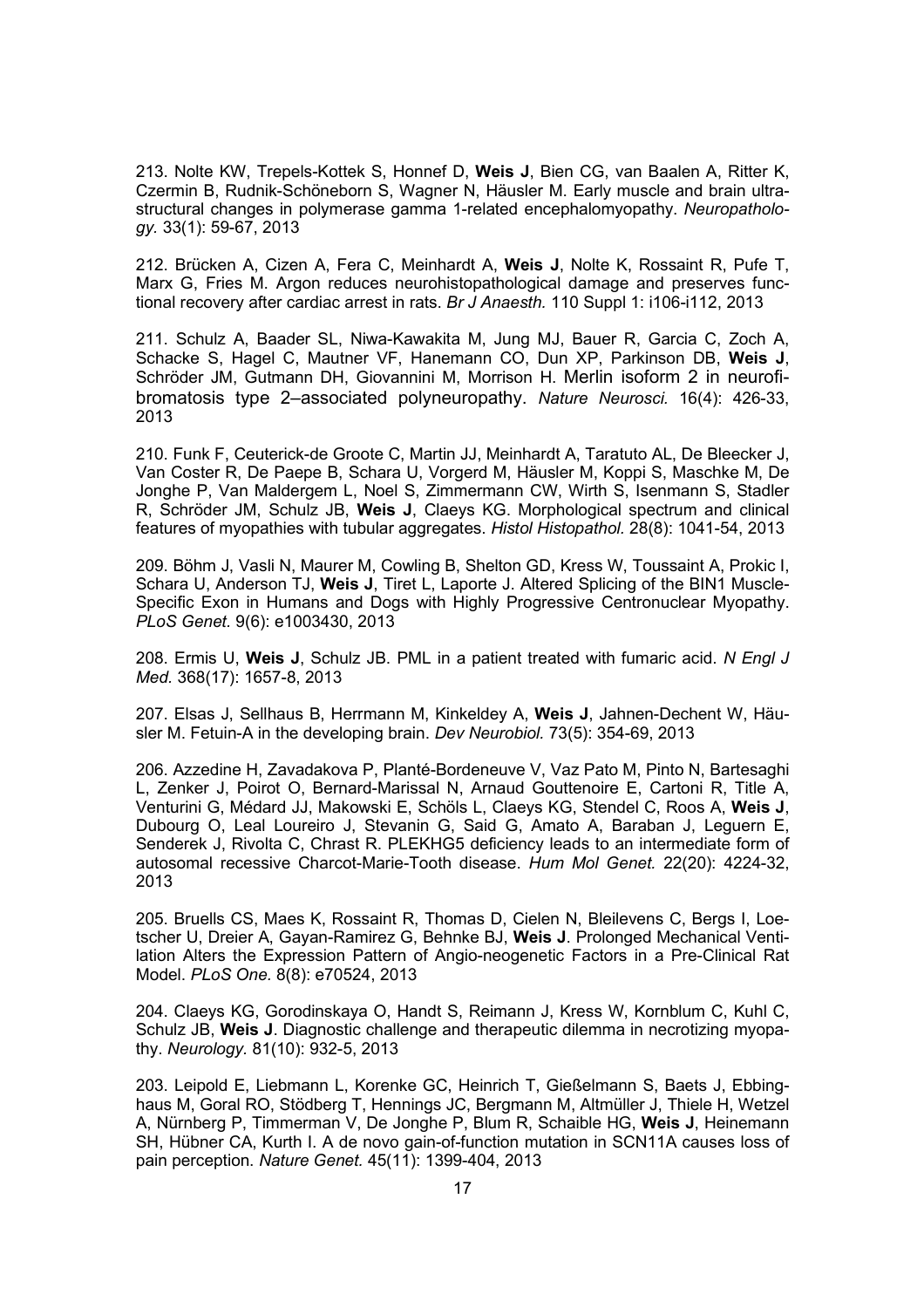202. Brunn A, Nagel I, Montesinos-Rongen M, Klapper W, Vater I, Paulus W, Hans V, Blümcke I, **Weis J**, Siebert R, Deckert M. Frequent triple-hit expression of MYC, BCL2, and BCL6 in primary lymphoma of the central nervous system and absence of a favorable MYC(low)BCL2 (low) subgroup may underlie the inferior prognosis as compared to systemic diffuse large B cell lymphomas. *Acta Neuropathol.* 126(4): 603-5, 2013

201. Gerardo-Nava J, Mayorenko II, Grehl T, Steinbusch HW, **Weis J**, Brook GA. Differential pattern of neuroprotection in lumbar, cervical and thoracic spinal cord segments in an organotypic rat model of glutamate-induced excitotoxicity. *J Chem Neuroanat.* 53: 11- 7, 2013

200. Salih MA, Mundwiller E, Khan AO, Aldrees A, Elmalik SA, Hassan HH, Al-Owain M, Alkhalidi HM, Katona I, Kabiraj MM, Chrast R, Kentab AY, Alzaidan H, Rodenburg RJ, Bosley TM, **Weis J**, Koenig M, Stevanin G, Azzedine H. New Findings in a Global Approach to Dissect the Whole Phenotype of PLA2G6 Gene Mutations. *PLoS One.* 8(10): e76831, 2013

199. Rana OR, Schröder JW, Baukloh JK, Saygili E, Mischke K, Schiefer J, **Weis J**, Marx N, Rassaf T, Kelm M, Shin DI, Meyer C, Saygili E. Neurofilament light chain as an early and sensitive predictor of long-term neurological outcome in patients after cardiac arrest. *Int J Cardiol.* 168(2): 1322-7, 2013

198. Krieger M, Roos A, Stendel C, Claeys KG, Sonmez FM, Baudis M, Bauer P, Bornemann A, de Goede C, Dufke A, Finkel RS, Goebel HH, Häussler M, Kingston H, Kirschner J, Medne L, Muschke P, Rivier F, Rudnik-Schöneborn S, Spengler S, Inzana F, Stanzial F, Benedicenti F, Synofzik M, Lia Taratuto A, Pirra L, Tay SK, Topaloglu H, Uyanik G, Wand D, Williams D, Zerres K, **Weis J**, Senderek J. SIL1 mutations and clinical spectrum in patients with Marinesco-Sjogren syndrome. *Brain*. 136(Pt 12): 3634-44, 2013

197. Dohrn MF, Röcken C, De Bleecker JL, Martin JJ, Vorgerd M, Van den Bergh PY, Ferbert A, Hinderhofer K, Schröder JM, **Weis J**, Schulz JB, Claeys KG. Diagnostic hallmarks and pitfalls in late-onset progressive transthyretin-related amyloid-neuropathy. *J Neurol*. 260(12): 3093-108, 2013

196. Hanisch F, Weidemann W, Großmann M, Joshi PR, Holzhausen HJ, Stoltenburg G, **Weis J**, Zierz S, Horstkorte R. Sialylation and muscle performance: sialic Acid is a marker of muscle ageing. *PLoS One*. 8(12): e80520, 2013

195. Hans FJ, Geibprassert S, Krings T, **Weis J**, Deckert M, Ludolph A, Osieka R, Jost E. Solitary Plasmacytoma Presenting as an Intramedullary Mass of the Cervical Cord. *J Neurol Surg A Cent Eur Neurosurg.* 74 Suppl 1: e13-7, 2013

194. Deumens R, Van Gorp SF, Bozkurt A, Beckmann C, Führmann T, Montzka K, Tolba R, Kobayashi E, Heschel I, **Weis J**, Brook GA. Motor outcome and allodynia are largely unaffected by novel olfactory ensheathing cell grafts to repair low-thoracic lesion gaps in the adult rat spinal cord. *Behav Brain Res.* 237: 185-9, 2013

### **2012**

193. Saygili E, Rana OR, Günzel C, Rackauskas G, Saygili E, Noor-Ebad F, Gemein C, Zink MD, Schwinger RH, Mischke K, **Weis J**, Marx N, Schauerte P. Rate and irregularity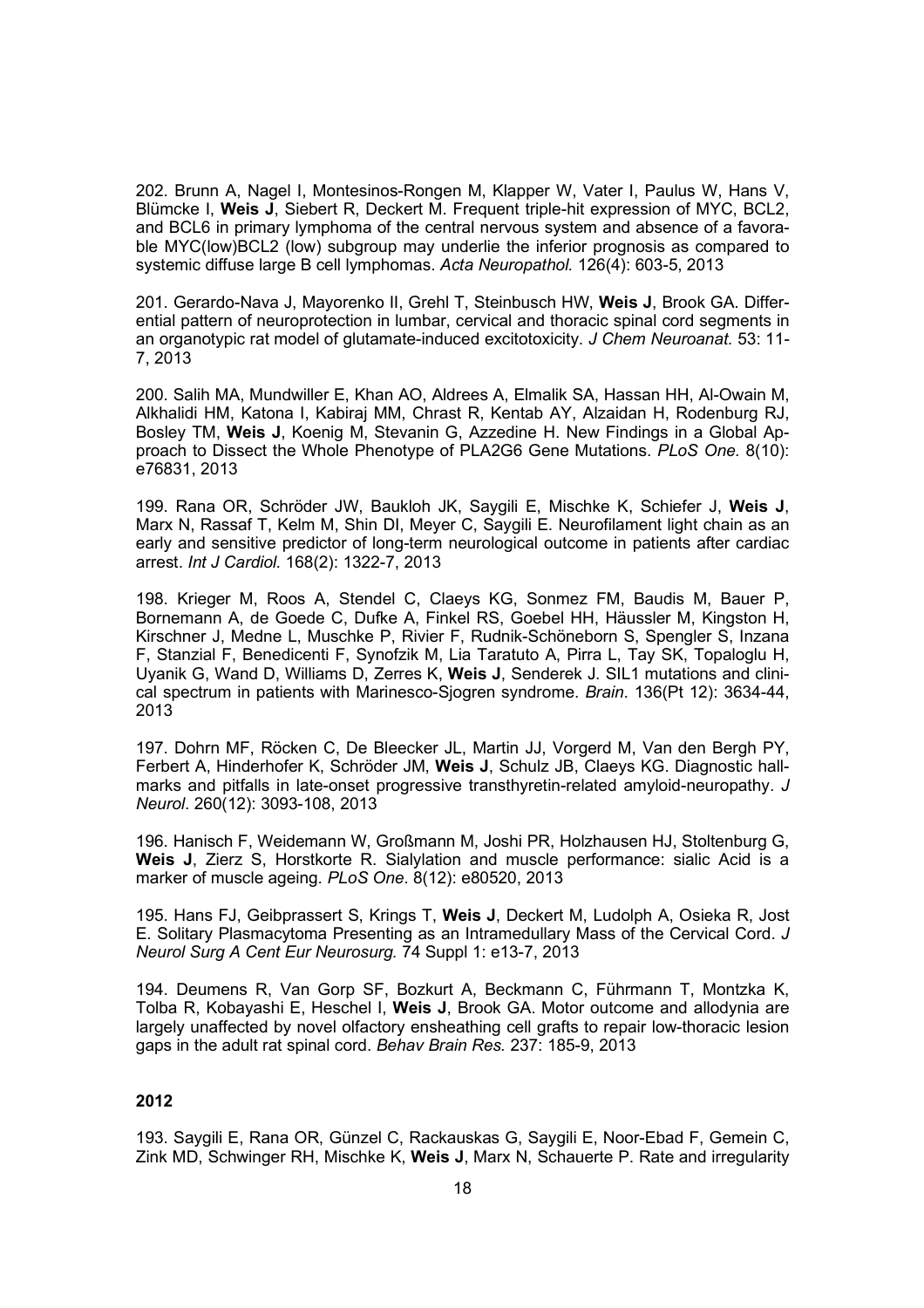of electrical activation during atrial fibrillation affect myocardial NGF expression via different signalling routes. *Cell Signal.* 24(1): 99-105, 2012

192. Bozkurt A, Lassner F, O'Dey D, Deumens R, Böcker A, Schwendt T, Janzen C, Suschek CV, Tolba R, Kobayashi E, Sellhaus B, Tholl S, Eummelen L, Schügner F, Olde Damink L, **Weis J**, Brook GA, Pallua N. The role of microstructured and interconnected pore channels in a collagen-based nerve guide on axonal regeneration in peripheral nerves. *Biomaterials.* 33(5): 1363-75, 2012

191. Dreier A, Barth S, Goswami A, **Weis J**. Cetuximab induces mitochondrial translocalization of EGFRvIII, but not EGFR: involvement of mitochondria in tumor drug resistance? *Tumour Biol.* 33(1): 85-94, 2012

190. Parthey K, Kornhuber M, Kunze C, Wand D, Nolte KW, Nikolin S, **Weis J**, Schröder JM. SOX10 mutation with peripheral amyelination and developmental disturbance of axons. *Muscle Nerve.* 45(2): 284-90, 2012

189. De Paepe B, Creus KK, **Weis J**, De Bleecker JL. Heat shock protein families 70 and 90 in Duchenne muscular dystrophy and inflammatory myopathy: Balancing muscle protection and destruction. *Neuromuscul Disord.* 22(1): 26-33, 2012

188. Groh J, **Weis J**, Zieger H, Stanley ER, Heuer H, Martini R. Colony-stimulating factor-1 mediates macrophage-related neural damage in a model for Charcot-Marie-Tooth disease type 1X. *Brain.* 135(Pt 1): 88-104, 2012

187. Rana OR, Schröder JW, Kühnen JS, Saygili E, Gemein C, Zink MD, Schauerte P, Schiefer J, Schwinger RH, **Weis J**, Marx N, Kelm M, Meyer C, Saygili E. The Modified Glasgow Outcome Score for the prediction of outcome in patients after cardiac arrest: a prospective clinical proof of concept study. *Clin Res Cardiol.* 101(7): 533-43, 2012

186. Schoeler M, Loetscher PD, Rossaint R, Fahlenkamp AV, Eberhardt G, Rex S, **Weis J**, Coburn M. Dexmedetomidine is neuroprotective in an in vitro model for traumatic brain injury. *BMC Neurol.* 11: 12:20, 2012

185. Schwartz V, Krüttgen A, **Weis J**, Weber C, Ostendorf T, Lue H, Bernhagen J. Role for CD74 and CXCR4 in clathrin-dependent endocytosis of the cytokine MIF. *Eur J Cell Biol.* 91(6-7): 435-49, 2012

184. Saygili E, Kluttig R; Saygili Es, Rackauskas G, **Weis J**, Marx N, Schauerte P, Rana OR. Age-related regional differences in cardiac nerve growth factor expression. *Age (Dordr).* 34(3): 659-67, 2012

183. Stratogianni A, Tosch M, Schlemmer H, **Weis J**, Katona I, Isenmann S, Haensch CA. Bortezomib-induced severe autonomic neuropathy. *Clin Auton Res.* 22(4): 199-202, 2012

182. Beier D, Schriefer B, Brawanski K, Hau P, **Weis J**, Schulz JB, Beier CP. Efficacy of clinically relevant temozolomide dosing schemes in glioblastoma cancer stem cell lines. *J Neurooncol.* 109(1): 45-52, 2012

181. Fries M, Brücken A, Çizen A, Westerkamp M, Löwer C, Deike-Glindemann J, Schnorrenberger NK, Rex S, Coburn M, Nolte KW, **Weis J**, Rossaint R, Derwall M. Combining xenon and mild therapeutic hypothermia preserves neurological function after prolonged cardiac arrest in pigs. *Crit Care Med.* 40(4): 1297-1303, 2012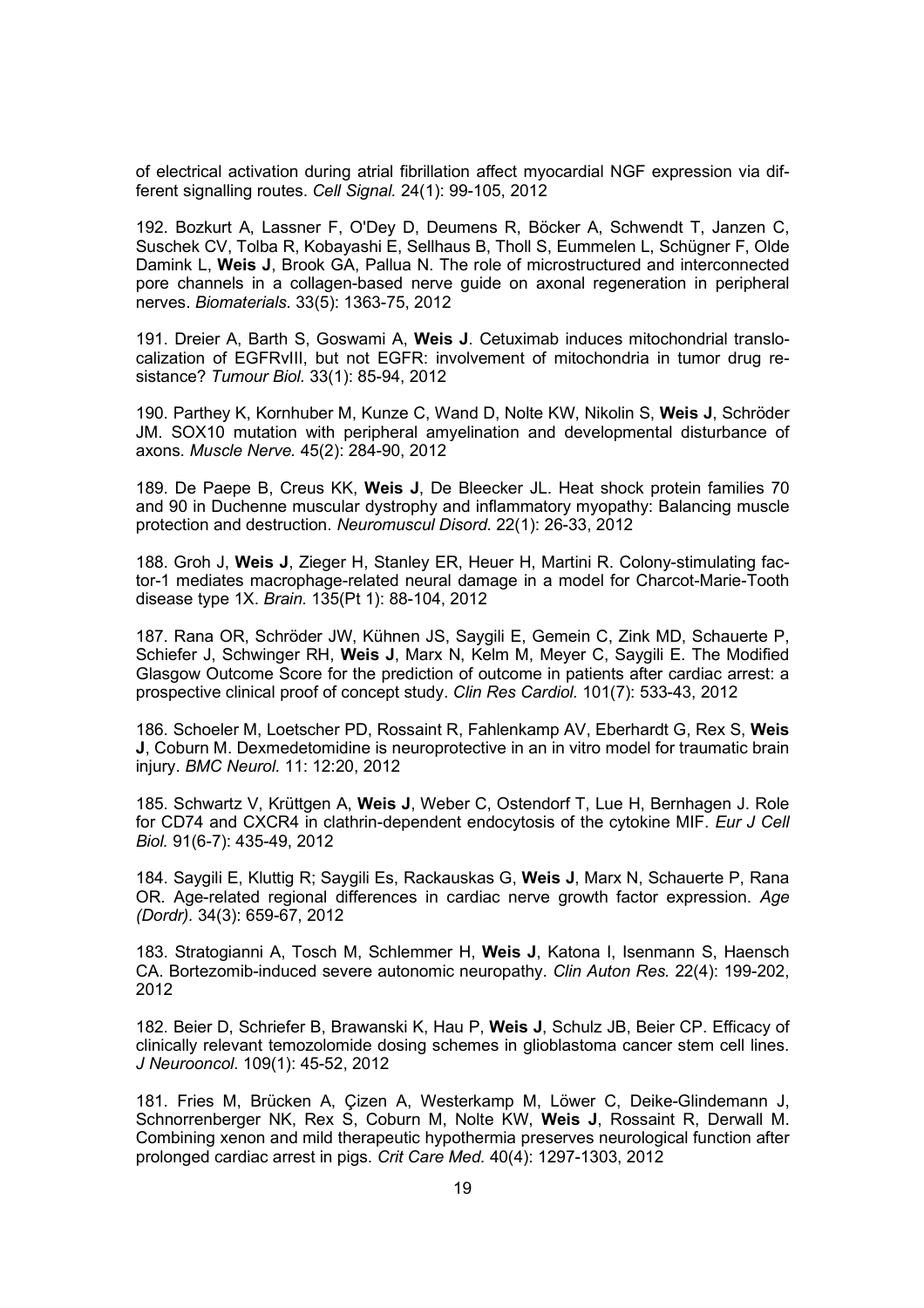180. Beier CP, Kumar P, Meyer K, Leukel P, Bruttel V, Aschenbrenner I, Riemenschneider MJ, Fragoulis A, Rümmele P, Lamszus K, Schulz JB, **Weis J**, Bogdahn U, Wischhusen J, Hau P, Spang R, Beier D. The cancer stem cell subtype determines immune infiltration of glioblastoma. *Stem Cells Dev.* 21(15): 2753-61, 2012

179. Creus KK, De Paepe B, **Weis J**, De Bleecker JL. The multifaceted character of lymphotoxin β in inflammatory myopathies and muscular dystrophies. *Neuromuscul Disord.* 22(8): 712-9, 2012

178. Claeys KG, Schrading S, Bozkurt A, Friedrich-Freksa A, Pallua N, Kuhl C, Schulz JB, **Weis J**. Myopathy with lobulated fibers, cores, and rods caused by a mutation in collagen VI. *Neurology.* 79(23): 2288-90, 2012

# **2011**

177. Schröder JM, Klossok T, **Weis J**. Oculopharyngeal muscle dystrophy: fine structure and mRNA expression levels of PABPN1. *Clin Neuropathol*. 30(3): 94-103, 2011

176. Rana OR, Saygili E, Gemein C, Zink MD, Buhr A, Saygili E, Mischke K, Nolte KW, **Weis J**, Weber C, Marx N, Schauerte P. Chronic electrical neuronal stimulation increases cardiac parasympathetic tone by eliciting neurotrophic effects. *Circ Res.* 108(10): 1209-19, 2011

175. Saygili E, Pekassa M, Saygili E, Rackauskas G, Hommes D, Noor-Ebad F, Gemein C, Zink MD, Schwinger RH, **Weis J**, Marx N, Schauerte P, Rana OR. Mechanical stretch of sympathetic neurons induces VEGF expression via a NGF and CNTF signaling pathway. *Biochem Biophys Res Commun.* 410(1): 62-7, 2011

174. **Weis J**\*, Katona I\*, Müller-Newen G, Sommer C, Necula G, Hendrich C, Ludolph AC, Sperfeld A-D. Small fiber neuropathy in ALS patients. *Neurology.* 76(23): 2024-9, 2011 \*Equal contribution

173. Hanisch F, Müller T, Dietz A, Bitoun M, Kress W, **Weis J**, Stoltenburg G, Zierz S. Phenotype variability and histopathological findings in centronuclear myopathy due to DNM2 mutations. *J Neurol*. 258(6): 1085-90, 2011

172. Guelly C, Zhu PP, Leonardis L, Papic L, Zidar J, Schabhüttl M, Strohmaier H, **Weis J**, Strom TM, Baets J, Willems J, De Jonghe P, Reilly MM, Fröhlich E, Hatz M, Trajanoski S, Pieber TR, Janecke AR, Blackstone C, Auer-Grumbach M. Targeted highthroughput sequencing identifies mutations in atlastin-1 as a cause of hereditary sensory neuropathy type I. *Am J Hum Genet.* 88(1): 99-105, 2011

171. Doorschodt BM, Schreinemachers MC, Behbahani M, Floriquin S, **Weis J**, Staat M, Tolba RH. Hypothermic machine perfusion of kidney grafts: Which Pressure is Preferred? *Ann Biomed Eng.* 39(3): 1051-9, 2011

170. Saygili E, Schauerte P, Pekassa M, Saygilli E, Rackauskas G, Schwinger RH, **Weis J**, Weber C, Marx N, Rana OR. Sympathetic neurons express and secrete MMP-2 and MT1-MMP to control nerve sprouting via pro-NFG Conversion. *Cell Mol Neurobiol.* 31(1): 17-25, 2011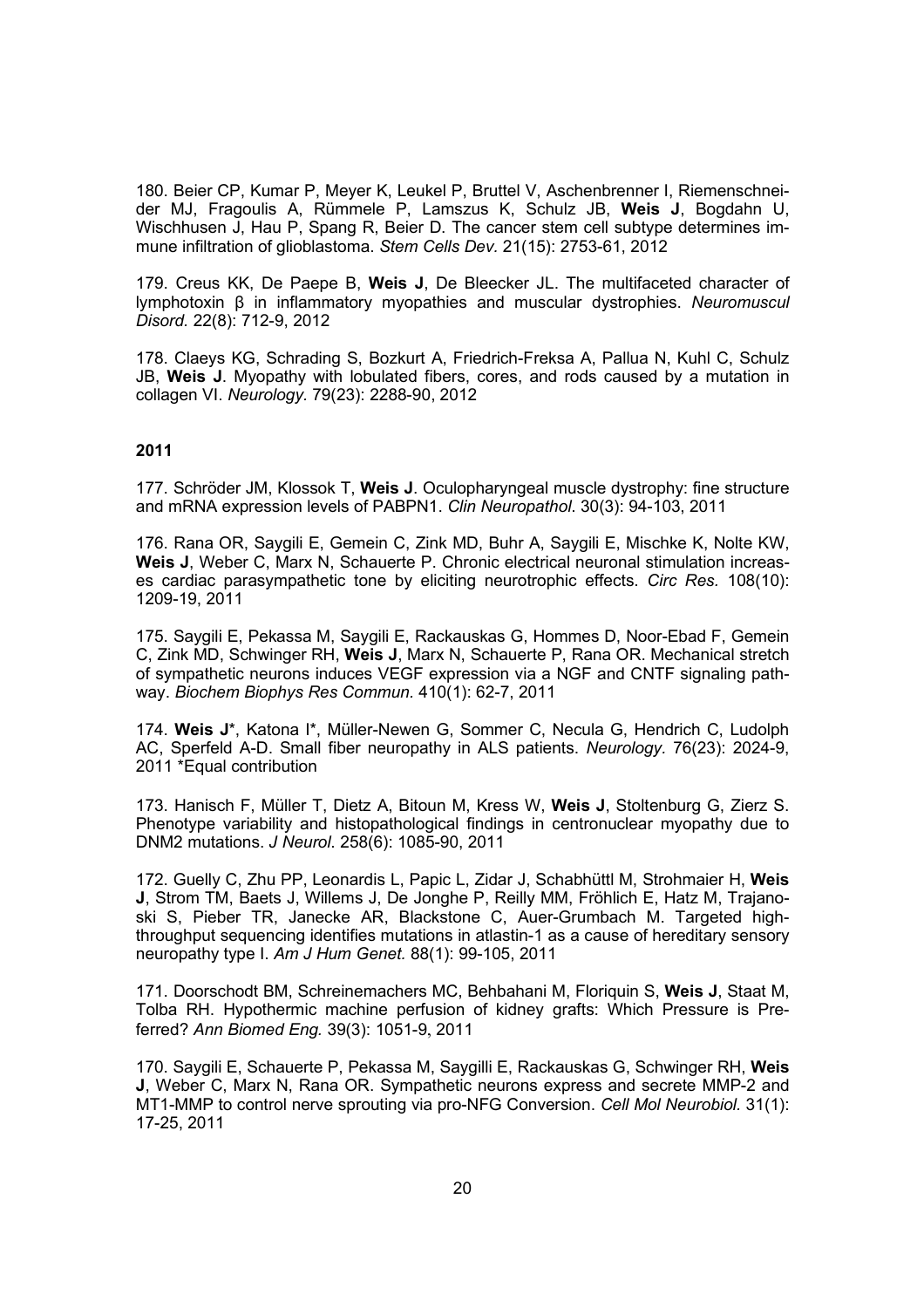169. Knosalla M, **Weis J**, Isenmann S, Haensch CA. L-Dihydroxyphenylserins as Therapy for the Rare Pure Autonomic Failure. *Klin Neurophysiol.* 42(2): 103-109, 2011

### **2010**

168. Nachreiner T, Esser M, Tenten V, Troost D, **Weis J**, Krüttgen A. Novel splice variants of the amyotrophic lateral sclerosis-associated gene VAPB expressed in human tissues. *Biochem Biophys Res Commun.* 394(3): 703-8, 2010

167. Roehl AB, Hein M, Loetscher PD, Rossaint J, **Weis J**, Rossaint R, Coburn M. Neuroprotective properties of levosimendan in an in vitro model of traumatic brain injury. *BMC Neurol.* 10: 97, 2010

166. Bremer J, O´Connor T, Tiberi C, Rehrauer H, **Weis J**, Aguzzi A. Ablation of Dicer from murine Schwann cells increases their proliferation while blocking myelination. *PLoS One.* 5(8): e12450, 2010

165. Brücken A, Kaab AB, Kottmann K, Rossaint R, Nolte KW, **Weis J**, Fries M. Reducing the duration of 100% oxygen ventilation in the early reperfusion period after cardiopulmonary resuscitation decreases striatal brain damage. *Resuscitation.* 81(12): 1693- 703, 2010

164. Urban PP, Wellach I, Faiss S, Layer P, Rosenkranz T, Knop K, **Weis J**. Subacute axonal neuropathy in Parkinson´s disease with cobalamin and vitamin B6 deficiency under duodopa therapy. *Mov Disord.* 25(11): 1748-52, 2010

163. Claeys KG, Pellissier JF, Garcia-Bragado F, **Weis J**, Urtizberea A, Poza JJ, Cobo AM, Stoltenburg G, Figarella-Branger D, Willems PJ, Depuydt CE, Kleiner W, Pouget J, Piraud M, Brochier G, Romero NB, Fardeau M, Goebel HH, Bönnemann CG, Voit T, Eymard B, Laforet P. Myopathy with hexogonally cross-linked crystalloid inclusions: Delineation of a clinico-pathological entity. *Neuromuscul Disord.* 20(11): 701-8, 2010

162. Brauers E, Dreier A, Roos A, Wormland B, **Weis J**\*, Krüttgen A\*. Differential effects of myopathy-associated caveolin 3-mutants on growth factor signaling. *Am J Pathol.* 177(1): 261-70, 2010 \*Equal contribution

161. Kaemmer D, Bozkurt A, Otto J, Junge K, Klinik C, **Weis J**, Sellhaus B, O´Dey DM, Pallua N, Jansen M, Schumpelick V, Klinge U. Evaluation of tissue components in the peripheral nervous system using Sirius red staining and immunohistochemistry: A comparative study (human, pig, rat). *J Neurosci Methods.* 190(1): 112-6, 2010

160. Rana OR, Schauerte P, Kluttig R, Schröder JW, Koenen RR, Weber C, Nolte KW, **Weis J**, Hoffmann R, Marx N, Saygili E. Acetylcholine as an age-dependent nonneuronal source in the heart. *Auton Neurosci.* 156(1-2): 82-9, 2010

159. Meyer C, Rana OR, Saygili E, Gemein C, Becker M, Nolte K, **Weis J**, Schimpf T, Knackstedt C, Mischke K, Hoffmann R, Kelm M, Pauza D, Schauerte P. Augmentation of Left Ventricular Contractility by Cardiac Sympathetic Neural Stimulation. *Circulation.* 121(11): 1286-94, 2010

158. Saygili E, Schauerte P, Küppers F, Heck L, **Weis J**, Weber C, Schwinger RH, Hoffmann R, Schröder JW, Marx N, Rana OR. Electrical stimulation of sympathetic neurons induces autocrine/paracrine effects of NGF mediated by TrkA. *J Mol Cell Cardiol.*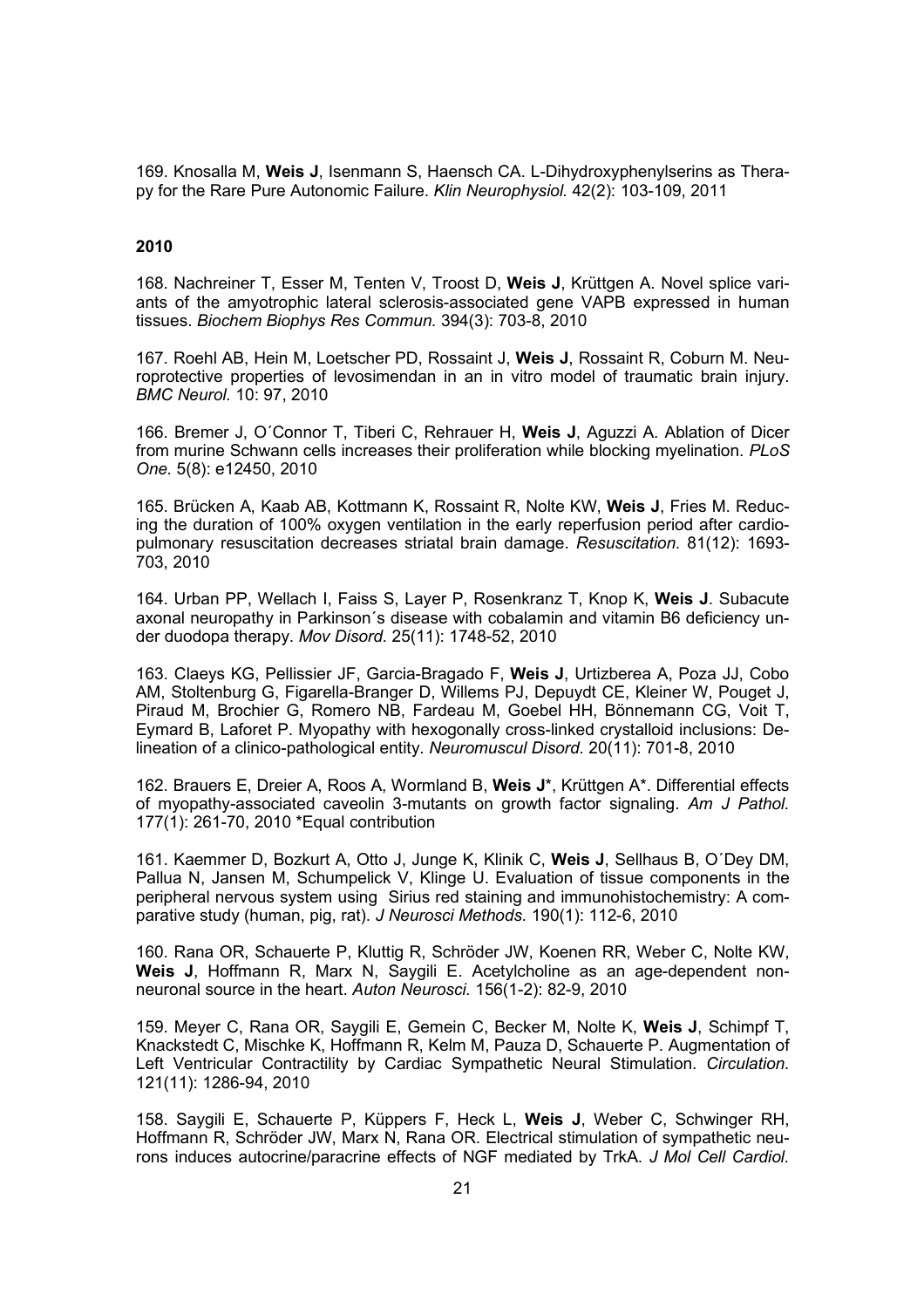#### 49(1): 79-87, 2010

157. Reilich P, Schramm N, Schoser B, Schneiderat P, Strigl-Pill N, Müller-Höcker J, Kress W, Ferbert A, Rudnik-Schöneborn S, Noth J, Lochmüller H, **Weis J**, Walter MC. Fascioscapulohumeral muscular dystrophy presenting with unusual phenotypes and atypical morphological features of vacuolar myopathy. *J Neurol.* 257(7): 1108-18, 2010

156. Flohr S, Ewers P, Fink GR, **Weis J**, Krüttgen A. Impaired Neurotrophin-3 signaling in a TrkAII mutant associated with hereditary polyneuropathy. *Exp Neurol.* 224(1): 318- 20, 2010

155. Helfrich I, Scheffrahn I, Bartling S, **Weis J**, von Felbert V, Middleton M, Kato M, Ergün S, Schadendorf D. Resistance to antiangiogenetic therapy is directed by vascular phenotype, vessel stabilization, and maturation in malignant melanoma. *J Exp Med.* 207(3): 491-503, 2010

154. Funke AD, Esser M, Krüttgen A, **Weis J**, Mitne-Neto M, Lazar M, Nishimura AL, Sperfeld AD, Trillenberg P, Senderek J, Krasnianski M, Zatz M, Zierz S, Deschauer M. The P56S mutation in the VAPB gene is not due to a single founder: the first European case. *Clin Genet.* 77(3): 302-3, 2010

153. Bremer J, Baumann F, Tiberi C, Wessig C, Fischer H, Schwarz P, Steele AD, Toyka KV, Nave KA, **Weis J**, Aguzzi A. Axonal prion protein is required for peripheral myelin maintenance. *Nature Neurosci.* 13(3): 310-18, 2010

152. Derwall M, Westerkamp M, Löwer C, Deike-Glindemann J, Schnorrenberger NK, Coburn M, Nolte KW, Gaisa N, **Weis J**, Siepmann K, Häusler M, Rossaint R, Fries M. Hydrogen sulfide does not increase resuscitability in a porcine model of prolonged cardiac arrest. *Shock.* 34(2): 190-5, 2010

151. Huttner HB, Richter G, Jünemann A, Kress W, **Weis J**, Schröder JM, Gal A, Doerfler A, Udd B, Schröder R. Incontinentia pigmenti-related myopathy or unsolved "double trouble"? *Neuromuscul Disord.* 20(2): 139-41, 2010

150. Evangelopoulos ME, Wüller S, **Weis J**, Krüttgen A. A role of nitric oxide in neurite outgrowth of neuroblastoma cells triggered by mevastatin or serum reduction. *Neurosci Lett.* 468(1): 28-33, 2010

149. van Neerven S, Joosten EAJ , Brook GA, Lambert CA, Mey J, **Weis J**, Marcus MA, Steinbusch HW, van Kleef M, Patijn J, Deumens R. Repetitive intrathecal VEGF 165 treatment has limited therapeutic effects after spinal cord injury in the rat. *J Neurotrauma.* 27(10): 1781-91, 2010

148. Mischke K, Zarse M, Schmid M, Gemein C, Brauers N, Spillner J, Dohmen G, Rana O, Saygili E, Knackstedt C, **Weis J**, Pauza D, Bianchi S, Schauerte P. Chronic augmentation of the parasympathetic tone to the atrioventricular node: A nonthoracotomy neurostimulation technique for ventricular rate control during atrial fibrillation. *J Cardiovasc Electrophysiol.* 21(2): 193-9, 2010

147. Schilling S, Klotz P, **Weis J**, Gold R. Steroid responsive dementia syndrome and vasculitic polyneuritis. *Akt Neurologie.* 37(2): 80-2, 2010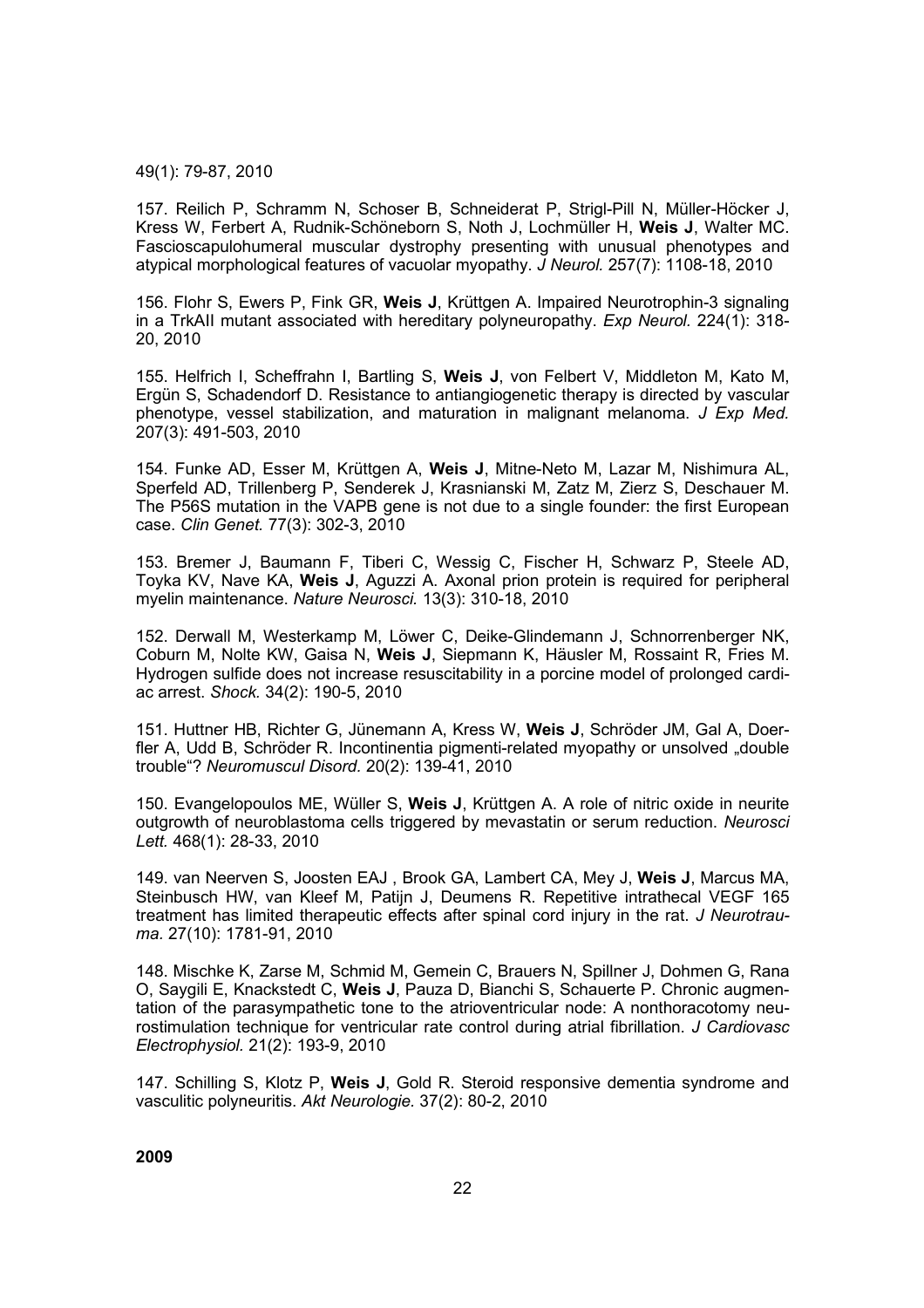146. Rotthier A, Baets J, De Vriendt E, Jacobs A, Auer-Grumbach M, Le´vy N, Bonello-Palot N, Sebnem Kilic S, **Weis J,** Nascimento A, Swinkels M, Kruyt MC, Jordanova A, De Jonghe P, Timmerman V. Genes for hereditary sensory and autonomic neuropathies: a genotype– phenotype correlation. *Brain.* 132: 2699-711, 2009

145. Schroeder A, Ertl-Wagner B, Britsch S, Schröder J, Nikolin S, **Weis J**, Müller-Felber W, Koerte I, Stehr M, Berweck S, Borggraefe I, Heinen F. Muscle biopsy substantiates long-term MRI alterations one year after a single dose of botulinum toxin injected into the lateral gastrocnemius muscle of healthy volunteers. *Mov Disord.* 24(10): 1494-503, 2009

144. Bozkurt A, Deumens R, Beckmann C, Olde Damink L, Schügner F, Heschel I, Sellhaus B, **Weis J**, Jahnen-Dechent W, Brook GA, Pallua N. In vitro cell alignment obtained with a Schwann cell enriched microstructured nerve guide with longitudinal guidance channels. *Biomaterials.* 30(2): 169-79, 2009

143. Andres RH, Guzman R, **Weis J**, Brekenfeld C, Fandino J, Seiler RW. Lhermitte-Duclos disease with atypical vascularization--case report and review of the literature. *Clin Neuropathol.* 28(2): 83-90, 2009

142. Fries M, Coburn M, Nolte KW, Timper A, Kottmann K, Kuru TH, **Weis J**, Rossaint R. Early administration of xenon or isoflurane may not improve functional outcome and cerebral alterations in a porcine model of cardiac arrest. *Resuscitation.* 80(5): 584-90, 2009

141. Balciūniene N, Tamasauskas A, Valanciūte A, Deltuva V, Vaitiekaitis G, Gudinaviciene I, **Weis J**, von Keyserlingk DG. Histology of human glioblastoma transplanted on chicken chorioallantoic membrane. *Medicina (Kaunas).* 45(2): 123-31, 2009

140. Rana OR, Saygili E, Meyer C, Gemein C, Krüttgen A, Andrzejewski MG, Ludwig A, Schotten U, Schwinger RH, Weber C, **Weis J**, Mischke K, Rassaf T, Kelm M, Schauerte P. Regulation of nerve growth factor in the heart: the role of the calcineurin- NFAT pathway. *J Mol Cell Cardiol.* 46(4): 568- 78, 2009

139. Saygili E, Rana OR, Meyer C, Gemein C, Andrzejewski MG, Ludwig A, Weber C, Schotten U, Krüttgen A, **Weis J**, Schwinger RH, Mischke K, Rassaf T, Kelm M, Schauerte P. The angiotensin-calcineurin-NFAT pathway mediates stretch-induced up-regulation of matrix metalloproteinases-2/-9 in atrial myocytes. *Basic Res Cardiol.* 104(4): 435-448, 2009

138. Creus K, De Paepe B, Werbrouck B, Vervaet V, **Weis J**, De Bleecker J. Distribution of the NF-kB complex in the inflammatory exudates characterizing the idiopathic inflammatory myopathies. *Ann NY Acad Sci.* 1173: 370-7, 2009

137. De Paepe B, Creus K, Martin J, **Weis J**, De Bleecker J. A dual role for HSP90 and HSP70 in the inflammatory maopathies: from muscle fiber protection to active invasion by macrophages. *Ann NY Acad Sci.* 1173: 463-9, 2009

136. Rossaint J, Rossaint R, **Weis J**, Fries M, Rex S, Coburn M. Propofol: neuroprotection in an in vitro model of traumatic brain injury. *Critical Care.* 13(2): R61, 2009

135. Evangelopoulos ME, **Weis J,** Krüttgen A. Mevastatin-induced neurite outgrowth of neuroblastoma cells via activation of EGFR. *J Neuroscience Res.* 87: 2138-44, 2009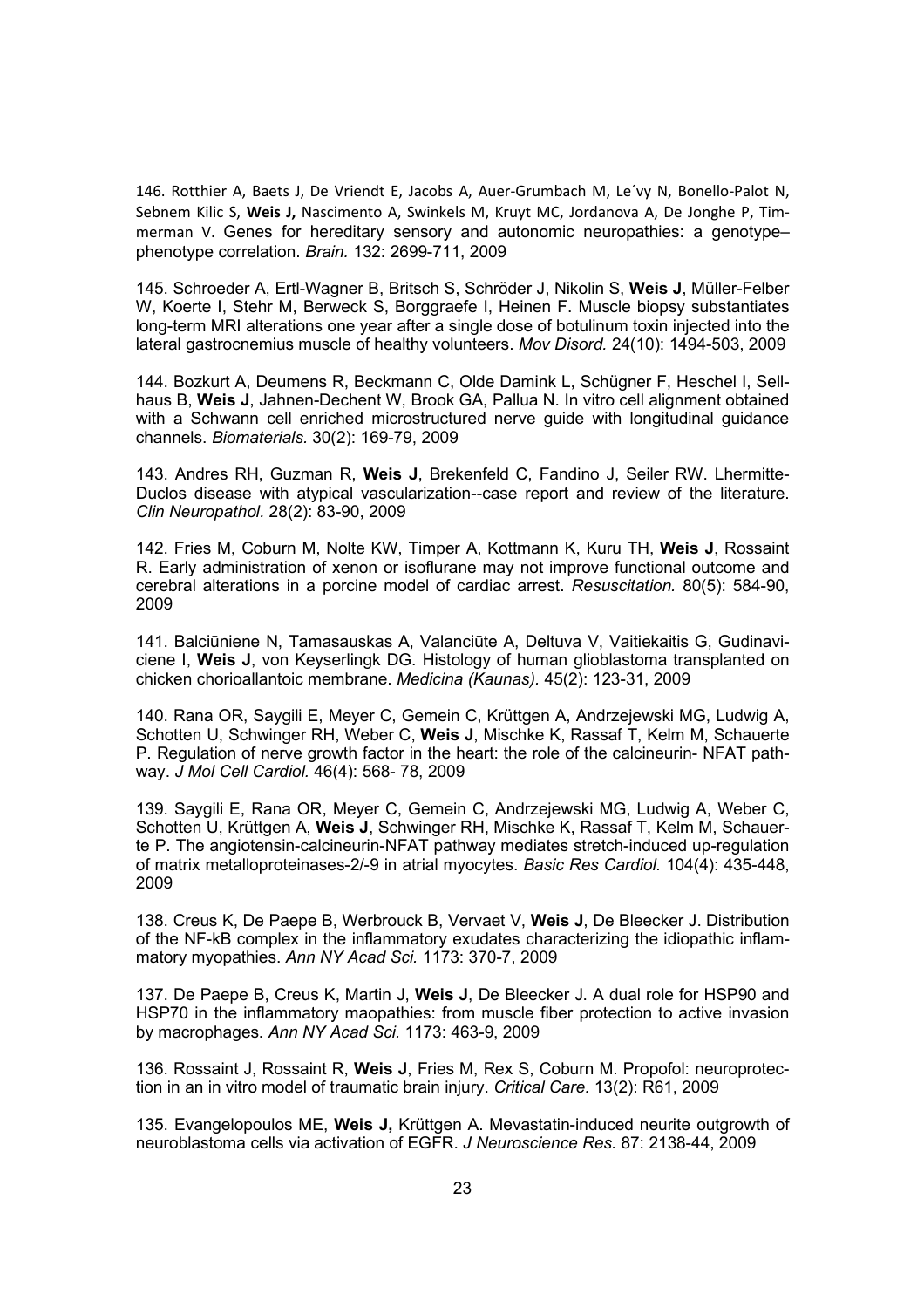134. Bozkurt A, Deumens R, Beckmann C, Olde Damink L, Schügner F, Heschel I, Sellhaus B, **Weis J**, Jahnen-Dechent W, Brook G, Pallua N. In vitro cell alignment obtained with a Schwann cell enriched microstructured nerve guide with longitudinal guidance channels. *Biomaterials.* 30(2): 169-79, 2009

133. Roessler GF, Laube T, Brockmann C, Kirschkamp T, Mazinani BA, Goertz M, Koch C, Kirsch I, Sellhaus B, Trieu HK, **Weis J**, Bornfeld N, Roethgen H, Messner A, Mokwa W, Walter P. Implantation and explantation of a wireless epiretinal retina implant device: Observations during the EPIRET 3 prospective clinical trial. *Invest Ophthalmol Vis Sci.* 50(6): 3003-08, 2009

132. Loetscher PD, Rossaint J, Rossaint R, **Weis J**, Fries M, Fahlenkamp A, Ryang YM, Grottke O, Coburn M. Argon: neuroprotection in in vitro models of cerebral ischemia and traumatic brain injury. *Crit Care.* 13(6): R206, 2009

131. Oertel M, Nolte K, Blaum M, **Weis J**, Gilsbach J, Korinth M. Primary intraventricular schwannomas. *Clin Neurol Neurosurg.* 111(9): 768-73, 2009

130. Schaakxs D, Bahm J, Sellhaus B, **Weis J**. Clinical and neuropathological study about the neurotization of the suprascapular nerve in obstetric brachial plexus lesions. *J Brachial Plex Peripher Nerve Inj*. 4: 15, 2009

129. Arnaud E, Zenker J, de Preux Charles AS, Stendel C, Roos A, Médard JJ, Tricaus N, **Weis J**, Suter U, Senderek J, Chrast R. SH3TC2/ KIAA1985 protein is required for proper myelination and the integrity of the node of Ranvier in the peripheral nervous system. *Proc Natl Acad Sci USA*106. (41): 17528-33, 2009

128. Moises T, Wüller S, Saxena S, Senderek J, **Weis J**, Krüttgen A. Proteasomal inhibition alters the trafficking of the neurotrophin receptor TrkA. *Biochem Biophys Res Commun*. 387(2): 360-4, 2009

### **2008**

127. Koy A, Ilkovski B, Laing N, North K, **Weis J**, Neuen-Jacob- E, Maytepek E. Nemaline myopathy with exclusively intranuclear rods and a novel mutation in ACTA1 (Q139H). *Neuropediatrics* 39: 1-5, 2008

126. Nolte KW, Hans VJ, Schattenfroh C, **Weis J**, Schröder JM. Perineurial cells filled with collagen in "atypical" Cogan's syndrome. *Acta Neuropathol* 115: 589-596, 2008

125. Urban PP, Kaczmarek E, Wellach I, Brüning R, Brüllke N, Schulte C, Knop K, **Weis J**. [Neurolymphomatosis : Subacute sensorimotor polyneuropathy as a first sign of non-Hodgkin's B cell lymphoma.] *Nervenarzt* 79: 699-702, 2008

124. Guzman R, Altrichter S, El-Koussy M, Gralla J, **Weis J**, Barth A, Seiler RW, Schroth G, Lövblad KO. Contribution of the apparent diffusion coefficient in perilesional edema for the assessment of brain tumors. *J Neuroradiol* 35:224-229, 2008

123. Fries M, Nolte K, Timper A, Kottmann K, **Weis J**, Rossaint R. Xenon reduces neurohistopathological damage and improves the early neurological deficit after cardiac arrest in pigs. *Critical Care Med* 36: 2420-2426, 2008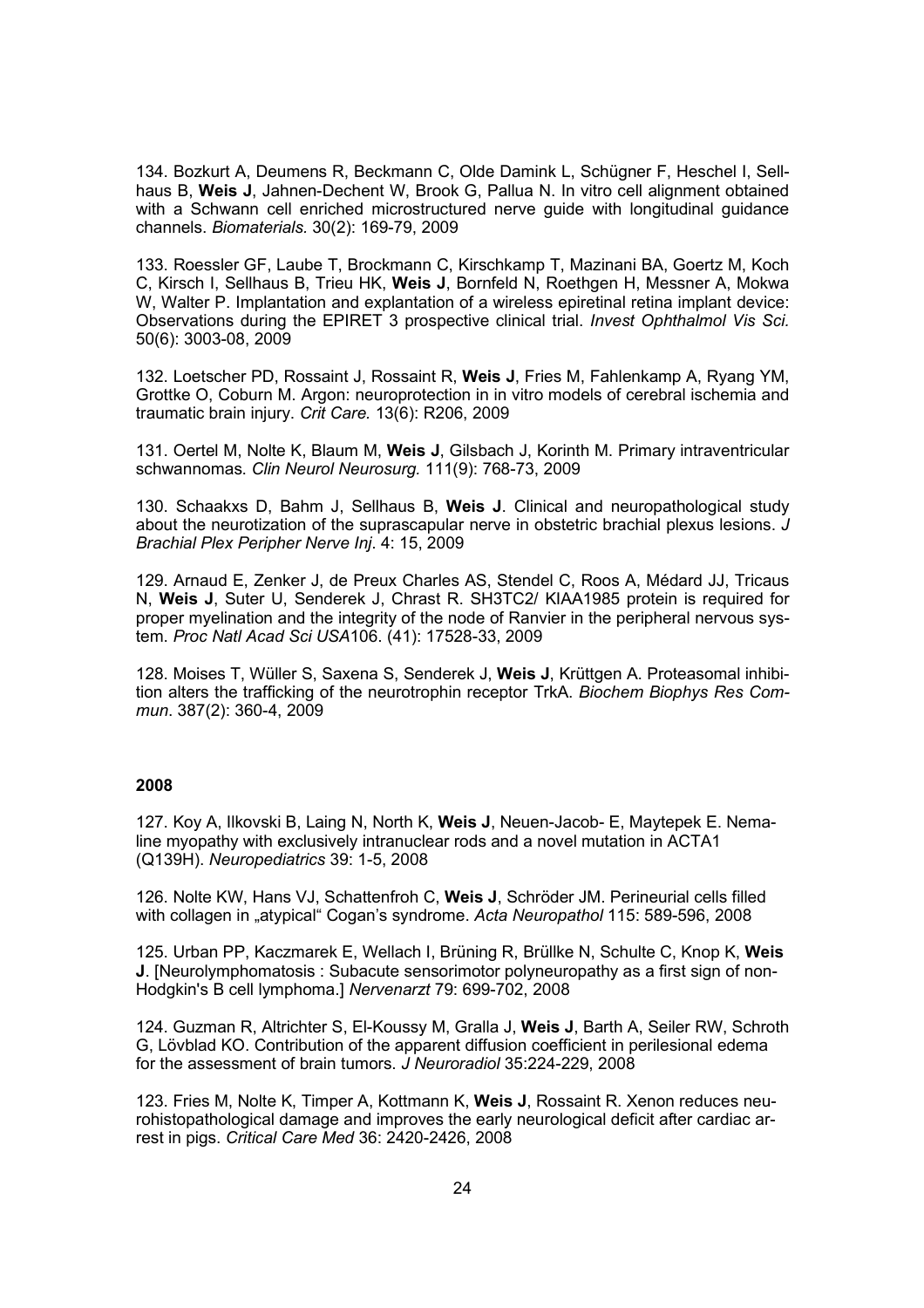122. Fries M, Nolte K, Demir F, Kottmann K, Timper A, Coburn M, **Weis J**, Rossaint R. Neurocognitive performance after cardiopulmonary resuscitation in pigs. *Critical Care Med* 36: 842-847, 2008

121. Jeub M, Bitoun M, Guicheney P, Kappes-Horn K, Strach K, Druschky KF, **Weis J**, Fischer D: Dynamin 2 related centronuclear myopathy: Clinical, histological and genetic aspects of further patients and review of the literature. *Clin Neuropathol* 27: 430-438, 2008

120. Bozkurt A, Deumens R, Scheffel J, O'Dey DM, **Weis J**, Joosten EA, Führmann T, Brook G, Pallua N. CatWalk gait analysis in assessment of functional recovery after sciatic nerve injury. *J Neurosci Methods* 173: 91-98, 2008

119. Nolte KW, Janecke AR, Vorgerd M, **Weis J,** Schröder JM. Congenital type IV glycogenosis: the spectrum of pleomorphic polyglucosan bodies in muscle, nerve, and spinal cord with two novel mutations in the GBE1 gene. *Acta Neuropathol*. 116:491-506, 2008

118. Rudnik-Schöneborn S, **Weis J**, Kress W, Häusler M, Zerres K. Becker's muscular dystrophy aggravating facioscapulohumeral muscular dystrophy - double trouble as an explanation for an atypical phenotype. *Neuromuscul Disord*. 18:881-885, 2008

117. Roessler G, Laube T, Brockmann C, Kirschkamp T, Mazinani B, Goertz M, Koch C, Kirsch I, Sellhaus B, Trieu HK, **Weis J**, Bornfeld N, Röthgen H, Messner A, Mokwa W, Walter P. Implantation and explantation of a wireless epiretinal retina implant device in blind RP patients. *Invest Ophthalmol Vis Sci.* 50(6): 3003-8, 2008

# **2007**

116. Wirths O, **Weis J**, Kayed R, Saido TC, Bayer TA: Age-dependent axonal degeneration in an Alzheimer mouse model. *Neurobiol Aging*. 28: 1689-1699, 2007

115. Thiex R, **Weis J,** Krings T, Barreiro S, Yakisikli-Alemi F, Gilsbach JM, Rohde V: Combination with intravenous NMDA-Antagonists optimizes local fibrinolytic therapy of experimental intracerebral hemorrhages. *J Neurosurg* 106: 314-320, 2007

114. Smilowitz HM, Weissenberger J, **Weis J**, Brown JD, O´Neill RJ, Laissue JA: Orthotopic transplantation of v-src expressing glioma cell lines into immunocompetent mice: Establishment of a new transplantable in vivo model for malignant glioma. *J Neurosurg* 106: 652-659, 2007

113. Wühl E, Kogan J, Zurowska A, Matejas V, Vandevoorde RG, Aigner T, Lesniewska I, Bouvier R, Reis A, **Weis J**, Cochat P, Zenker M: Neurodevelopmental deficits in Pierson (microcoria-congenital nephrosis) syndrome. *Am J Med Genet A* 143: 311-319, 2007

112. Yen K, Lovblad KO, Scheurer E, Ozdoba C, Thali MJ, Aghayev E, Jackowski C, Anon J, Frickey N, Zwygart K, **Weis J**, Dirnhofer R.: Post-mortem forensic neuroimaging: Correlation of MSCT and MRI findings with autopsy results. *Forensic Sci Int* 173: 21-35, 2007

111. Fathi A-R, Vassella E, Arnold M, Curschmann J, Reinert M, Vajtai I, **Weis J**, Deiana G, Mariani L: Objective response to radiation therapy and long term survival of patients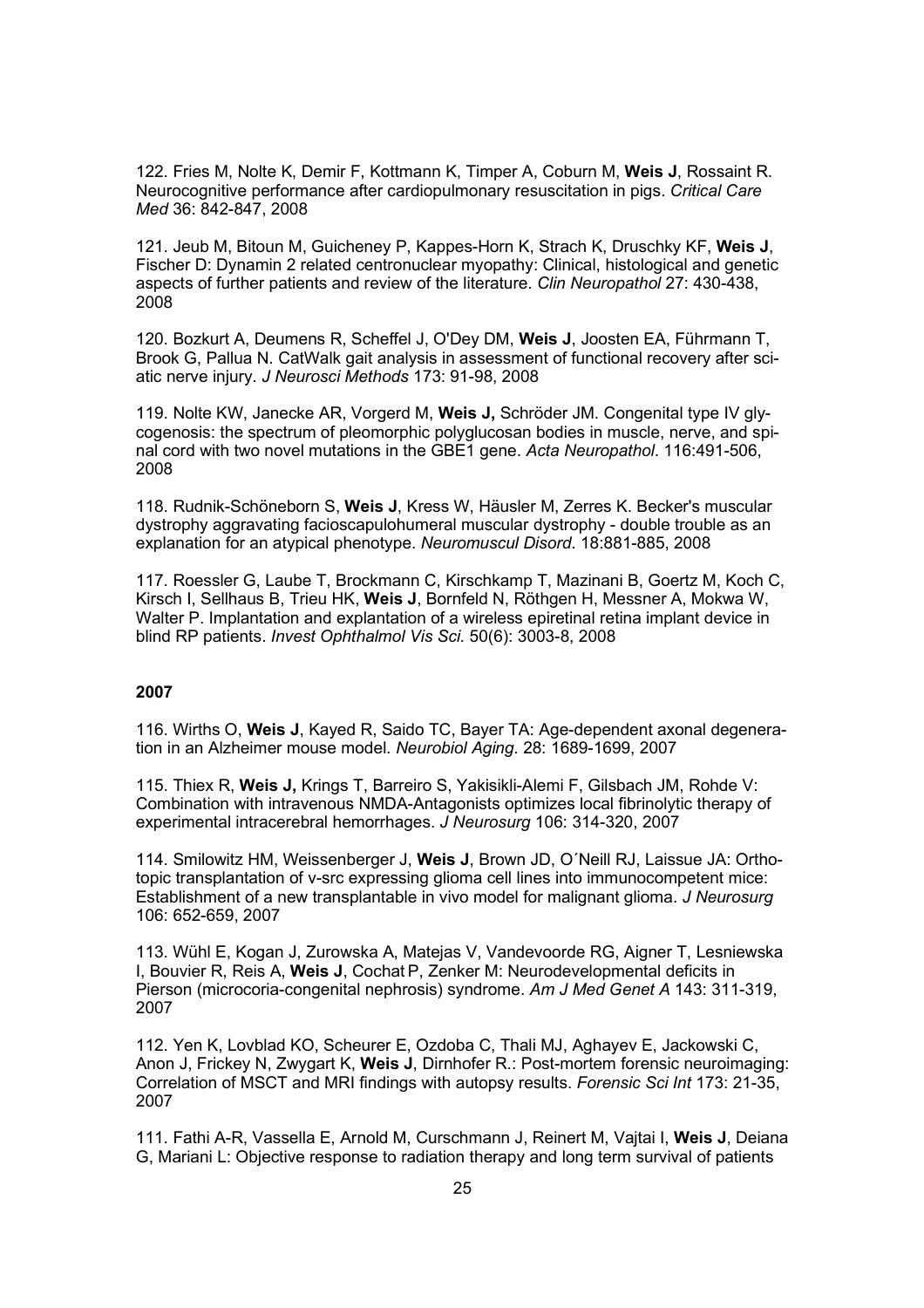with WHO grade II astrocytic gliomas with known LOH 1p/19q status. *Strahlentherapie & Onkologie* 183: 517-22, 2007

110. Stendel C, Roos A, Deconinck T, Pereira JA, Castagner F, Niemann A, Kirschner J, Korinthenberg R, Battaloglu E, Parman Y, Nicholson G, Ouvrier R, Seeger J, De Jonghe P, **Weis J,** Krüttgen A, Bergmann C, Suter U, Zerres K, Timmerman V, Relvas J, Senderek J: Peripheral nerve demyelination caused by a mutant Rho GTPase guanine nucleotide exchange factor, frabin/FGD4. *Am J Hum Genet* 81: 158-64, 2007

109. Ponzoni M, Berger F, Chassagne-Clement C, Tinguely M, Jouvet A, Ferreri AJ, Dell'oro S, Terreni MR, Doglioni C, **Weis J**, Cerati M, Milani M, Iuzzolino P, Motta T, Carbone A, Pedrinis E, Sanchez J, Blay JY, Reni M, Conconi A, Bertoni F, Zucca E, Cavalli F, Borisch B; on Behalf of the International Extranodal Lymphoma Study Group (IELSG). Reactive perivascular T-cell infiltrate predicts survival in primary central nervous system B-cell lymphomas. *Br J Haematol* 138: 316-323, 2007

108. Ramaekers VT, **Weis J**, Sequeira JM, Quadros EV, Blau N. Mitochondrial Complex I Encephalomyopathy and Cerebral 5-Methyltetrahydrofolate Deficiency. *Neuropediatrics*, 38: 1-4, 2007

107. Andres RH, Guzman R, **Weis J**, Schroth G, Barth A. Granuloma formation and occlusion of an unruptured aneurysm after wrapping. *Acta Neurochir* 149: 953-958, 2007

106. Hehr U, Bauer P, Winner B, Schuele R, Olmez A, Koehler W, Uyanik G, Engel A, Lenz D, Seibel A, Hehr A, Ploetz S, Gamez J, Rolfs A, **Weis J**, Ringer TM, Bonin M, Schuierer G, Marienhagen J, Bogdahn U, Weber BHF, Topaloglu H, Schoels L, Riess O, Winkler J. Long-term course and mutational spectrum of spatacsin-linked spastic paraplegia. *Ann Neurol* 62: 656-665, 2007

105. Bozkurt A, Brook GA, Moellers S, Lassner F, Sellhaus B, **Weis J,** Woeltje M, Tank J, Beckmann C, Fuchs P, Damink LO, Schügner F, Heschel I, Pallua N. In vitro assessment of axonal growth using dorsal root ganglia explants in a novel three-dimensional collagen matrix. *Tissue Eng* 13: 2971-2979, 2007

### **2006**

104. Yen K, Lövblad KO, Scheurer E, Ozdoba C, Thali MJ, Aghayev E, Jackowski C, Anon J, Frickey N, **Weis J**, Zwygart K, Bratzke H, Dirnhofer R: Line scan diffusion tensor imaging of the post-traumatic brainstem: Changes with neuropathological correlation. *AJNR Am J Neuroradiol* 27: 70-73, 2006

103. Muscular dystrophy with marked divergence between clinical and molecular genetic findings: case series. *Swiss Med Wkly* 136:189-193, 2006

102. Wirths O, **Weis J**, Szczygielski J, Multhaup G, Bayer TA: Prominent axonopathy in an APP/PS1 transgenic mouse model of Alzheimer´s disease. *Acta Neuropathol* 111: 312-319, 2006

101. Möller JC, Krüttgen A, Burmester R, **Weis J**, Oertel WH, Shooter EM: Release of interleukin-6 via the regulated secretory pathway in PC12 cells. *Neurosci Lett* 400:75-79, 2006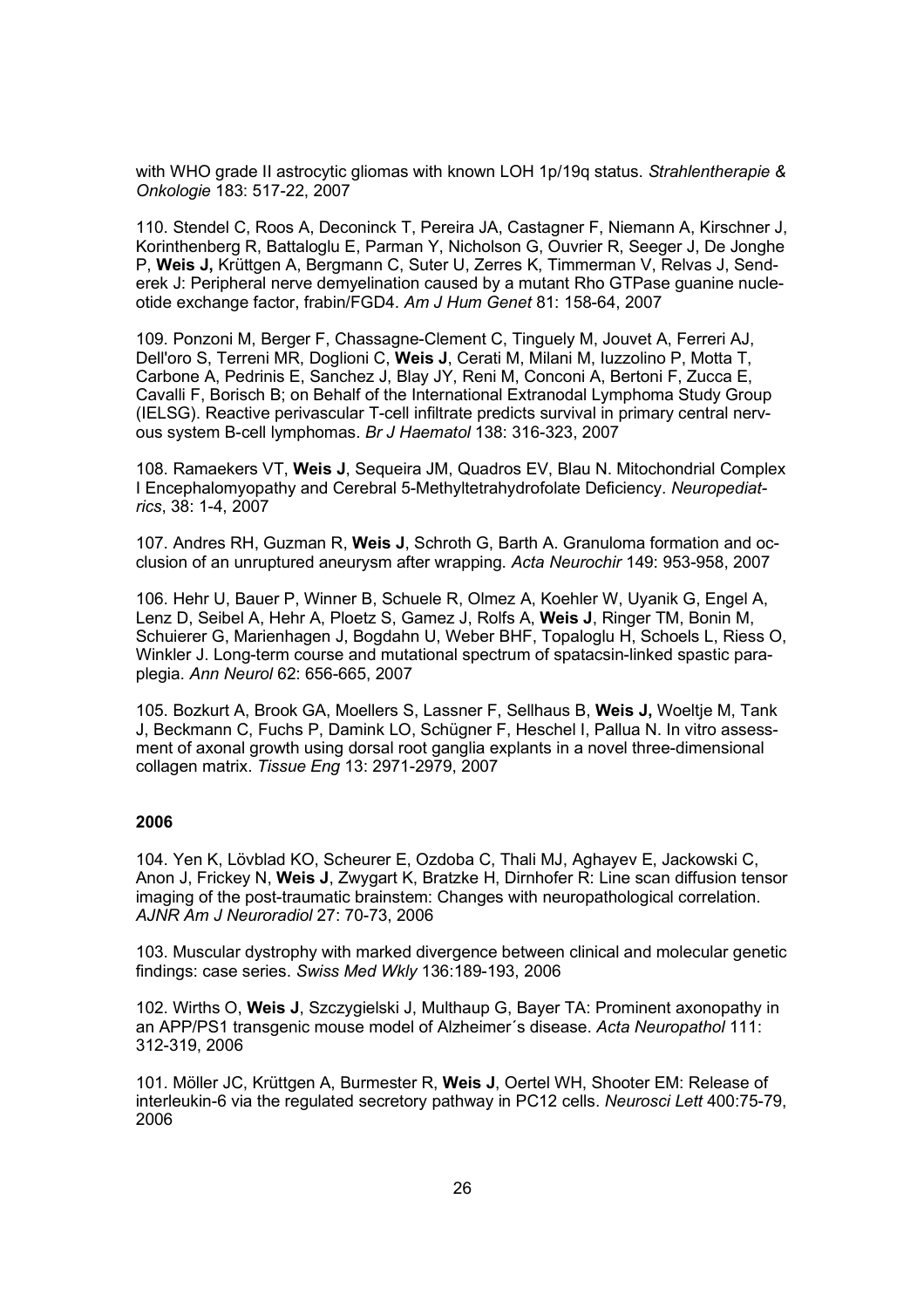100. Landolt HP, Glatzel M, Blättler Th, Achermann P, Roth C, Mathis J, **Weis J**, Tobler I, Aguzzi A, Bassetti CL: Sleep-wake disturbances in sporadic Creutzfeldt-Jakob Disease. *Neurology* 66:1418-1424, 2006

99. Hergersberg M, Mariani L, Vassella E, Murtin C, **Weis J**, Moschopulos M, Laeng H, Landolt H, Huber A, Roelcke U: Age at diagnosis and loss of heterozygosity on chromosome 1p and 19 q in oligodendroglial tumors. *J NeuroOncol* 80:215-217, 2006

98. Verhoeven K, Claeys KG, Züchner S, Schröder JM, **Weis J**, Ceuterick C, Jordanova A, Nelis E, De Vriendt E, Van Hul M, Seeman P, Mazanec R, Saifi GM, Szigeti K, Mancias P, Butler IJ, Kochanski A, Ryniewicz B, De Bleecker J, Van den Bergh P, Verellen C, Van Coster R, Goeman N, Robberecht W, Rasic VM, Nevo Y, Tournev I, Guergueltcheva V, Roelens F, Vieregge P, Vinci P, Moreno MT, Christen HJ, Shy ME, Lupski JR, Vance JM, De Jonghe P, Timmerman V: MFN2 mutation distribution an d genotype/phenotype correlation in Charcot-Marie-Tooth type 2. *Brain* 129: 2093-102, 2006

97. Mariani L, Deiana G, Vassella E, Fathi AR, Murtin C, Arnold M, Vajtai I, **Weis J**, Siegenthaler P, Schobesberger M, Reinert MM: Loss of heterozygosity 1p36 and 19q13 is a prognostic factor for overall survival in patients with diffuse WHO grade 2 gliomas treated without chemotherapy. *J Clin Oncol* 24: 4758-4763, 2006

96. Ramelli GP, Gallati S, **Weis J**, Krähenbühl S, Burgunder J-M: Point Mutation tRNASer(UCN) in a child with hearing loss and myoclonus epilepsy. *J Child Neurol* 21: 253- 255, 2006

### **2005**

95. Yen K, Sonnenschein M, Thali MJ, Ozdoba C, **Weis J**, Zwygart K, Aghayev E, Jackowski C, Dirnhofer R: Postmortem multislice computed tomography and magnetic resonance imaging of odontoid fractures, atlantoaxial distractions and ascending medullary edema. *Int J Legal Med* 119: 129-136, 2005

94. Hoelzinger DB, Mariani L, **Weis J**, Woyke T,. Berens TJ, McDonough WS, Sloan A, Coons SW, Berens ME: Gene expression profile of glioblastoma multiforme invasive phenotype points to new therapeutic targets. *Neoplasia* 7: 7-16, 2005

93. Loeffler S, Fayard B, **Weis J**, Weissenberger J: IL-6 induces transcriptional activation of vascular endothelial growth factor in astrocytes in vivo and regulates VEGF promoter activity in glioblastoma cells via direct interaction between STAT3 and SP1. *Int J Cancer* 115: 202-213, 2005

92. Saxena S, Howe CL, Steiner P, Hirling H, Cosgaya JM, Chan JR, **Weis J**, Krüttgen A: Differential endocytic sorting of p75NTR and TrkA in response to NGF: a role for the ubiquitin/proteasome system in trafficking of TrkA into multivesicular bodies. *Mol Cell Neurosci* 28: 571-587, 2005

91. von Felbert V, Córdoba F, Weissenberger J, Vallan C, Kato M, Nakashima I, Braathen LR, **Weis J**: Interleukin-6 gene ablation in a transgenic mouse model of spontaneous malignant skin melanoma. *Am J Pathol* 166: 831-841, 2005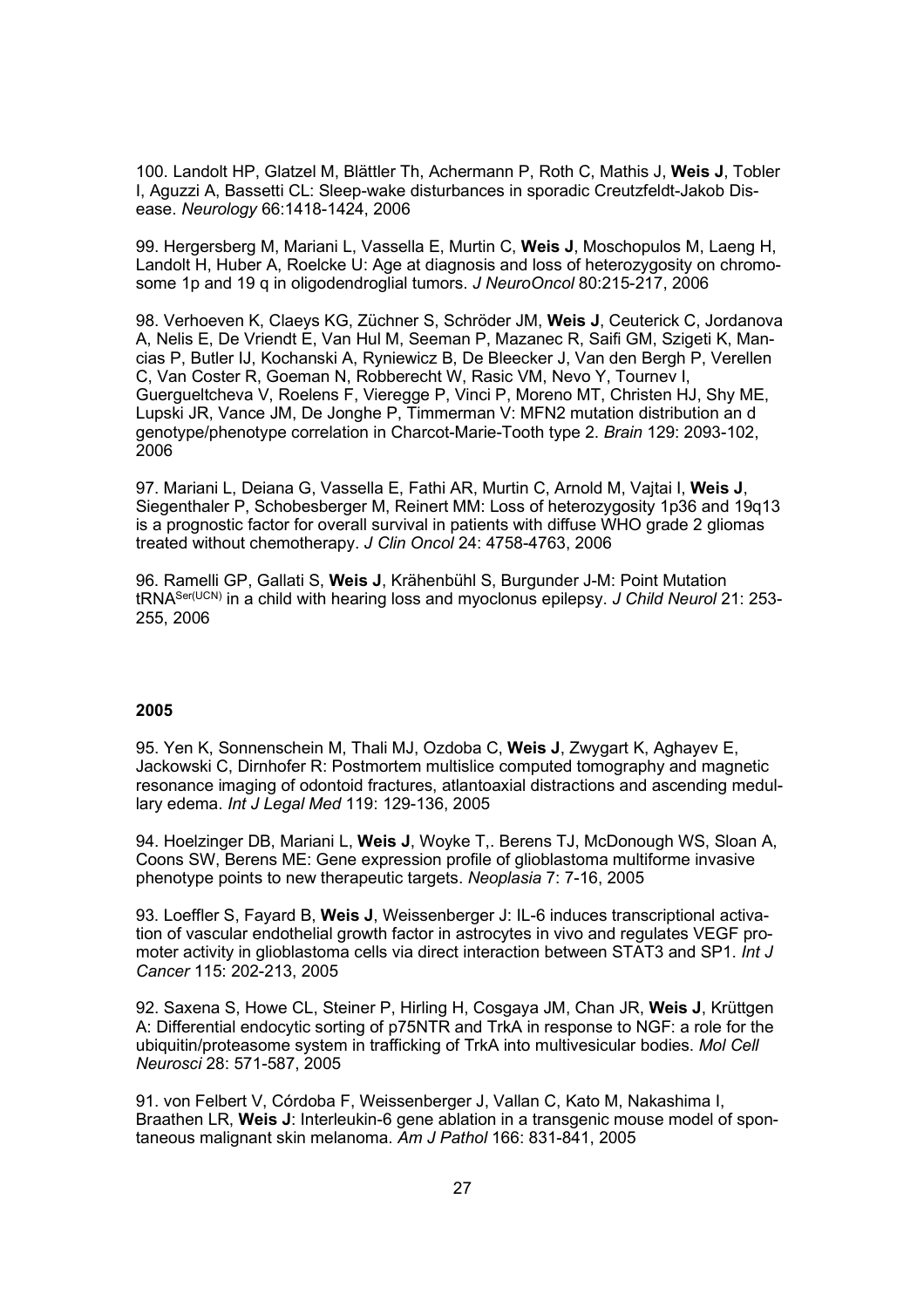90. Córdoba F, Braathen LR, Weissenberger J, Vallan C, Kato M, Nakashima I, **Weis J**, von Felbert V: 5-aminolaevulinic acid photodynamic therapy in a mouse model of spontaneous skin melanoma. *Exp Dermatol* 14: 429-437, 2005

89. Evangelopoulos ME, **Weis J**, Krüttgen A: Signalling pathways leading to neuroblastoma differentiation after serum withdrawal: HDL blocks neuroblastoma differentiation by inhibition of EGFR. *Oncogene* 24: 3309-3318, 2005

88. Fayard B, Loeffler S, **Weis J**, Vögelin E, Krüttgen A: The secreted BDNF precursor proBDNF binds to TrkB and p75, but not to TrkA and TrkC. *J Neurosci Res* 80: 18-28, 2005

87. Kaindl AM, Jakubiczka S, Luecke T, Bartsch O, **Weis J**, Stoltenburg-Didinger G, Aksu F, Oexle K, HandschugK, Huebner A: Homozygous microdeletion of chromosome 4q11~12 causes severe limb-girdle muscular dystrophy type 2E with joint hyperlaxity and contractures. *Hum Mutat* 26: 279-280, 2005

86. Saxena S, Bucci C, **Weis J**, Krüttgen A: The late endosomal GTPase Rab7 controls the endosomal trafficking and signalling of TrkA. *J Neurosci* 25:10930-10940, 2005

85. Vielhaber S, Feistner H, **Weis J**, Kreuder J, Sailer M, Schroder JM, Kunz WS: Primary carnitine deficiency: adult onset lipid storage myopathy with a mild clinical course. *J Clin Neurosci* 11: 919-924, 2005

84. Marcão AM, Wiest R, Schindler K, Wiesmann U, **Weis J,** Schroth G, Miranda MSC, Sturzenegger M, Gieselmann V (2004) Adult onset metachromatic leukodystrophy without electroclinical peripheral nervous system involvement: A new mutation in the ARSA gene *Arch Neurol* 62: 309-313, 2005

83. Ozdoba C, **Weis J**, Plattner T, Dirnhofer R, Yen K (2005) Fatal scuba diving incident with massive gas embolism in cerebral and spinal arteries. *Neuroradiology* 47: 411-416, 2005

82. Jenne DE, Kley RA, Vorgerd M, Schröder JM, **Weis J**, Reimann H, Albrecht B, Nürnberg P, Thiele H, Müller CR, Meng G, Witt CC, Labeit S: Limb girdle muscular dystrophy in a sibling pair with a homozygous Ser606Leu mutation in the alternatively spliced IS2 region of calpain 3. *Biol Chem* 386: 61-67, 2005

81. Senderek J, Krieger M, Stendel C, Breitbach-Faller N, Bergmann C, Blaschek A, Wolf NI, Harting I, North K, Smith J, Herrmann R, Hendershot LM, Schröder JM, Lochmüller H, Voit T, **Weis J**, Ebinger F, Zerres K: Mutations in BAP/SIL1 cause Marinesco Sjögren syndrome, a cerebellar ataxia with cataract and myopathy. *Nature Genet* 37:1312-1314, 2005

### **2004**

80. Chen L, Schaerer M, Lang D, Joncourt F, **Weis J**, Fritschi J, Kappeler L, Gallati S, Sigel E, Burgunder JM: Exon 17 skipping in CLCN1 leads to recessive congenital myotonia. *Muscle and Nerve* 29: 670-676, 2004

79. Evangelopoulos ME, **Weis J**, Krüttgen A: Neurotrophin effects on neuroblastoma cells: Correlation with Trk and p75NTR expression and influence of Trk receptor bodies. *J Neuro-Oncol* 66: 101-110, 2004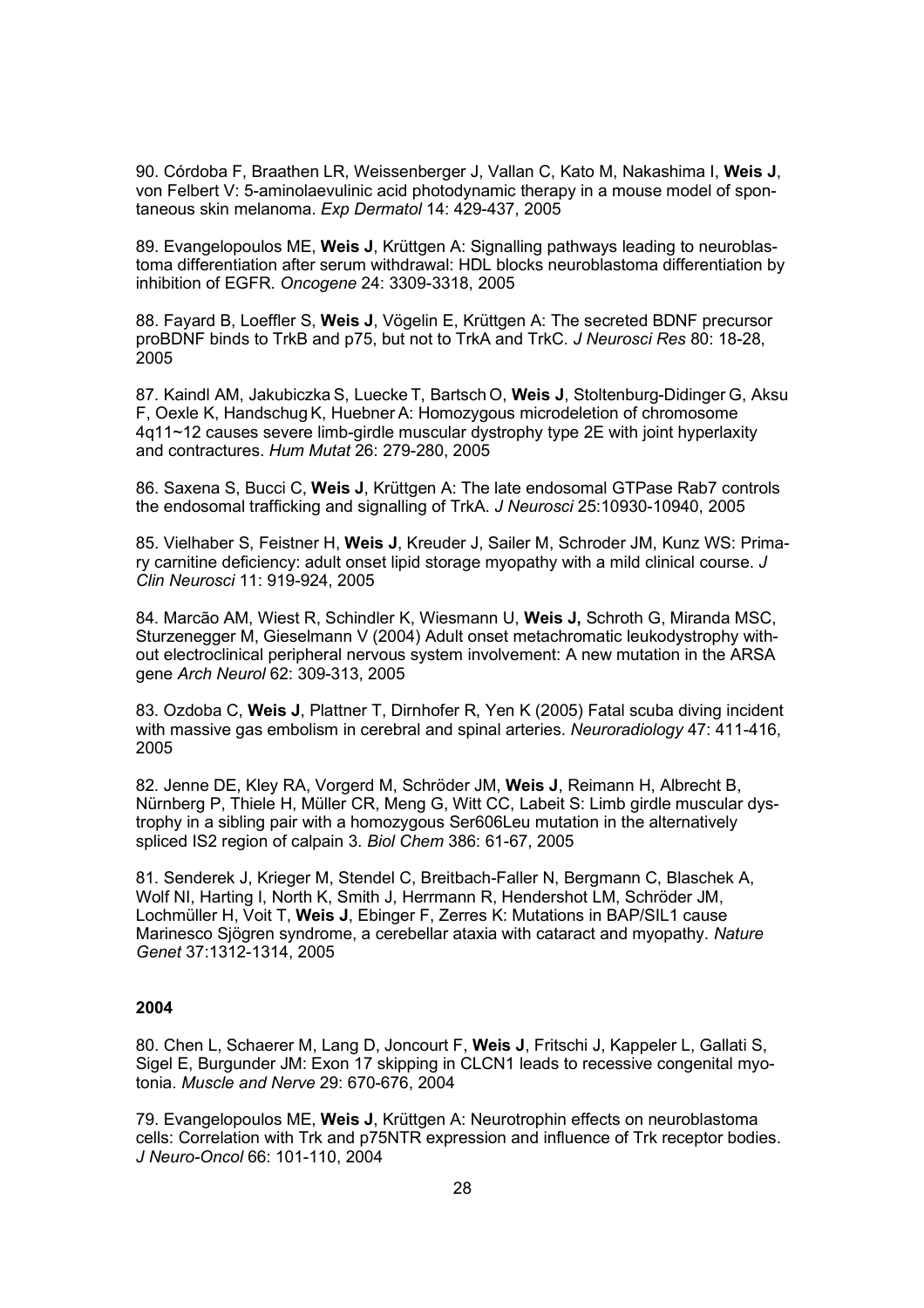78. Mariani L, Siegenthaler P, Guzman R, Friedrich D, Fathi AR, Ozdoba C, **Weis J**, Ballinari P, Seiler RW: The impact of tumor volume and surgery on the outcome of adults with supratentorial WHO grade II astrocytic tumors. *Acta Neurochir* 146: 441-448, 2004

77. Weigel R, Senn P, **Weis J**, Krauss JK: Severe complications after methotrexate (MTX) for treatment of primary central nervous system lymphoma (PCNSL). *Clin Neurol Neurosurg* 106:82-87, 2004

76. Weissenberger J, Loeffler S, Afanasieva T, Aguzzi A, Kopf M, **Weis J**: IL-6 is required for glioma development in a mouse model. *Oncogene* 23: 3308-3316, 2004

75. Saxena S, Howe CL, Hu M, **Weis J**, Krüttgen A: Differences in the surface binding and endocytosis of neurotrophins by p75NTR. *Mol Cell Neurosci* 26: 292-307, 2004

74. Schaller B, **Weis J**, Brekenfeldt K, Seiler R, Mariani L Esthesioneuroblastoma of the pituitary gland: a clinicopathological entity? *J Neurosurg* 101: 1049-1052, 2004

### **2003**

73. Burri SM, Krauss JK, Schroth G, **Weis J**, Steinlin M: Near-fatal cerebellar swelling caused by acute multifocal cerebellar necrosis. *Europ J Ped Neurol* 7: 139-142, 2003

72. Berkhoff M, **Weis J**, Schroth G, Sturzenegger M: Extensive white-matter changes in a case of adult polyglucosan body disease. *Neuroradiology* 43: 234-236, 2001; reprinted in *Review Series Neurology* 1: 20-22, 2003

71. Brun C, Suter D, Pauli C, Dunant P, Lochmüller H, Burgunder J-M, Schümperli D, **Weis J**: U7 snRNAs induce correction of mutated dystrophin pre-mRNA by exon skipping. *Cell Mol Life Sci* 60: 1-10, 2003

### **2002**

70. Ferreri AJ, Reni M, Pasini F, Calderoni A, Tirelli U, Pivnik A, Aondio GM, Ferrarese F, Gomez H, Ponzoni M, Borisch B, Berger F, Chassagne C, Iuzzolino P, Carbone A, **Weis J**, Pedrinis E, Motta T, Jouvet A, Barbui T, Cavalli F, Blay JY: A multicenter study of treatment of primary CNS lymphoma. *Neurology* 28:1513-20, 2002

69. Guzman R, Barth A, Lovblad KO, El-Koussy M, **Weis J**, Schroth G, Seiler RW: Diffusion-weighted MR imaging for differentiation of purulent brain processes from cystic brain tumors. *J Neurosurg* 97: 1101-1107, 2002

68. Höllinger P, Humm AM, **Weis J**, Sturzenegger M: Meningeal carcinomatosis: Two unusual clinical, laboratory, and radiological presentations. *Eur Neurol* 48: 44-49, 2002

### **2001**

67. Ramelli GP, Slongo T, Tschäppeler H, **Weis J**: Congenital pseudarthrosis of the ulna and radius in two cases of neurofibromatosis type 1. *Pediatr Surg Int* 17: 239-241, 2001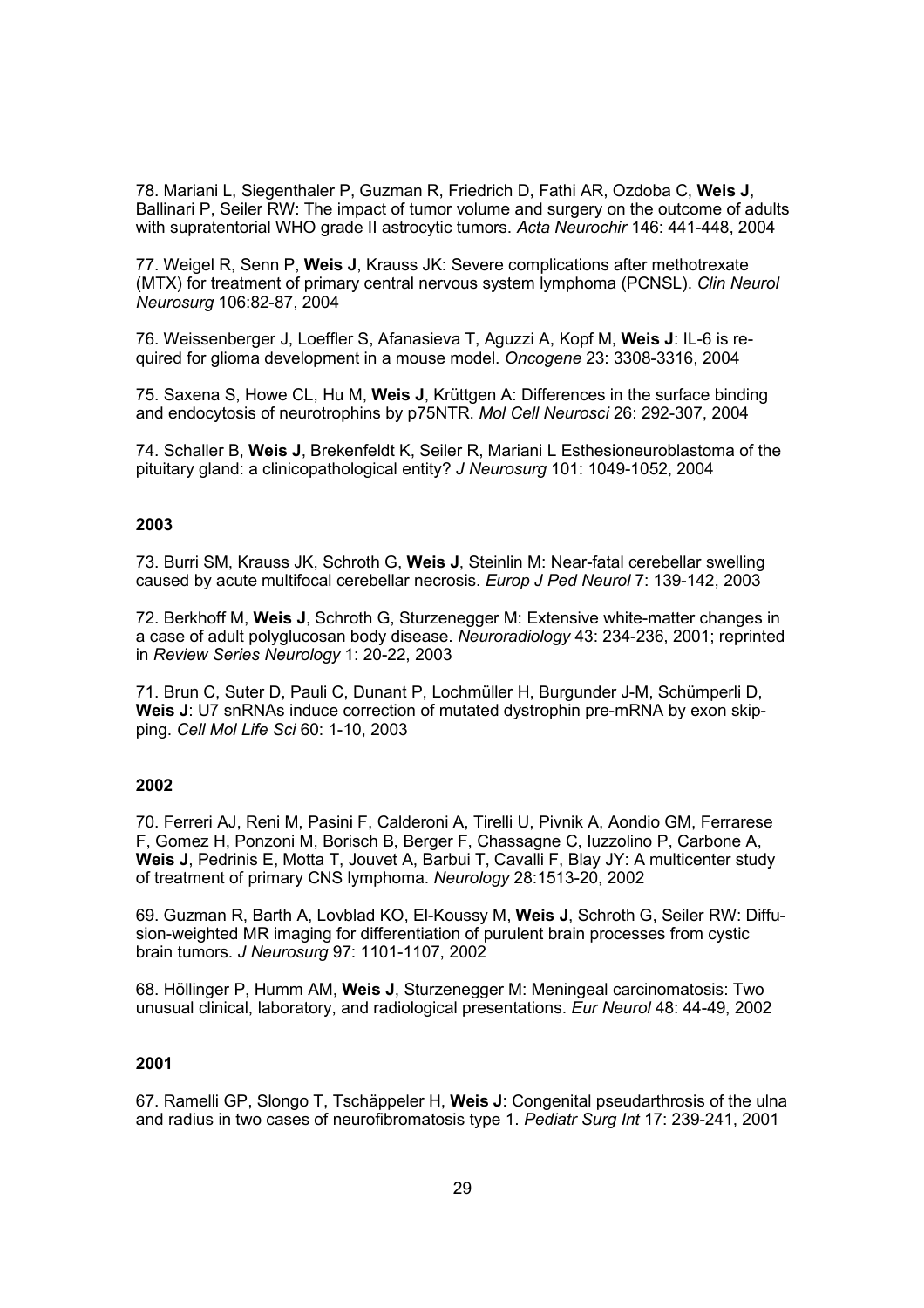66. Ptak R, Birtoli B, Imboden H, Hauser C, **Weis J**, Schnider A: Hypothalamic amnesia with spontaneous confabulations and disorientation – a clinico-pathological study. *Neurology* 56: 1597-1600, 2001

65. Frei N, Weissenberger J, Beck-Sickinger AG, Höfliger M, **Weis J**, Imboden H: Immunocytochemical localization of angiotensin II receptor subtypes and angiotensin II with monoclonal antibodes in the rat adrenal gland. *Regulatory Peptides* 101: 149-155, 2001

### **2000**

64. Thier M, Roeb E, Breuer B, Bayer TA, Halfter H, **Weis J:** Expression of matrix metalloproteinase-2 in glial and neuronal tumor cell lines: inverse correlation with proliferation rate. *Cancer Lett* 149: 163-170, 2000

63. **Weis J**, Kaussen M, Calvo S, Buonanno A: Denervation induces a rapid nuclear accumulation of MRF4 in mature myofibers. *Dev Dyn* 218: 438-451, 2000

62. Mayfrank L, Kim Y, Kissler J, Delsing P, Gilsbach JM, Schröder JM, **Weis J**: Morphological changes following experimental intraventricular haemorrhage and intraventricular fibrinolytic treatment with recombinant tissue plasminogen activator. *Acta Neuropathol* 100: 561-567, 2000

61. Brunello AG, Weissenberger J, Kappeler A, Vallan C, Peters M, Rose-John S, **Weis J**: CNS alterations in interleukin-6/soluble interleukin-6 receptor alpha double transgenic mice. *Am J Pathol* 157: 1485-1493, 2000

60. Ramelli GP, von der Weid N, Remonda L, Mariani L, **Weis J**: PXA derived from glioneuronal malformation in a child with intractable epilepsy. *J Child Neurol*, 15:270-272, 2000

59. Ramelli GP, Slongo T, **Weis J**, Tschäppler H, Vassella F: Pseudarthrose bei Neurofibromatose Typ 1. *Klin Pädiatr* 212: 26-30, 2000

58. Vielhaber S, Feistner H, Schneider W, **Weis J**, Kunz WS: Mitochondrial complex I deficiency in a female with arthrogryposis congenita. *Pediatr Neurol* 22: 53-56, 2000

### **1999**

57. Thier M, Hall M, Heath JK, Pennica D, **Weis J**: Trophic effects of cardiotrophin-1 and interleukin-11 on rat dorsal root ganglion neurons in vitro. *Brain Res Mol Brain Res* 64: 80-84, 1999

56. Thier M, März P, Otten U, **Weis J**, Rose-John S: Interleukin-6 (IL-6) supports survival of sensory neurons: Autocrine effects of IL-6 and soluble IL-6 receptor and enhanced activity of an IL-6 designer cytokine. *J Neurosci Res* 55: 411-422, 1999

55. Kuhlenbäumer G, Young P, Kiefer R, Timmerman V, Wang JF, Schröder JM, **Weis J**, Ringelstein EB, van Broeckhoven C, Stögbauer F: A second family with autosomal dominant burning feet syndrome. *Ann N Y Acad Sci* 883: 445-448, 1999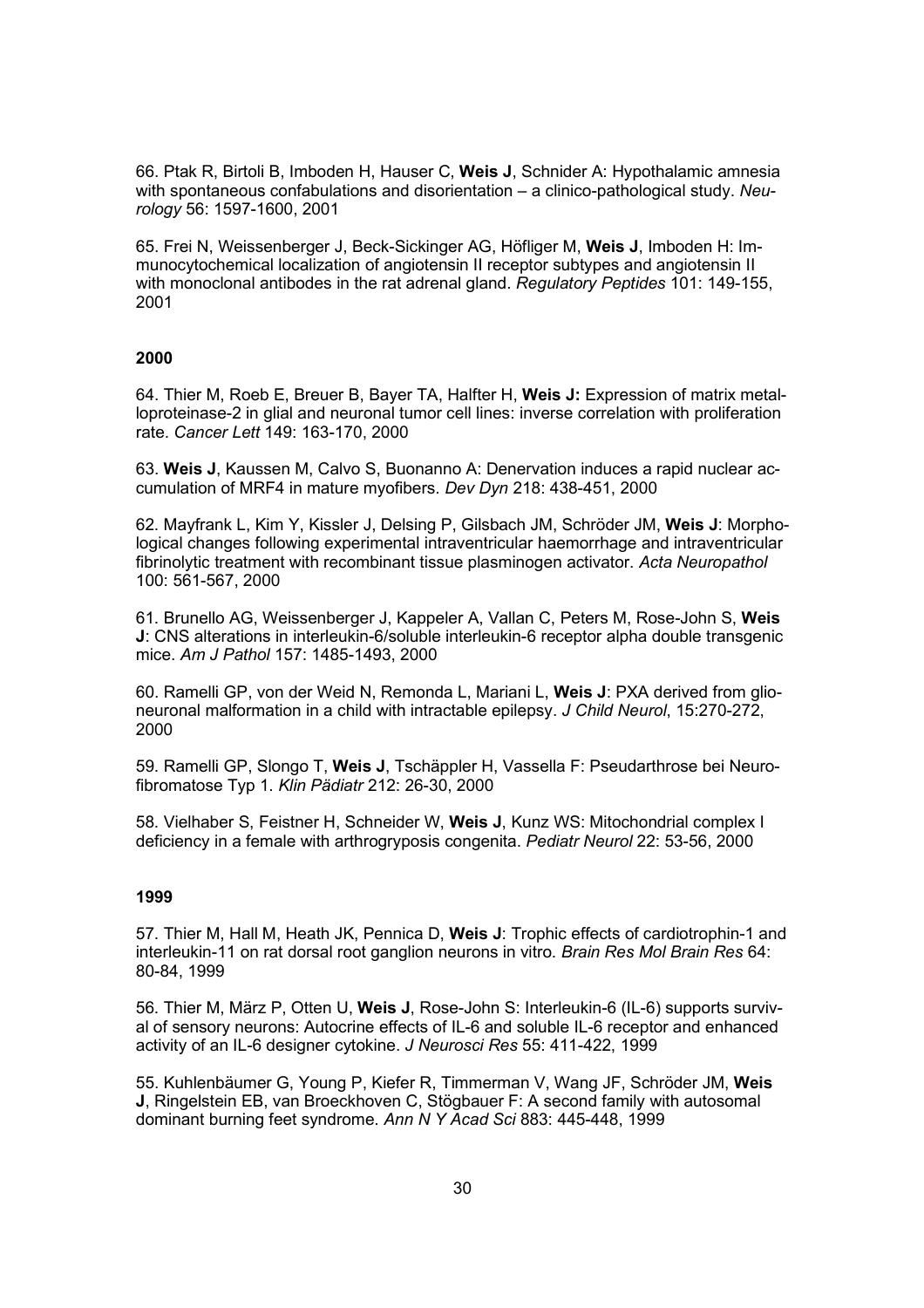54. Bayer TA, Thier M, Roeb E, Breuer B, Weggen S, Wiestler OD, **Weis J**: Migratory potential of transplantable neural tumor cell lines. *Acta Neuropathol* 97: 607-612, 1999

53. Stögbauer F, Young P, Kuhlenbäumer G, Kiefer R, Timmerman V, Ringelstein EB, Wang J-F, Schröder JM, Van Broeckhoven C, **Weis J**: Autosomal dominant burning feet syndrome. *J Neurol Neurosurg Psychiat* 67: 78-81, 1999

52. **Weis J**, Schönrock L, Züchner SL, Sure U, DiStefano PS, Ringelstein EB, Stögbauer F, Schul C, Halfter H: Neurocytokines and their receptor subunits in human astrocytomas. *J Neuro-Oncol* 44: 243-253, 1999

### **1998**

51. Brook GA, Schmitt A, **Weis J**, Schröder JM, Noth J: Distribution of B-50 (Gap-43) mRNA and protein in the normal adult human spinal cord. *Acta Neuropathol* 95: 378- 386, 1998

50. **Weis J**, Weber U, Schröder JM, Lemke R, Althoff H: Phrenic nerves and diaphragmatic muscle fibers in sudden infant death: an electron microscopic and morphometric study. *Forensic Sci Int* 91: 133-146, 1998

49. Spetzger U, Reul J, **Weis J**, Bertalanffy H, Gilsbach JM: Endovascular coil embolization of microsurgically produced experimental bifurcation aneurysms in rabbits. *Surg Neurol* 49: 491-494, 1998

48. **Weis J**, Lie DC, Ragoß U, Züchner S, Karpati G, Yancopoulos GD, DiStefano PS: CNTF receptor alpha expression is increased in acute denervation atrophy of human skeletal muscle. *J Neuropathol Exp Neurol* 57: 850-857, 1998

47. Lie DC, **Weis J**: GDNF expression is increased in denervated human skeletal muscle. *Neurosci Lett* 250: 87-90, 1998

46. Reul J, Spetzger U, **Weis J**, von Buelow S, Ince A, Gilsbach JM, Thron A: The nature of early intraluminal thrombosis in terminal aneurysms occluded with Guglielmi detachable coils. *Interventional Neuroradiol* 4: 39-48, 1998

45. Schwarz M, Poeck K, De Bleser R, **Weis J**: A case of primary progressive aphasia: a 14 year follow-up study with neuropathological findings. *Brain* 121: 115-126, 1998

44. Godoy N, Ganesalingam N, Remonda L, **Weis J**, Seiler RW: Pediatric extra-axial cavernoma of the cerebellopontine angle presenting with intralesional hemorrhage. *Neurovascular Disease* 3: 177-182, 1998

### **1997**

43. Küker W, Mull M, Mayfrank L, **Weis J**, Schiefer J, Thron A: A cystic lesion within the dural sinuses: a rare cause of increased intracranial pressure. *Neuroradiology* 39: 132- 135, 1997

42. **Weis J**, Reul J, Mayfrank L, Raemakers V, Thron A: Duplication of a vertebral artery associated with epidermoid cyst of the posterior fossa. *Europ Radiol* 7: 412-414, 1997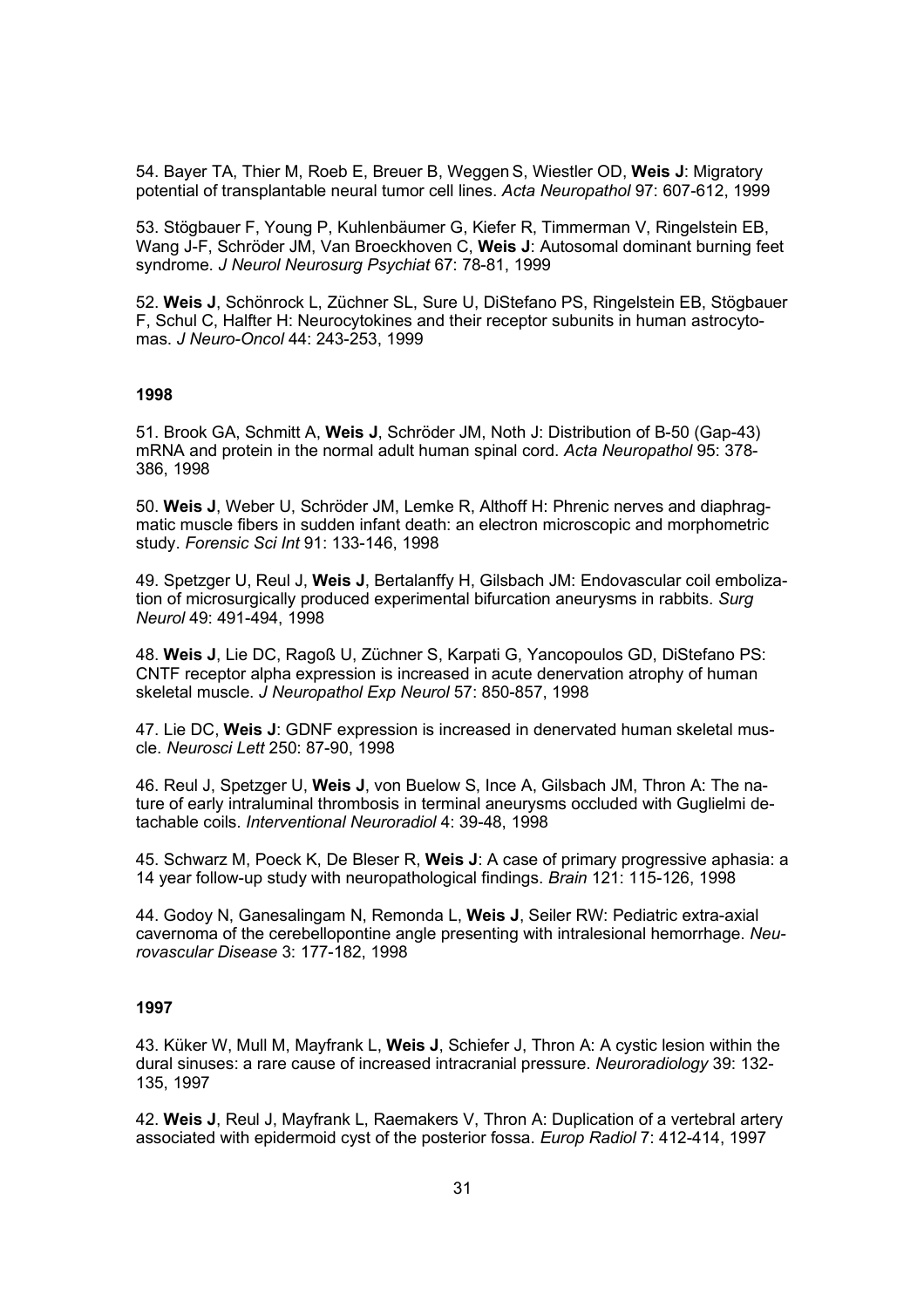41. Mrowka C, Heintz B, Mayfrank L, **Weis J**, Reul J, Sieberth H-G: Isolated cerebral aspergilloma - long-term survival of a renal transplant recipient. *Clin Nephrol* 47, 394- 396, 1997

40. Mayfrank L, Kissler J, Raoofi R, Delsing P, **Weis J**, Küker W, Gilsbach JM: Ventricular dilatation in experimental intraventricular hemorrhage in pigs. Characterization of CSF dynamics and the effects of fibrinolytic treatment. *Stroke* 28: 141-148, 1997

39. Cremerius U, Bares R, **Weis J**, Sabri O, Mull M, Schröder JM, Gilsbach JM, Büll U: Fasting improves discrimination of grade I and atypical or malignant meningioma in FDG PET. *J Nucl Med* 38: 26-30, 1997

38. Lippitz B, Scheitinger C, Scholz M, **Weis J**, Gilsbach JM, Füzesi L: In situ hybridization studies on cytogenetic alterations in stereotactic glioma biopsies. *Acta Neurochir* 139: 22-25, 1997

37. Moser M, Pscherer A, Becker J, Mücher G, Zerres K, Dixkens C, **Weis J**, Guay-Woodford L, Buettner R, Fässler R: Enhanced apoptotic cell death of renal epithelial cells in mice lacking transcription factor AP2. *Genes & Development* 11: 1938-1948, 1997

36. Reul J, Spetzger U, **Weis J**, Sure U, Gilsbach JM, Thron A: Long-term results after endovascular occlusion of experimental aneurysms with detachable coils: influence of packing density and perioperative anticoagulation. *Neurosurgery* 41: 1160-1165, 1997

35. Reul J, **Weis J**, Spetzger U, Konert T, Fricke C, Thron A: Long-term angiographical and histopathological findings in experimental carotid bifurcation aneurysms embolized with platinum and tungsten coils. *Am J Neuroradiol* 18: 35-42, 1997

### **1996**

34. Schröder JM, Mayer M, **Weis J**: Mitochondrial abnormalities and intrafamilial variability of sural nerve biopsy findings in adrenomyeloneuropathy. *Acta Neuropathol* 92: 64- 69, 1996

33. Striepecke E, Koch A, **Weis J**, Reinicke T, Schröder JM, Zang KD, Böcking A: Correlation of histology, cytogenetics and proliferation fraction (MIB1 and PC10) quantitated by image analysis in meningiomas. *Pathol Res Pract* 192: 816-824, 1996

32. Spetzger U, Reul J, **Weis J**, Bertalanffy H, Thron A, Gilsbach JM: Microsurgically produced bifurcation aneurysms in a rabbit model of endovascular coil embolization. *J Neurosurg* 85: 488-495, 1996

31. Lippitz B, Cremerius U, Mayfrank L, Bertalanffy H, Raoofi R, **Weis J**, Böcking A, Büll U, Gilsbach JM: 18-FDG PET study of intracranial meningiomas: correlation with histopathology, cellularity and proliferative rate. *Acta Neurochir* 65 (Suppl.): 108-111, 1996

30. Meincke U, Mull M, **Weis J**, Töpper R: Sensible Jackson-Anfälle als Erstmanifestation einer Sarkoidose. *Nervenarzt* 67: 883-885, 1996

29. **Weis J**, Windl O, Kretzschmar HA, Podoll K, Schwarz M: Fatal spongiform encephalopathy in a patient who handled animal feed **(letter)**. *Lancet* 348: 1240, 1996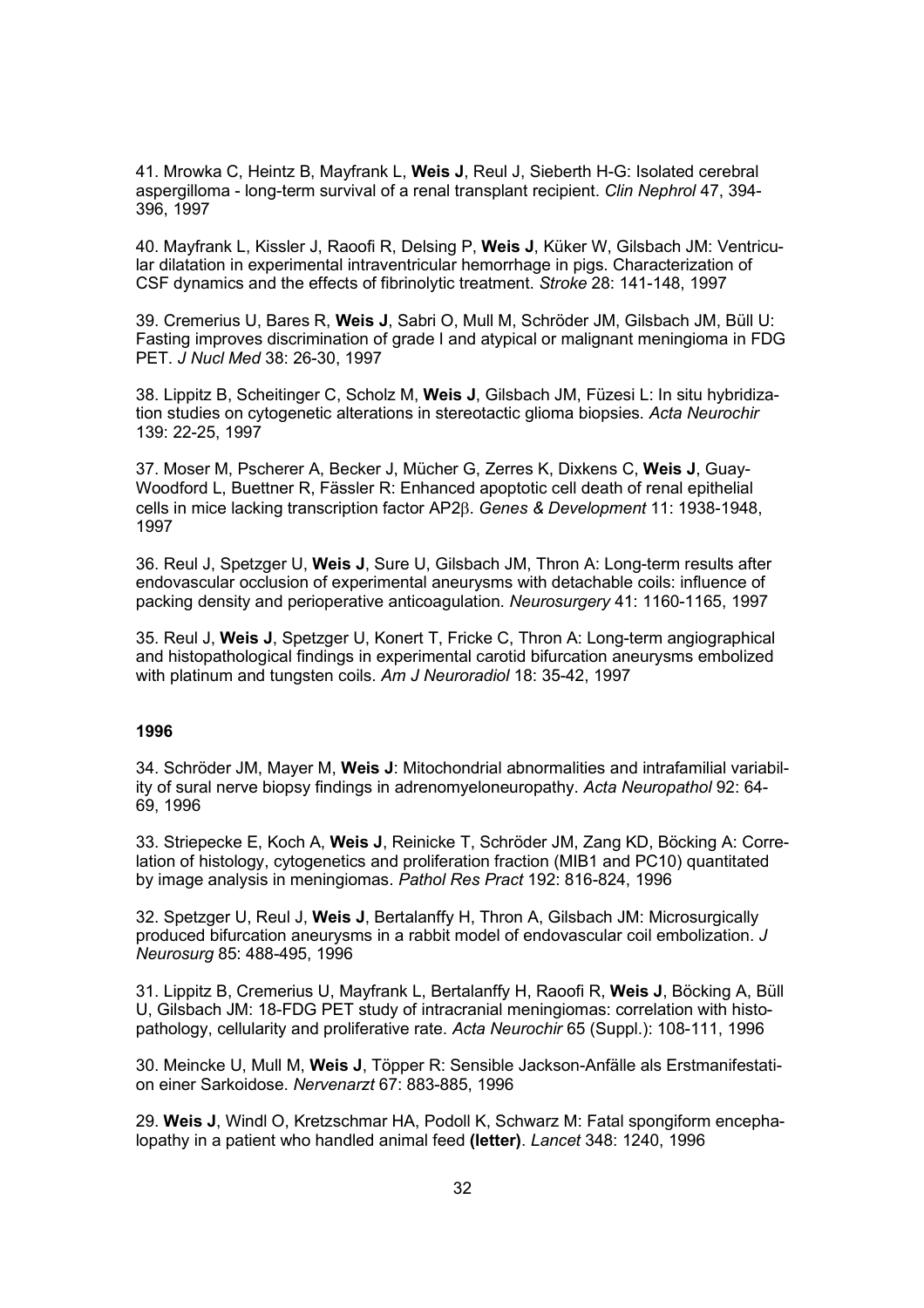#### **1995**

28. Schröder JM, Dodel R, **Weis J**, Stefanidis I, Reichmann H: Mitochondrial changes in muscle phosphoglycerate kinase deficiency. *Clin Neuropathol* 15: 34-40, 1995

27. Porter BE, **Weis J**, Merlie JP, Sanes JR: A motoneuron-selective stop signal for neurite outgrowth in the synaptic protein, s-laminin. *Neuron* 14: 549-559, 1995

26. Schröder JM, Krabbe B, **Weis J**: Oculopharyngeal muscular dystrophy (OPMD): Clinical and morphological follow up study reveals mitochondrial alterations and unique nuclear inclusions. *Neuropathol Appl Neurobiol* 21: 68-73, 1995

25. Thier M, Simon R, Krüttgen A, Schröder JM, Heinrich PC, Rose-John S, **Weis J**: Site directed mutagenesis of human CNTF: Functional analysis of recombinant variants. *J Neurosci Res* 40: 826-835, 1995

24. Reul J, **Weis J**, Jung A, Willmes K, Thron A: CNS lesions and cervical disk herniations in amateur divers. *Lancet* 345: 1403-1405, 1995

23. Krüttgen A, Grötzinger J, Kuratpak G, **Weis J**, Simon R, Thier M, Schröder JM, Heinrich PC, Wollmer A, Müllberg J, Rose-John S: Human ciliary neurotrophic factor: a structure-function analysis. *Biochem J* 309: 215-220, 1995

22. Reul J, **Weis J**, Spetzger U, Isensee C, Thron A: Differential diagnosis of truly suprasellar space-occupying masses: synopsis of clinical findings, CT, and MRI. *Europ Radiol* 5: 224-237, 1995

21. Hauptmann S, Zardi L, Siri A, Carnemolla B, Borsi L,Castelluci M, Klosterhalfen B, Hartung P, **Weis J**, Stöcker G, Haubeck H-D, Kirkpatrick CJ: Extracellular matrix proteins in colorectal carcinomas. Expression of tenascin and fibronectin isoforms*. Laboratory Invest* 73: 172-182, 1995

20. Hauptmann S, Klosterhalfen B, **Weis J**, Poche R, Kirkpatrick J: Morphology of cardiac muscle in septic shock. Observations with a porcine septic shock model. *Virch Arch* 426:487-491, 1995

19. Simon R, Thier M, Krüttgen A, Weiergräber O, Schröder JM, Heinrich PC, Rose-John S, **Weis J**: Human CNTF and related cytokines: effects on DRG neuron survival. *NeuroReport* 7: 153-157, 1995

### **1994**

18. **Weis J**: Jun, fos, myoD, and myogenin proteins are increased in skeletal muscle fiber nuclei after denervation. *Acta Neuropathol* 87: 63-70, 1994

17. Hauptmann S, Klosterhalfen B, **Weis J**, Mittermayer C, Kirkpatrick CJ: Skeletal muscle edema and muscle fiber necrosis during septic shock. Observations with a porcine septic shock model. *Virch Archiv* 424: 653-659, 1994

16. **Weis J**, May R, Schröder JM: Fine structural and immunohistochemical identification of perineurial cells connecting proximal and distal stumps of transected peripheral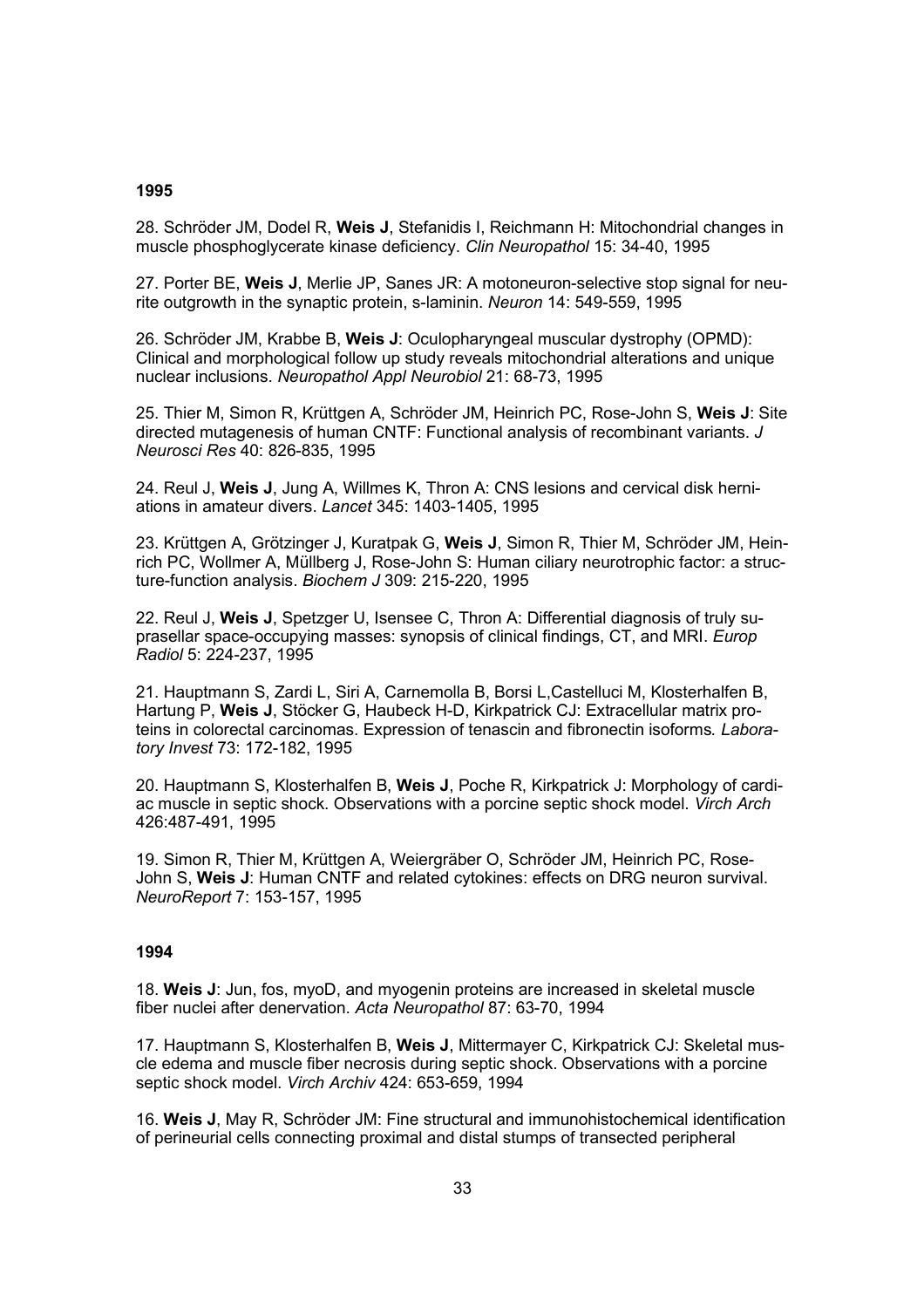nerves at early stages of regeneration in silicone tubes. *Acta Neuropathol* 88: 159-165, 1994

15. Cremerius U, Striepecke E, Henn W, **Weis J**, Mull M, Lippitz B, Gilsbach J, Schröder JM, Zang KD, Böcking A, Büll U: 18-FDG-PET bei intrakraniellen Meningeomen im Vergleich zu histopathologischem Grading, Ki-67-Proliferationsindex, Zelldichte und zytogenetischer Untersuchung. *Nuklear-Medizin* 33: 144-149, 1994

14. **Weis J**, Dimpfel W, Schröder JM: Nerve conduction changes and histological and ultrastructural alterations of extra- and intrafusal muscle and nerve fibers in streptozotocin diabetic rats. *Muscle & Nerve* 18: 175-184, 1994

13. Reul J, Gievers B, **Weis J**, Thron A: Diagnosis of the narrow spinal canal: a prospective comparison of MRI, myelography and CT-myelography. *Neuroradiology* 37: 187- 191, 1994

### **1993**

12. **Weis J**, Alexianu M, Heide G, Schröder JM: Renaut bodies contain elastic fiber components. *J Neuropathol Exp Neurol* 52: 444-451, 1993

11. Schröder JM, May R, **Weis J:** Perineurial cells are the first to traverse gaps of peripheral nerves in silicone tubes. *Clin Neurol Neurosurg* 95: S78-S83, 1993

#### **1992**

10. Kamps I, **Weis J**, Ringelstein EB: Repetitive Behandlung einer subtotalen Vertebralisstenose mit "tissue plasminogen activator" (tPA). *Nervenarzt* 63: 755-760, 1992

### **1991**

9. **Weis J**, Fine SM, David C, Savarirayan S, Sanes JR: Integration site-dependent expression of a transgene reveals special features of cells associated with neuromuscular junctions. *J Cell Biol* 113: 1385-1397, 1991

8. **Weis J**, Fine SM, Sanes JR: Integration site-dependent transgene expression used to mark subpopulations of cells: an example from the neuromuscular junction. *Brain Pathol* 2: 31-37, 1991

#### **1990**

7. Niedeggen A, **Weis J**, Mertens R, Röther J, Bröcheler J: Unusually long survival after resection and irradiation of a brain metastasis of osteosarcoma. *Neurosurgical Rev* 13: 247-252, 1990

### **1989**

6. **Weis J**, Schröder JM: Differential effects of nerve, muscle and fat tissue on regenerating nerve fibers in vivo. *Muscle & Nerve* 12: 723-734, 1989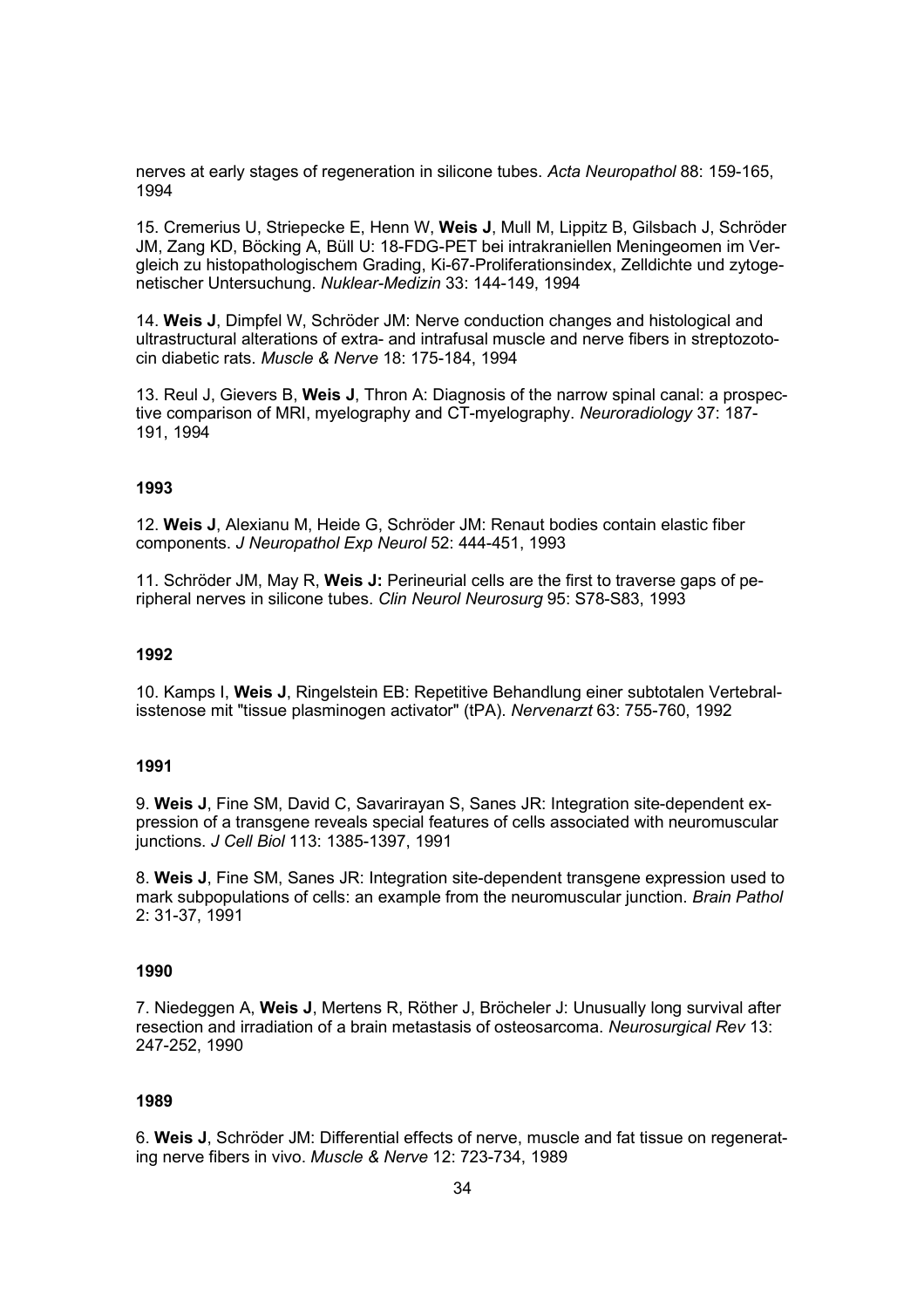5. **Weis J**, Schröder JM: The influence of fat tissue on neuroma formation. *J Neurosurg*  71: 588-593, 1989

4. Biniek R, Weiller C, Müllges W, **Weis J**: Liquorzytologie in der Notfallroutine. *Intensivmed* 26: 210-212, 1989

### **1988**

3. **Weis J**, Schröder JM: Adult polyglucosan body myopathy with subclinial peripheral neuropathy: case report and review of diseases associated with polyglucosan body accumulation. *Clin Neuropathol* 7: 271-279, 1988

#### **1987**

2. **Weis J**, Schäfer AT: Plötzlicher Tod bei Hemiatrophia cerebri. *Zeitschr f Rechtsmed* 98: 213-219, 1987

#### **1985**

1. Schröder JM, Hoheneck M, **Weis J**, Deist H: Ethylene oxide polyneuropathy: clinical follow-up study with morphometric and electron microscopic findings in a sural nerve biopsy. *J Neurol* 232: 283-290, 1985

#### **Reviews, guidelines, comments, etc.**

33. Korinthenberg R, Trollmann R, Plecko B, Stettner GM, Blankenburg M, **Weis J**, Schoser B, Müller-Felber W, Lochbuehler N, Hahn G, Rudnik-Schöneborn S. Differential Diagnosis of Acquired and Hereditary Neuropathies in Children and Adolescents-Consensus-Based Practice Guidelines. *Children (Basel).* 8(8):687, 2021 Deutsche Fassung: Differentialdiagnose der erworbenen und hereditären Neuropathien im Kindesund Jugendalter. In: *Leitlinien Kinder- und Jugendmedizin*, Dt. Ges. für Kinder- und Jugendmedizin. Hrsg.: Niehues, T et al. Q9, 1-23. Elsevier, Urban & Fischer Verlag 2021

32. Ritschel N, Radbruch H, Herden C, Schneider N, Dittmayer C, Franz J, Thomas C, Silva Boos G, Pagenstecher A, Schulz-Schaeffer W, Stadelmann C, Glatzel M, Heppner FL, Weis J, Sohrabi K, Schänzer A, Németh A, Acker T; DGNN-Taskforce "CNS-COVID19"; "DEFEAT PANDEMIcs – Neuropathologische Referenzdiagnostik bei COVID-19". COVID-19: Auswirkungen auf das zentrale und periphere Nervensystem [COVID-19 and the central and peripheral nervous system]. *Pathologe*. 42(2):172-182, 2021

31. Mathis S, Vallat JM, **Weis J**. When botany inspired pathology of the peripheral nervous system. *Neurology.* 95(12): 532-536, 2020

30. Brenner D, Rosenbohm A, Yilmaz R, Müller K, Grehl T, Petri S, Meyer T, Grosskreutz J, Weydt P, Ruf W, Neuwirth C, Weber M, Pinto S, Claeys KG, Schrank B, Jordan B, Knehr A, Günther K, Hübers A, Zeller D, Kubisch C, Jablonka S, Sendtner M, Klopstock T, de Carvalho M, Sperfeld A, Borck G, Volk AE, Dorst J, **Weis J,** Otto M,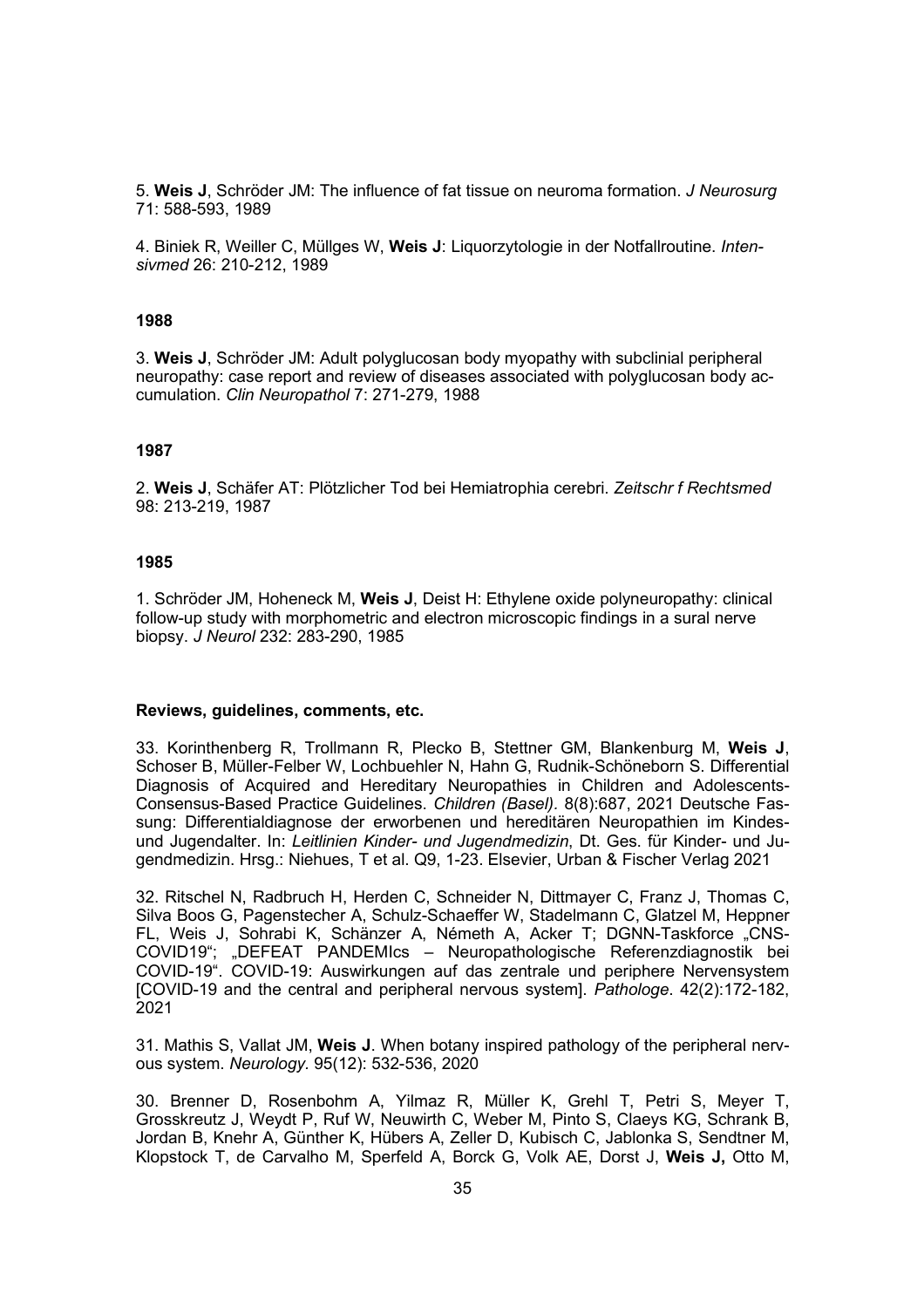Schuster J, Del Tredici K, Braak H, Danzer KM, Freischmidt A, Meitinger T, Ludolph AC, Andersen PM, Weishaupt JH; German ALS network MND-NET. Reply: Adult-onset distal spinal muscular atrophy: a new phenotype associated with KIF5A mutations. Brain. 142(12):e67, 2019

29. Eggermann K, Gess B, Häusler M, **Weis J**, Hahn A, Kurth I. Hereditary Neuropathies. *Dtsch Arztebl Int.* 115(6): 91-97, 2018

28. Katona I, **Weis J**. Diseases of the peripheral nerves. *Handb Clin Neurol*. 2017;145:453-474.

27. **Weis J**, Claeys KG, Roos A, Azzedine H, Katona I, Schröder JM, Senderek J. Towards a functional pathology of hereditary neuropathies. *Acta Neuropathol.* 133(4): 493- 515, 2017

26. Gama-Carvalho M, Garcia-Vaquero ML, Pinto FR, Besse F, **Weis J**, Voigt A, Schulz JB, De Las Rivas J. Linking amyotrophic lateral sclerosis and spinal muscular atrophy through RNA-transcriptome homeostasis: a genomics perspective. *J Neurochem.* 141(1): 12-30, 2017

25. Stenzel W, **Weis J**. Update on diagnostic muscle biopsy of neuromuscular diseases. *Nervenheilkunde.* 36: 17-22, 2016

24. Deschauer M, Mueller-Reible CR, Roesler KM, Schoser B, Wanschitz J, **Weis J**, Zierz S. Diagnosis of Myopathies. *Aktuelle Neurologie.* 43(10): 599-607, 2016

23. Ermis U, **Weis J**, Schulz JB. Case reports of PML in patients treated for psoriasis. *N Engl J Med.* 369(11): 1081, 2013 (Letter)

22. Deumens R, Bozkurt A, Meek MF, Marcus M, Joosten E, **Weis J**, Brook GA. Repairing injured peripheral nerves: Bridging the gap. *Prog Neurobiol.* 92(3): 245-76, 2010

21. **Weis J**, Brandner S, Lammens M, Sommer C, Vallat JM. Processing of nerve biopsies: A practical guide for neuropathologists. *Clin Neuropathol.* 31(1): 7-23, 2012

20. Sommer CL, Brandner S, Dyck PJ, Harati Y, LaCroix C, Lammens M, Magy L, Mellgren SI, Morbin M, Navarro C, Powell HC, Schenone AE, Tan E, Urtizbera A, **Weis J**. Peripheral Nerve Society Guideline on processing and evaluation of nerve biopsies. *J Peripher Nerv Syst.* 15(3): 164-75, 2010

19. Bahm J, Ocampo- Pavez C, Disselhorst-Klug C, Sellhaus B, **Weis J**. Obstetric brachial plexus palsy. *Deutsches Ärzteblatt.* 6: 83-90, 2009

18. **Weis J.** Stellenwert der Muskelbiopsie in der Diagnostik der Muskelerkrankungen. *NeuroAktuell.* 5: 21-25, 2009

17. **Weis J**, Nikolin S, Nolte K. Neurogenic muscular atrophy and selective fibre type atrophies: Crucial findings in the biopsy diagnosis of neuromuscular disease. *Pathologe*. 30(5): 379-83, 2009

16. **Weis J**. Myopathology: an update. *Pathologe.* 30(5):343-4, 2009

15. Bergmann M, **Weis J**, Probst-Cousin S. Muscle biopsy: Indications and techniques. *Pathologe.* 30(5): 348-51, 2009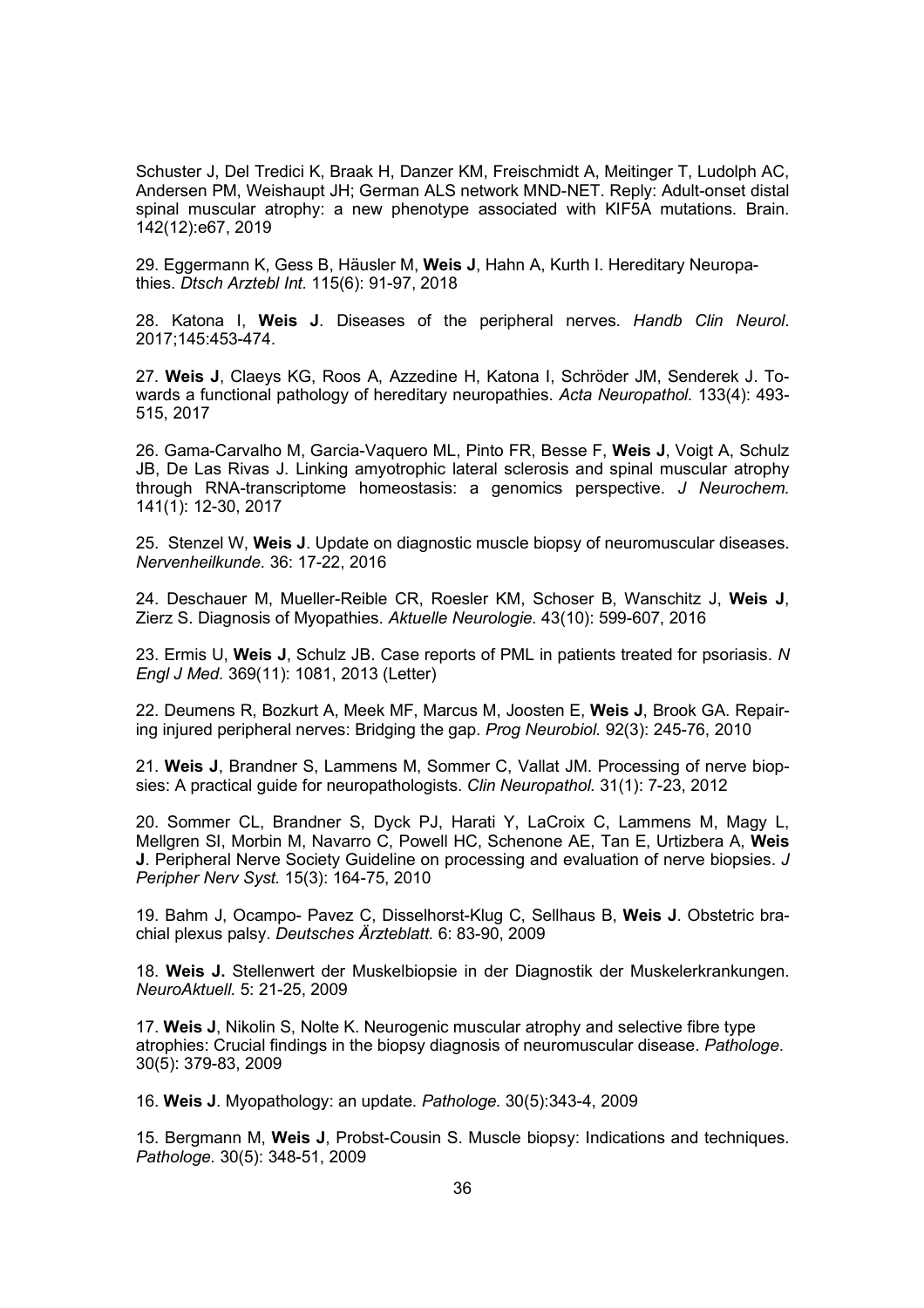14. **Weis J**, Nolte K. Inflammatory and other myopathies and skeletal muscle vasculitis: The role of muscle and nerve biopsy. *Z Rheumatol*. 68(6): 459-64, 2009

13. **Weis J**, Nikolin S, Nolte K. Muskel- und Nervenbiopsien: Aktuelle Aspekte. *Nervenheilkunde*. 9: 624-26, 2009

12. Sommer C, Brandner S, Dyck PJ, Magy L, Mellgren SI, Morbin M, Schenone A, Tan E, **Weis J**. 147th ENMC international workshop: guideline on processing and evaluation of sural nerve biopsies, 15-17 December 2006, Naarden, The Netherlands. *Neuromuscul Disord* 18: 90-96, 2008

11. **Weis J**. Twenty-five years of the Neuromuscular Disease reference Center of the German Society for Neuroanatomy. *Nervenarzt.* 79: 958-60, 2008

10. **Weis J.** Stellenwert der Muskelbiopsie in der Diagnostik der Muskelerkrankungen. *NeuroAktuell.* 501-03, 2008

9. Bronfman FC, Escudero CA, **Weis J,** Krüttgen, A: Endosomal transport of neurotrophins: roles in signaling and neurodegenerative diseases. *Dev Neurobiol* 116: 1–22, 2007

8. Moises T, Dreier A, Flohr S, Esser M, Brauers E, Reiss K, Merken D, **Weis J**, Kruttgen A: Tracking TrkA's Trafficking: NGF Receptor Trafficking Controls NGF Receptor Signaling. *Mol Neurobiol* 35(2):151-9, 2007

7. Fries M, **Weis J**, Rossaint R: Is Xenon really neuroprotective after cardiac arrest? *Anesthesiology* 104: 211 (letter), 2006

6. Krüttgen A, Schneider I, **Weis J**: The dark side of the NGF family: Neurotrophins in neoplasias. *Brain Pathol* 16:304-310, 2006

5. **Weis J**, Saxena S, Evangelopoulos ME, Krüttgen A: Trophic factors in neurodegenerative disorders. *IUBMB Life* 55: 353-357, 2003

4. Krüttgen A, Saxena S, Evangelopoulos ME, **Weis J**: Neurotrophins and neurodegenerative diseases: Receptors stuck in traffic? *J Neuropathol Exp Neurol* 62: 340-350, 2003

3. **Weis J**: Aktuelle Aspekte der Myopathologie. *Therap Umschau* 60: 71-75, 2003

2. Krüttgen A, Saxena S, Evangelopoulos ME, **Weis J**: Neurotrophins and retrograde signalling: a long distance relationship. *Neuroembryology* 1:128-140, 2002

1. Buonanno A, Cheng J, Venepally P, **Weis J**, Calvo S: Activity dependent regulation of muscle genes: repressive and stimulatory effects of innervation. *Acta Physiol Scand* 163: S17-S26, 1998

### **Book**

Vallat J-M, **Weis J** (eds.): Peripheral nerve disorders: pathology and genetics. The International Society of Neuropathology; *Wiley Blackwell* ISBN: 978-1-118-61843-1, 2014